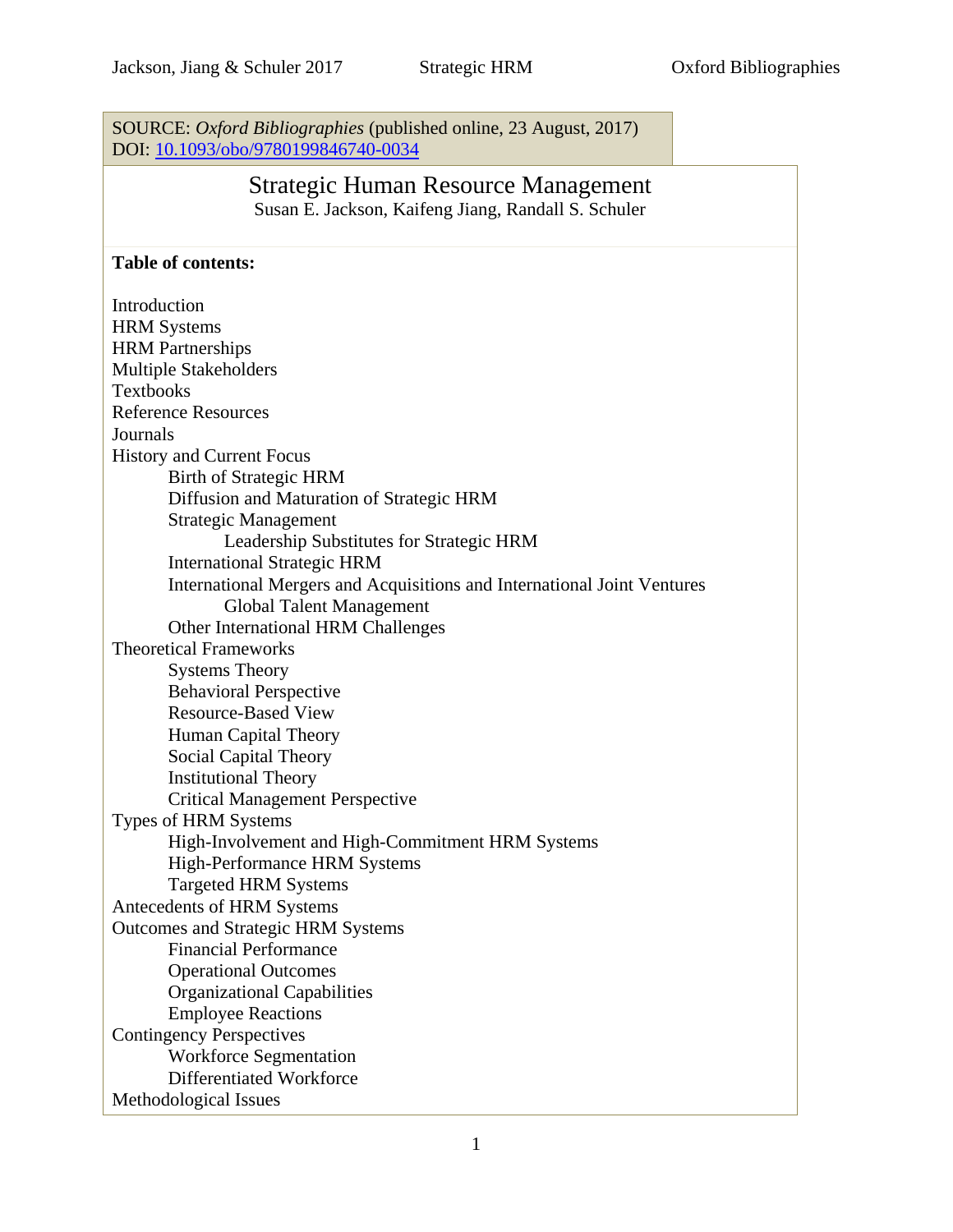Informants and What to Ask Them Establishing Causality Practical Usefulness of Research Results

# **Strategic Human Resource Management**

## **INTRODUCTION**

Human resource management (HRM) professionals use the term "strategic human resource management" to convey their thinking that effective strategic HRM contributes to business effectiveness. While many HRM scholars have this understanding of what "strategic HRM" means, the meaning of this term has varied across time, between cultural contexts, and as reflections of the diverse disciplinary identities of strategic HRM scholars. Nevertheless, a grand unifying aspect of scholarship on strategic HRM is the assumption that further insights about managing human resources can be gained through research that treats the many activities involved in managing the workforce as a set of activities that, if properly aligned with the needs of the business, can result in many positive consequences. Thus the field in the early 21st century generally defines scholarship on strategic HRM as *the study of sets of HRM elements and their interrelationships with other elements comprising an organizational system, including elements in the organization's internal and external environment as well as the multiple stakeholders who evaluate the organization's effectiveness and determine its long-term survival*. Central to this definition are three essential constructs: \*HRM Systems\*, \*HRM Partnerships\*, and \*Multiple Stakeholders\*.

## **HRM SYSTEMS**

Scholars of strategic HRM view organizations as complex systems of interrelated elements, such that each element influences the system's functioning and is affected by at least one other element in the system. Among the elements included in an HRM system, as described in Schuler [1992,](file:///C:/Users/fresea/AppData/Local/Microsoft/Windows/Temporary%20Internet%20Files/Content.Outlook/B5HZK4M5/Strategic%23Ref1) are (1) overarching HRM *philosophies*, which specify the values that inform an organization's management approach, (2) formal HRM *policies*, which are statements of the organization's intent, serving to direct and partially constrain the behavior of employees and their relationship to the employer, (3) specific HRM *practices*, which are the daily enactment of human resource philosophies and policies, and (4) the associated technological and social *processes* through which HRM philosophies, policies, and practices are established, modified, and terminated. Together, these elements form an HRM system. Although made up of discrete, identifiable elements, an HRM system functions as an indivisible whole that is more than the sum of the parts. Strategic HRM acknowledges the multilevel nature of management systems, as well as interrelationships between the HRM system and other elements of an organization. Finally, scholarship on strategic HRM also recognizes the interdependence of HRM systems with an organization's external environment, including political, social, cultural, and economic elements of that larger system. The embedded nature of HRM systems is described in detail in Jackson, et al. [2014.](file:///C:/Users/fresea/AppData/Local/Microsoft/Windows/Temporary%20Internet%20Files/Content.Outlook/B5HZK4M5/An%23Ref0)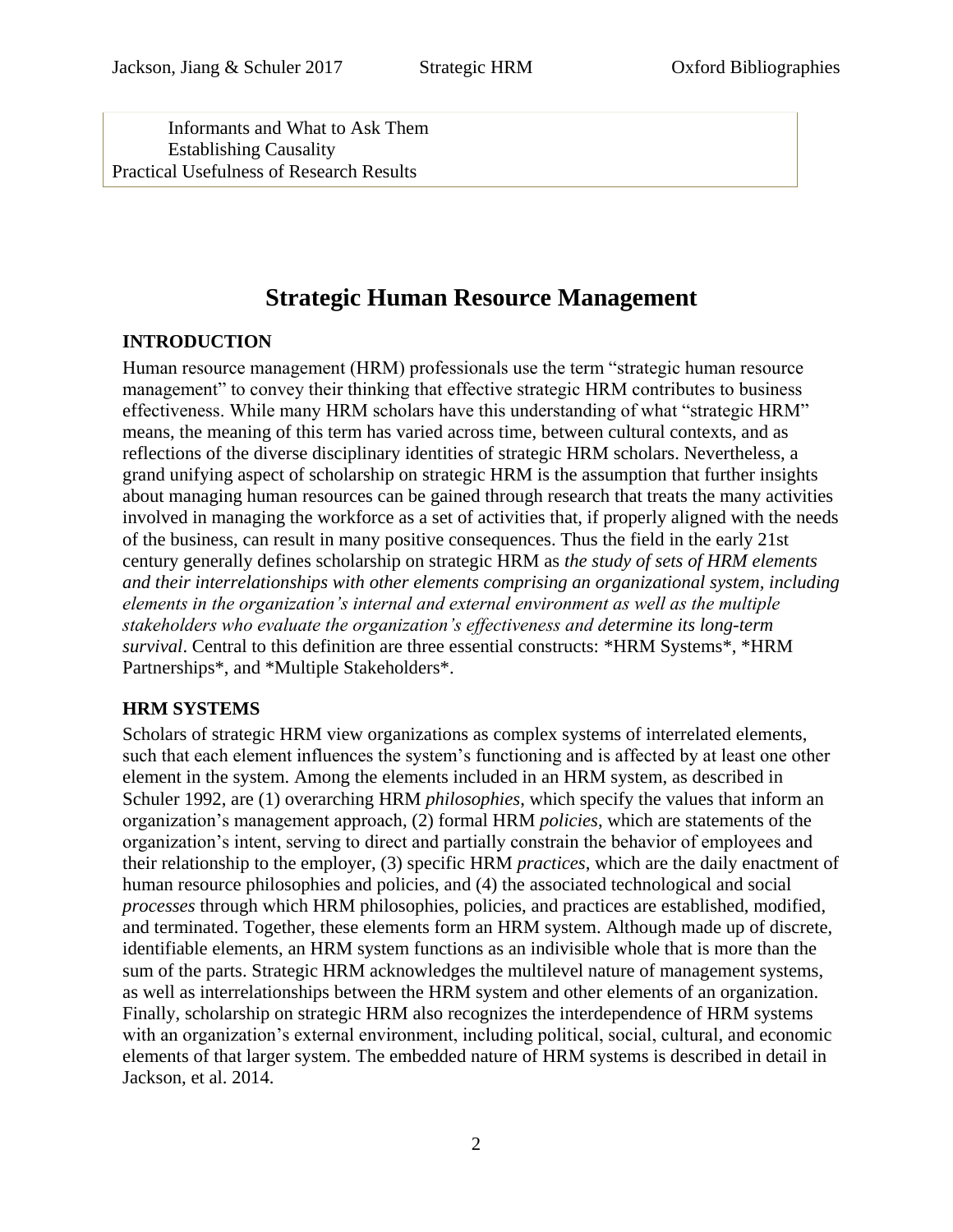- Jackson, Susan E., Randall S. Schuler, and Kaifeng Jiang. "An Aspirational Framework for Strategic Human Resource Management." *Academy of Management Annals* 8 (2014): 1–56. This is a major paper that traces the evolution of the field of strategic HRM, provides an incisive review of the previous thirty years of research, identifies several challenges in doing more research in the field, and concludes with suggesting several themes for work in the future.
- Schuler, Randall S. "Strategic Human Resources Management: Linking the People with the Strategic Needs of the Business." *Organizational Dynamics* 21.1 (1992): 18–32. This paper defines strategic HRM as linking HR activities with strategic business needs, introduces the "5 *P*'s" of human resources (philosophy, policies, programs, practices, and processes), and describes the functions they perform to create alignment between business needs and the HRM system.

## **HRM PARTNERSHIPS**

Effective strategic HRM depends on developing *and* implementing the most-appropriate human resource philosophies, policies, practices, and processes. Consequently, the development and implementation of effective strategic HRM philosophies, policies, practices, and processes occurs through collaboration among HR professionals, employees and employee representations (unions, works council, etc.), and line managers. This set of players—HR professionals, line managers, and other employees—is labeled the "HR Triad" in Jackson and Schuler [2006.](#page-3-0) The creation and shaping of an HRM system does not occur in isolation by an executive planning committee; it engages the organizational players who enact the system in their daily work. An HRM system comes alive in social interactions among organizational members, including those involved in formulating, communicating, and responding to elements of the HRM system. Traditionally, HR professionals designed formal HRM philosophies, policies, and processes in response to business plans; supervisors transformed policies into daily practices; and employees reacted to how they were treated by managers. Gradually, these roles have changed as the three main actors work together in partnership. Now, HR professionals actively participate in business-planning discussions; formal philosophies, policies, and processes have become more subject to managerial interpretation as managers strive to respond to rapidly changing conditions; and highly valued employees often negotiate for working conditions that fit their personal situations. Empirical research such as in Chadwick, et al. [2015](#page-2-0) and Chadwick, et al. [2016](#page-3-1) demonstrates the importance of managers as implementers of HRM systems, while conceptual models such as the one offered in Sikora and Ferris 2014 point to new directions for future research on the role of the HR triad.

<span id="page-2-0"></span>Chadwick, Clint, Janice F. Super, and Kiwook Kwon. "Resource Orchestration in Practice: CEO Emphasis on SHRM, Commitment‐Based HR Systems, and Firm Performance." *Strategic Management Journal* 36.3 (2015): 360–376.

Shows that CEO emphasis on strategic HRM is associated with firm performance and that the effects are due partly to the effect of management's synchronized and orchestrated use of commitment-based HRM systems. Also shows the important role played by middle managers who implement top management's strategic decisions.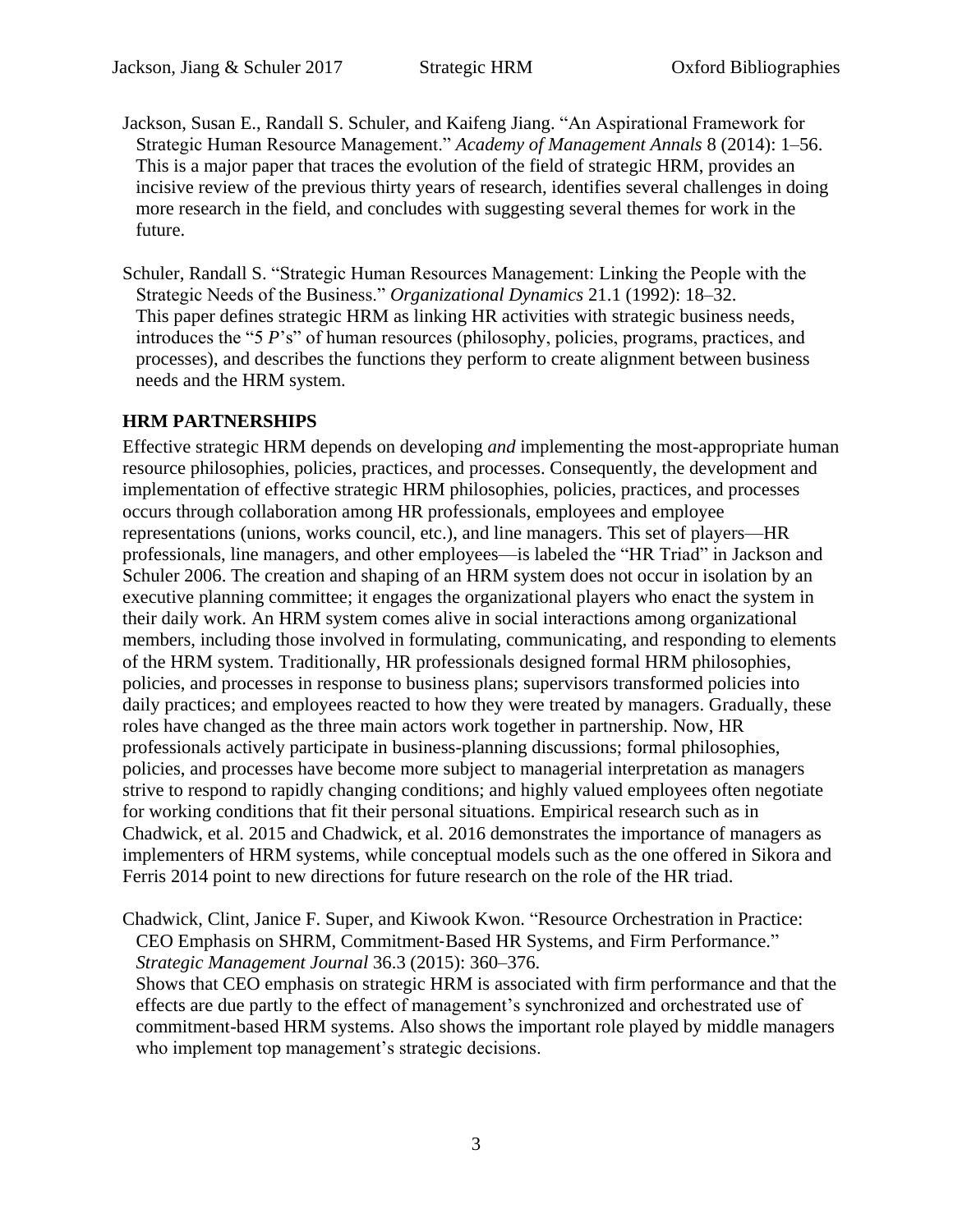<span id="page-3-1"></span>Chadwick, Clint, James P. Guthrie, and Xuejing Xing. "The HR Executive Effect on Firm Performance and Survival." In *Special Issue: Replication in Strategic Management*. Edited by Richard A. Bettis, Constance E. Helfat, and J. Myles Shaver. *Strategic Management Journal* 37.11 (2016): 2346–2361.

The authors found that the firms with high-level HR executives on the management team at the time of their initial public offerings (IPOs) are more likely to survive after the IPO is completed. However, the presence of HR executives was not associated with financial performance.

Sikora, David M., and Gerald R. Ferris. "Strategic Human Resource Practice Implementation: The Critical Role of Line Management." *Human Resource Management Review* 24.3 (2014): 271–281.

The authors propose a model to elucidate the role of an organization's culture and climate as well as political considerations as contextual conditions that influence line managers' implementation of HRM practices, and thus the effects of the HRM system on outcomes such as employee satisfaction, turnover, and job performance.

<span id="page-3-0"></span>Jackson, Susan E., and Randall S. Schuler. *Managing Human Resources through Strategic Partnerships*. 9th ed. Mason, OH: Thomson/South-Western, 2006. [ISBN: 9780324289916] This is a classic textbook for the advanced undergraduate course in HRM and the basic graduate-level course in HRM. It introduces and describes the HRM partnership model in detail and refers to it as the "HR Triad." It describes in detail how the HR Triad works in partnership to manage the human resources in the organization. Previous editions of this textbook also use the same approach.

## **MULTIPLE STAKEHOLDERS**

The effectiveness of an organization is determined by and affected by many groups—by many stakeholders. Consequently, all these groups are important to strategic HRM. These groups include the HRM partners, internal customers, external customers, investors/owners, supply chains and strategic alliances, and society. Before the emergence of strategic HRM, the "effectiveness" of HRM systems was evaluated against technical criteria that had been established by the profession (e.g., validity), social criteria embodied in laws and regulations (e.g., fairness), and individual employee reactions (e.g., satisfaction, involvement, performance). The perspective of strategic HRM expands attention to effectiveness criteria used by an array of additional stakeholders—especially owners and investors, organization members, customers, the organization's strategic partners, and members of the broader society, including the full array of organizational members and their families, communities, and supply chain partners. Tsui [1987](file:///C:/Users/fresea/AppData/Local/Microsoft/Windows/Temporary%20Internet%20Files/Content.Outlook/B5HZK4M5/Defining%23Ref8) drew attention to the many stakeholders that HRM departments strive to satisfy, focusing on those inside a company itself. Colakoglu, et al. [2006](file:///C:/Users/fresea/AppData/Local/Microsoft/Windows/Temporary%20Internet%20Files/Content.Outlook/B5HZK4M5/Measuring%23Ref6) expands the view to include external stakeholders relevant to firms operating globally. Ferrary [2008](file:///C:/Users/fresea/AppData/Local/Microsoft/Windows/Temporary%20Internet%20Files/Content.Outlook/B5HZK4M5/A%23Ref7) develops a framework to understand the complex role of these and other stakeholders.

Colakoglu, Saba, David P. Lepak, and Ying Hong. "Measuring HRM Effectiveness: Considering Multiple Stakeholders in a Global Context." *Human Resource Management Review* 16.2 (2006): 209–218.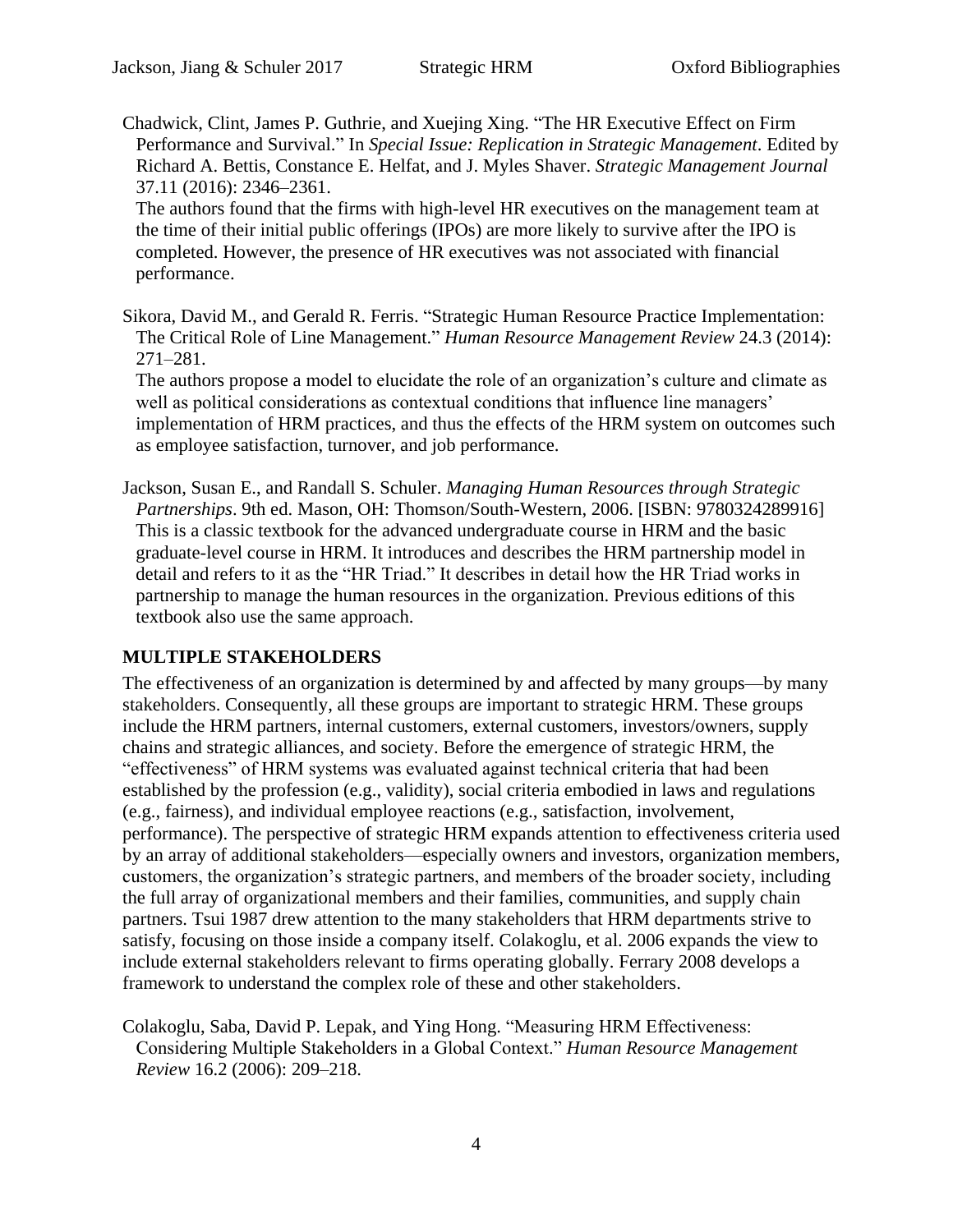The authors argue that it is important but not sufficient to consider financial performance as a measure of the effectiveness of HRM initiatives. They suggest that researchers assess HRM effectiveness from multiple stakeholders' perspectives, including capital market stakeholders (e.g., shareholders), product market stakeholders (e.g., customers, suppliers, unions), and organizational stakeholders (e.g., managers, employees).

Ferrary, Michel. "A Stakeholder's Perspective on Human Resource Management." *Journal of Business Ethics* 87.1 (2008): 31–43.

This article explains how adopting a stakeholder perspective shifts the discussion of HRM from a focus on the conflicts that can arise between employers and employees to a discussion of the roles played by various political actors (including elected representatives and their administrative staff) whose responsibilities include creating and enforcing employment laws.

Tsui, Anne S. "Defining the Activities and Effectiveness of the Human Resource Department: A Multiple Constituency Approach." *Human Resource Management* 26.1 (1987): 35–69. This article identifies important activities performed by the operating-level HR department, and develops meaningful criteria to evaluate its effectiveness. The author found different groups of internal stakeholders (e.g., managers and employees) had different opinions about the activities and effectiveness of the HR department.

# **TEXTBOOKS**

The topic of strategic HRM is typically covered sparingly in introductory HRM textbooks that cover the broad, more general field of HRM. In introductory-level HRM textbooks, strategic HRM is usually covered in one or two chapters that describe how conditions in the internal organizational environment, such as its corporate strategy and technological factors, and with conditions in the external organizational environment, such as competitive dynamics, influence the core HRM activities of planning, staffing, compensating, training, and appraising. Gradually, textbooks that focus specifically on strategic HRM are becoming available, however. Typically, strategic HRM textbooks include more-extended discussions of the relevant theoretical and empirical evidence, as well as many company examples and cases that illustrate how HRM systems can be shaped by strategic objectives, changing technologies, and external forces such as industry dynamics and globalization. Most textbooks on strategic HRM in the early 21st century are revised and published as new editions every three years to enable the examples and cases to be as current as possible. Representative textbooks include Boxall and Purcell [2016](#page-4-0) (fourth edition); Jackson, et al. [2012](#page-5-0) (eleventh edition); Truss, et al. [2012,](#page-5-1) a new entry into the textbook market; and, for those interested in a text that focuses on health services organizations, Hernandez and O'Connor [2010](#page-5-2) (third edition).

<span id="page-4-0"></span>Boxall, Peter, and John Purcell. *Strategy and Human Resource Management*. 4th ed. New York: Palgrave Macmillan, 2016. [ISBN: 9781137407634]

This book covers the academic literature and brings insights into the key issues of strategic HRM. The main topics include understanding the goals of HRM, how to connect strategy with HRM, a discussion of general principles, and consideration of how external environmental complexities impinge on strategic HRM.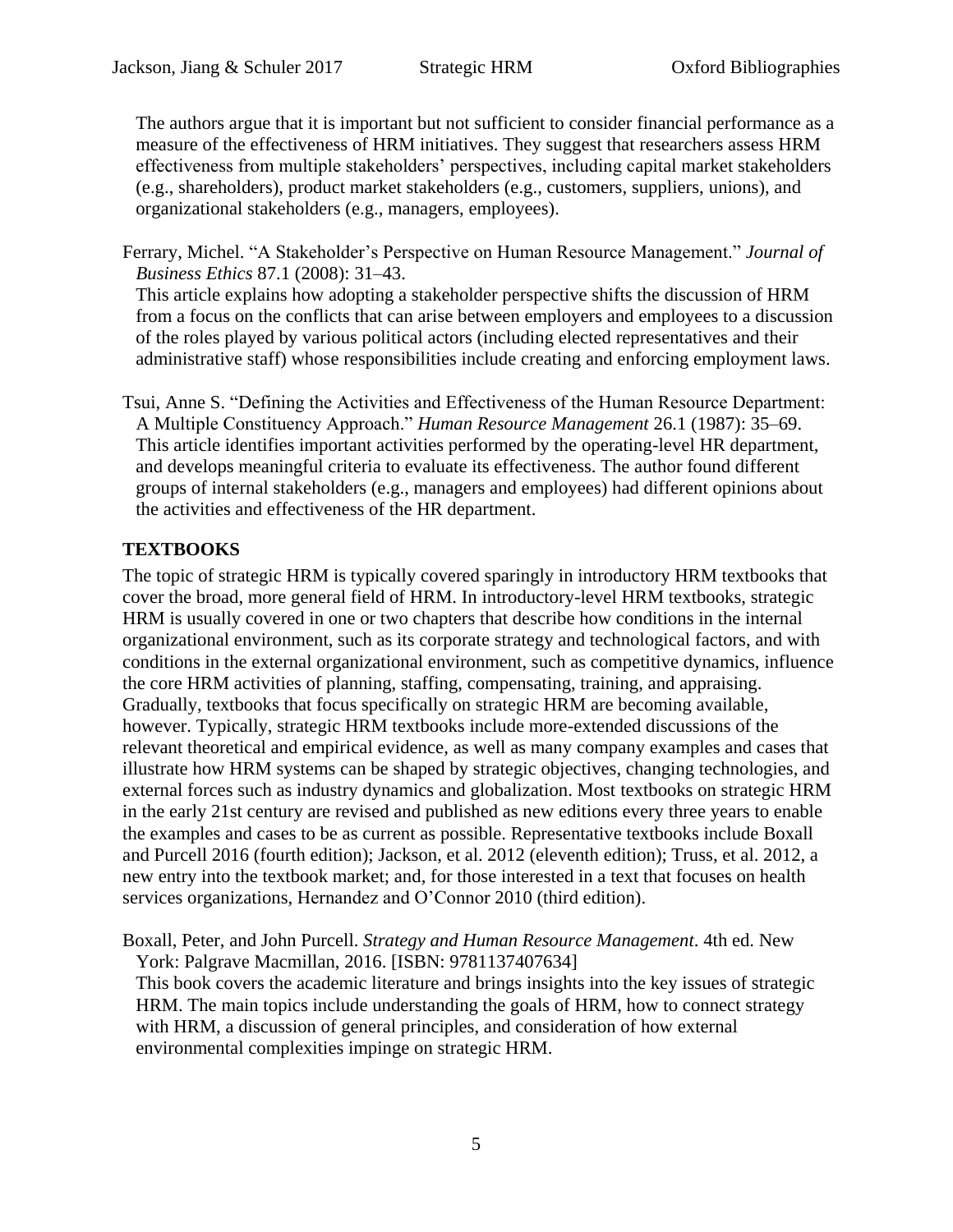<span id="page-5-0"></span>Jackson, Susan E., Randall S. Schuler, and Steve Werner. *Managing Human Resources*. 11th ed. Mason, OH: Cengage Learning, 2012. [ISBN: 9781111822323]

This textbook is a good example of one that discusses all the essential topics in HRM in a strategic framework, and it can thus be considered a textbook on strategic HRM. This is a very popular book at the graduate and advanced undergraduate levels.

<span id="page-5-2"></span>Hernandez, S. Robert, and Stephen J. O'Connor, eds. *Strategic Human Resources Management in Health Services Organizations*. 3d ed. Clifton Park, NY: Delmar/Cengage, 2010. [ISBN: 9780766835405]

This book contains chapters written by HRM professionals who have worked in health-care settings. The chapters describe the steps of setting a strategy for HRM, the organization of the HRM function, how specific HRM processes and practices can be used for managing health service employees, and the challenges professionals will face in the future.

<span id="page-5-1"></span>Truss, Catherine, David Mankin, and Clare Kelliher. *Strategic Human Resource Management*. Oxford and New York: Oxford University Press, 2012. [ISBN: 9780199583065] This book helps readers understand the steps needed to develop an effective HRM strategy. It draws on academic research and case examples, with topics ranging from industry to the relevance of environmental factors, the role of the HR department, and several current themes prominent in early-21st-century companies.

# **REFERENCE SOURCES**

Because strategic HRM is a relatively new field of study, academic journals, handbooks, and encyclopedias are the most-common sources of new information. There is, however, an emerging set of other reference sources that students of the field must consider. Both the \*[\\*Academy of Management Annals\\*](#page-5-3)\* and \*\*Research in Personnel and Human Resource [Management\\*](#page-5-4)\* are annual publications that often feature chapters that relate to the field of strategic HRM.

<span id="page-5-3"></span>\**Academy of Management Annals*[http://www.tandfonline.com/loi/rama20]\*. 2007–. A relatively new publication of the Academy of Management, these annual volumes consist of original commissioned chapters that provide literature reviews, critiques, and suggestions for future directions for particular topics in management, including strategic HRM. \**Research in Personnel and Human Resources* 

<span id="page-5-4"></span>*Management*[http://www.emeraldinsight.com/series/rphr]\*. Bingley, UK: Emerald, 1981–. First published in 1981, this yearly publication includes a variety of invited chapters that address a wide variety of topics in HRM. Chapters typically provide reviews and critiques of the relevant literature and offer suggestions for future research.

# **JOURNALS**

Journals are the most commonly used reference sources in strategic HRM. Because the field of strategic HRM is so dynamic and its core content is still emerging, journals generally provide the most up-to-date and pathbreaking avenues for the creation and dissemination of knowledge about the field. The leading journals are published by the Academy of Management (AOM), Blackwell, Routledge, Wiley, and Elsevier. The AOM journals include the \*[\\*Academy of](#page-6-0)  Management Journal<sup>\*\*</sup>, the flagship journal for empirical research, and the \*\*Academy of [Management Review\\*](#page-6-1)\*, which publishes mostly review papers. Other journals worth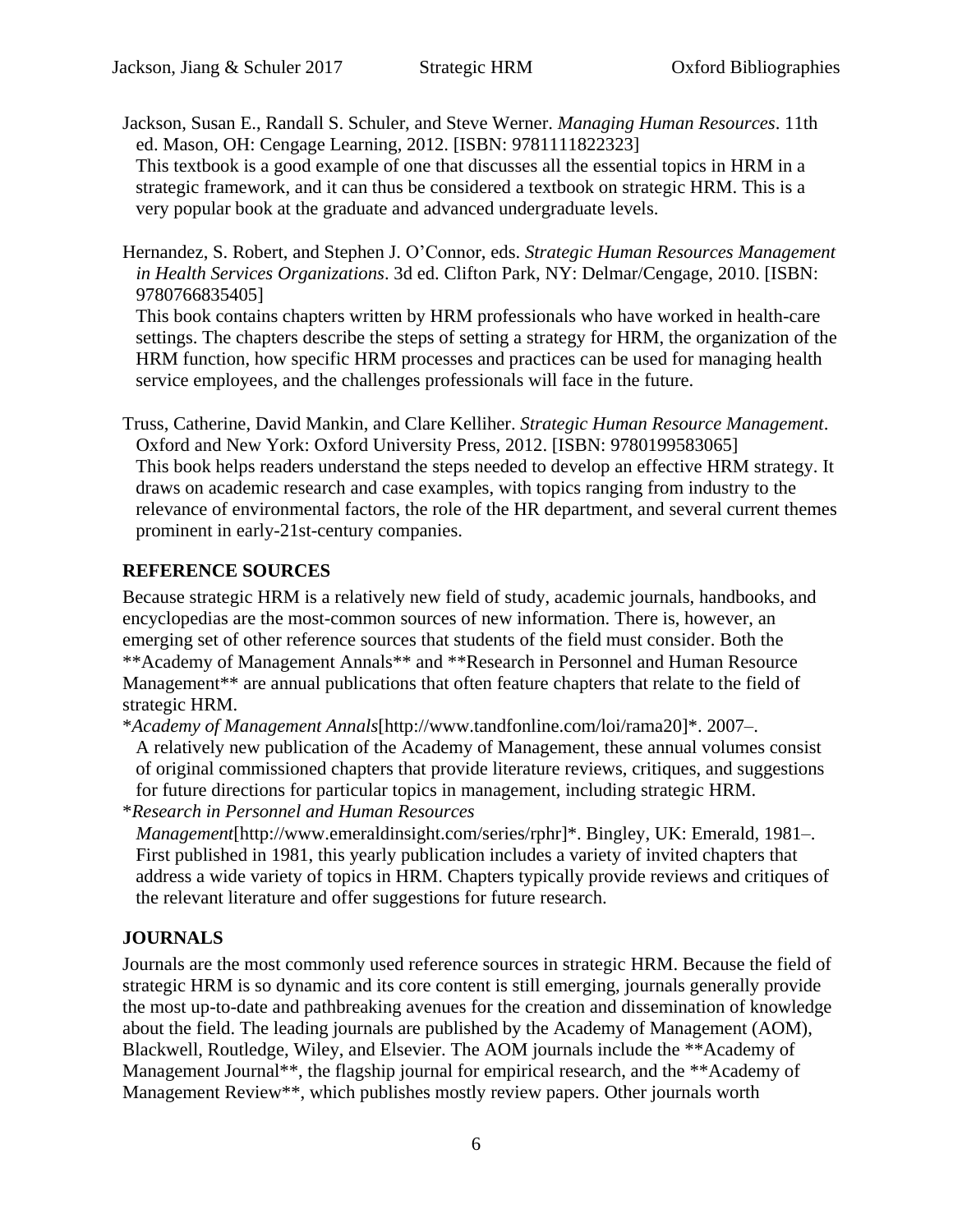consulting include the \*[\\*Journal of Applied Psychology\\*](#page-6-2)\*, \*[\\*Journal of Management\\*](#page-6-3)\*, \*[\\*Personnel Psychology\\*](#page-6-4)\*, \*[\\*Human Resource Management Review\\*](#page-6-5)\*, \*[\\*Human Resource](#page-6-6)  [Management Journal\\*](#page-6-6)\*, \*[\\*Human Resource Management\\*](#page-6-7)\*, and \*[\\*International Journal of](#page-6-8)  [Human Resource Management\\*](#page-6-8)\*. All the journals noted here are available in an online format, and subscribers can usually access forthcoming publications before they appear in print. \**Academy of Management Journal*[http://aom.org/amj/]\*.

- <span id="page-6-0"></span>Published bimonthly by AOM, *Academy of Management Journal* is the leading journal in the field of management. It publishes only original empirical research. Over the past several years, a few articles on strategic HRM have appeared every year.
- <span id="page-6-1"></span>\**Academy of Management Review*[http://amr.aom.org/]\*.

Published quarterly by the AOM, *Academy of Management Review* publishes only theoretical and conceptual articles and is one of the leading journals in the field of management. Since the late 20th century, a few articles on strategic HRM have appeared every year.

<span id="page-6-7"></span>\**Human Resource Management*[http://onlinelibrary.wiley.com/journal/10.1002/(ISSN)1099- 050X]\*. 1961–.

Published quarterly by Wiley, this journal primarily publishes empirical work on many topics related to HRM, and also specifically strategic HRM. It is an essential journal for the field. It is published in the United States, and its board of reviewers reflects this orientation.

<span id="page-6-6"></span>\**Human Resource Management* 

*Journal*[http://onlinelibrary.wiley.com/journal/10.1111/(ISSN)1748-8583]\*. 1990–. Published by quarterly by Wiley, this journal primarily publishes empirical work on many topics related to HRM, and also specifically strategic HRM. It is an essential journal for the field. It is published in Europe, and its board of reviewers reflects this orientation.

<span id="page-6-5"></span>\**Human Resource Management Review*[https://www.journals.elsevier.com/Human-Resource-Management-Review]\*. 1991–.

Published quarterly by Elsevier; *Human Resource Management Review* publishes several articles in each issue that provide an excellent review of important topics in strategic HRM. It is an essential journal for the field.

<span id="page-6-8"></span>\**International Journal of Human Resource* 

*Management*[http://www.tandfonline.com/loi/rijh20]\*. 1990–.

Published by Routledge, this journal has been as essential journal in the field of international HRM. It now also publishes articles relevant to strategic HRM and strategic international HRM.

<span id="page-6-2"></span>\**Journal of Applied Psychology*[http://www.apa.org/pubs/journals/apl/]\*. 1917–.

Published bimonthly by the American Psychological Association, this is the leading journal in the field of applied psychology. It publishes original investigations that emphasize new knowledge and understanding in the fields of applied psychology. It has published several important studies on strategic HRM since 2000.

<span id="page-6-3"></span>\**Journal of Management*[http://journals.sagepub.com/home/jom]\*. 1975–. Published bimonthly by SAGE in cooperation with the Southern Management Association, *Journal of Management* generally publishes several articles that are relevant to HRM and strategic HRM.

<span id="page-6-4"></span>\**Personnel Psychology*[http://onlinelibrary.wiley.com/journal/10.1111/(ISSN)1744-6570]\*. 1948–.

Published by Wiley-Blackwell, *Personnel Psychology* features both theoretical and empirical articles that address key issues related to human behavior in organizational settings.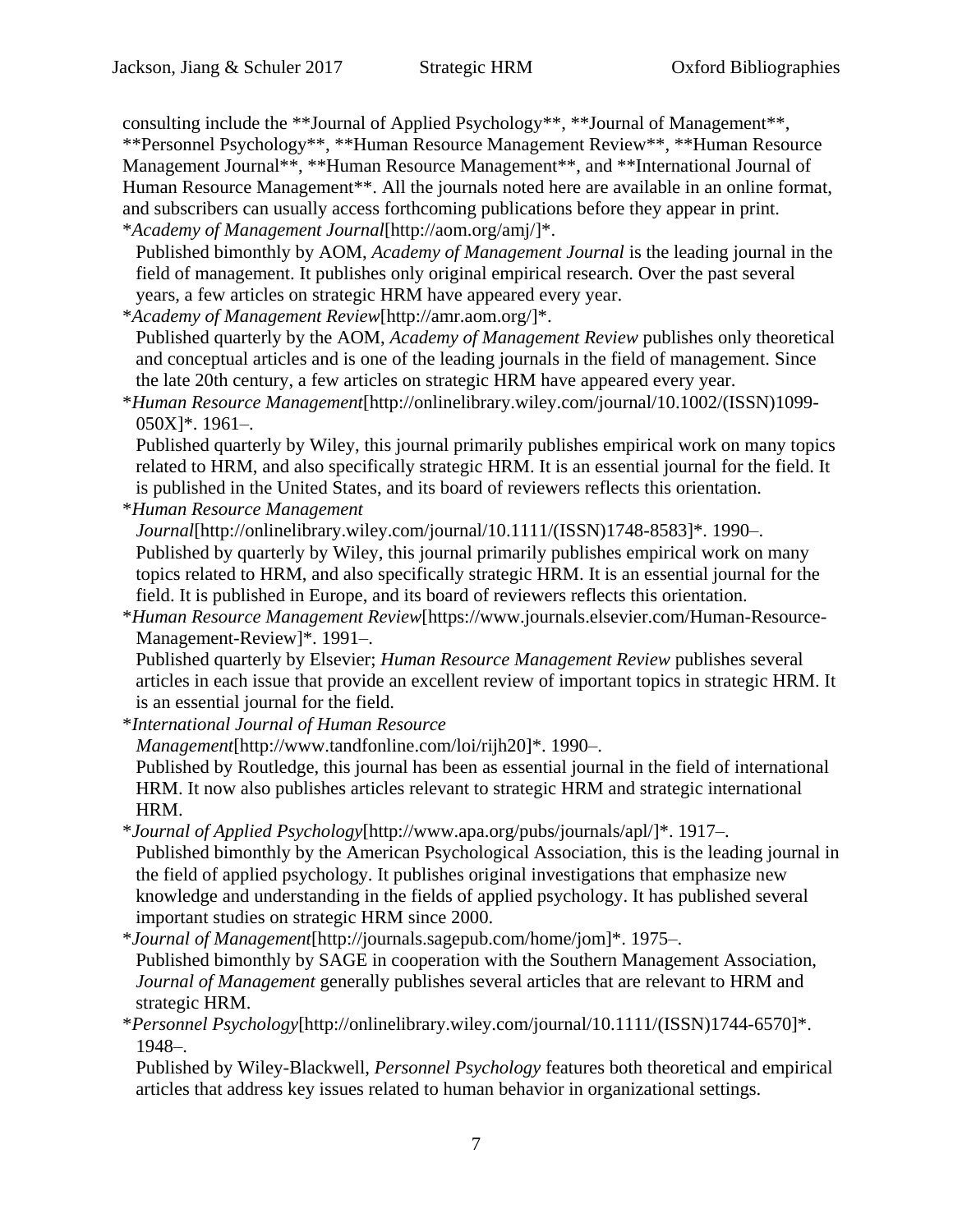# **HISTORY AND CURRENT FOCUS**

Most scholars of strategic HRM place the birth of strategic HRM as starting in the latter decades of the 20th century, shortly after the emergence of the strategic-management perspective. A citation analysis in Kaše, et al. [2014](file:///C:/Users/fresea/AppData/Local/Microsoft/Windows/Temporary%20Internet%20Files/Content.Outlook/B5HZK4M5/In%23Ref24) supports this view. The earliest widely cited contributions to strategic HRM were published between 1980 and 1984, though these actually built on much-earlier discussions that viewed employees as among the key resources for which managers were responsible.

Kaše, Robert, Jaap Paauwe, and Saša Batistič. "In the Eyes of Janus: The Intellectual Structure of HRM-Performance Debate and Its Future Prospects." *Journal of Organizational Effectiveness: People and Performance* 1.1 (2014): 56–76.

Using co-citation analysis, this study traces the history and influence of several early articles on strategic HRM and identifies the emergence of several distinct schools of thought and related research. It is an excellent source for anyone interested in understanding the development of strategic HRM as a distinct field of scholarship.

## **Birth of Strategic HRM**

Reflecting the job-related activities of HRM professionals and consultants, Walker [1980](#page-8-0) offers a pragmatic description of how human resource planning could be used to ensure that HRM policies and practices were aligned with an organization's business strategy. The next year, Devanna, et al. [1981](file:///C:/Users/fresea/AppData/Local/Microsoft/Windows/Temporary%20Internet%20Files/Content.Outlook/B5HZK4M5/Human%23Ref26) was published, describing a strategic perspective for diagnosing and auditing a firm's HRM function. The author of Tichy [1983,](file:///C:/Users/fresea/AppData/Local/Microsoft/Windows/Temporary%20Internet%20Files/Content.Outlook/B5HZK4M5/Foreword%23Ref29) writing as the editor of the journal *Human Resource Management*, announced that the journal would move in a new direction. Summarizing discussions that took place during a conference that brought together researchers, HR professionals, line executives, and strategic planners, he observed, "It was clear that no longer were we asking the question: Are human resources important? Rather, the question for the 1980s is: How will we integrate human resource issues into the strategic management of the firm?" (p. 3). At about the same time, but gaining somewhat more attention, was a compelling bestseller, *In Search of Excellence* (Peters and Waterman [1982\)](#page-8-1), which was written by McKinsey consultants. The authors asserted that the most-successful companies achieved superior productivity by treating rank-and-file employees as a source of quality and adhering to a values-driven management philosophy, while also giving employees autonomy over decisions about how to fulfill their duties. Finally, two academic textbooks on strategic HRM were published: Fombrun, et al. [1984](#page-8-2) and Beer, et al. [1984.](#page-7-0)

<span id="page-7-0"></span>Beer, Michael, Bert Spector, Paul R. Lawrence, and D. Quinn Mills. *Managing Human Assets: The Groundbreaking Harvard Business School Program*. New York: Free Press, 1984. [ISBN: 9780029023907]

This book was written as a textbook to be used in teaching one of the first courses to take a strategic approach to the topic of managing employees, which these authors refer to as "human assets."

Devanna, Mary Anne, Charles Fombrun, and Noel M. Tichy. "Human Resource Management: A Strategic Perspective." *Organizational Dynamics* 9.3 (1981): 51–67. This article identifies several changing environmental conditions that make HRM more important for organizations, notes that few organizations take a strategic approach to HRM,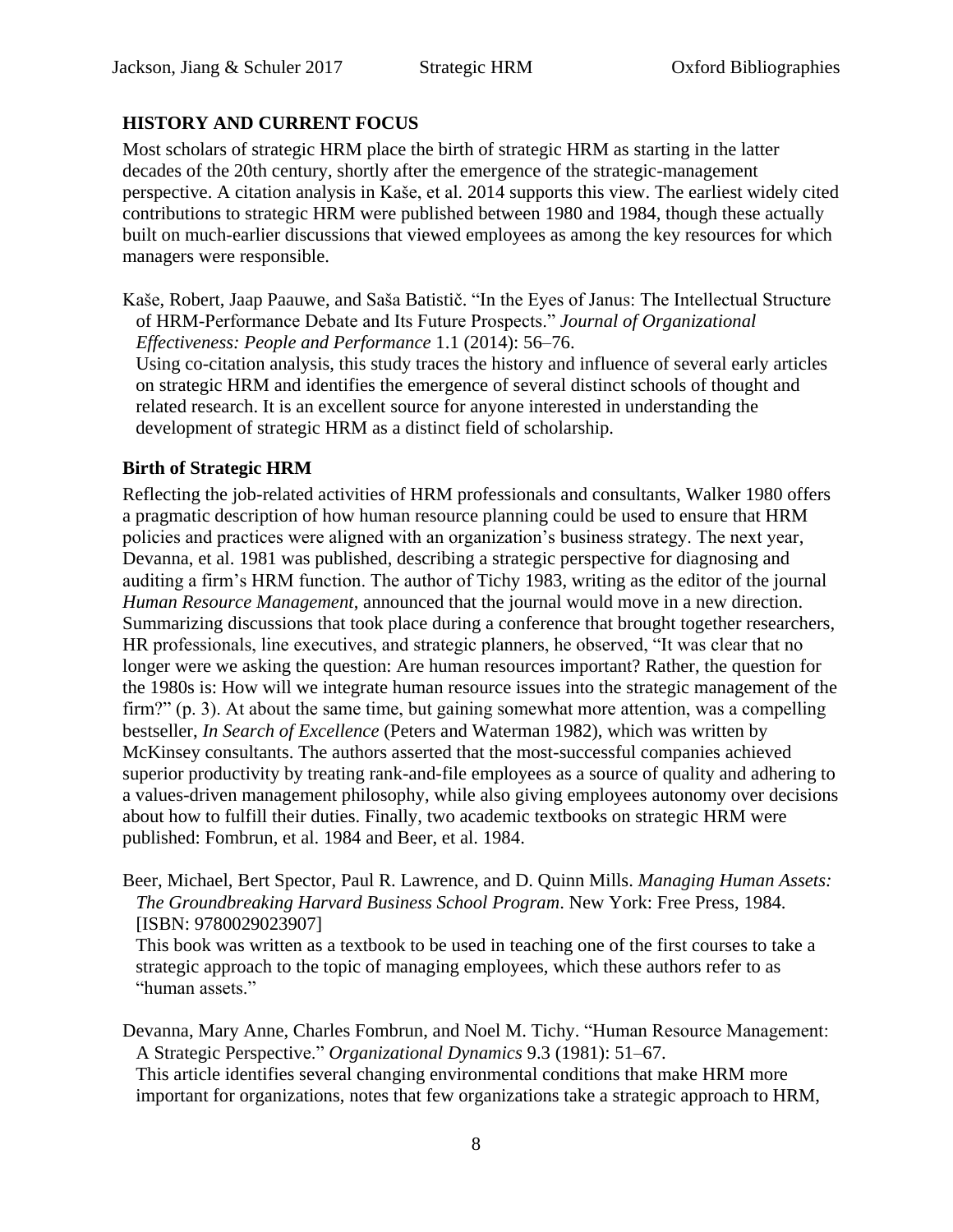.

and presents an HRM auditing approach to identify areas of an organization's HRM function where improvements are needed

<span id="page-8-2"></span>Fombrun, Charles, Noel M. Tichy, and Mary Anne Devanna, eds. *Strategic Human Resource Management*. New York: John Wiley, 1984. [ISBN: 9780471810797] This volume assembles many invited chapters that build on themes of strategic HRM that the editors developed in Devanna, et al. [1981.](file:///C:/Users/fresea/AppData/Local/Microsoft/Windows/Temporary%20Internet%20Files/Content.Outlook/B5HZK4M5/Human%23Ref26) Chapters focus on topics such as the potential strategic value of the core HRM activities that comprise an HRM system (e.g., staffing and executive appraisal), as well as discussions of how HRM systems can be used to address strategic issues such as innovation, quality management, and internationalization. Reprinted as recently as 1999.

<span id="page-8-1"></span>Peters, Tom J., and Robert H. Waterman. *In Search of Excellence*. New York: Harper Collins, 1982. [ISBN: 9780060150426]

This was the major practitioner-oriented book that started to focus attention on the importance of HRM and the success of the firm. The authors argue that firms that were excellent were that way because of the way they managed their people.

Tichy, Noel M. "Foreword." *Human Resource Management* 22.1–2 (1983): 3–8. In the foreword to this issue of *Human Resource Management*, Tichy lays out the importance of being concerned about managing people well for organizational success. It follows quite closely the themes identified in Peters and Waterman [1982.](#page-8-1)

<span id="page-8-0"></span>Walker, James W. *Human Resource Planning*. New York: McGraw-Hill, 1980. [ISBN: 9780070678408]

In this early discussion of strategic HRM, the author describes how the activity of HRM planning provides opportunities to use other core HRM activities, such as staffing, development, appraisal, and compensation, to address key strategic issues and thereby improve overall organizational effectiveness. The discussion is informed and illustrated by many company examples.

## **Diffusion and Maturation of Strategic HRM**

The field of strategic HRM was born in the United States, but within a decade it was attracting attention from scholars and practitioners in other Western counties, particularly the United Kingdom, where Hendry and Pettigrew [1990](file:///C:/Users/fresea/AppData/Local/Microsoft/Windows/Temporary%20Internet%20Files/Content.Outlook/B5HZK4M5/Human%23Ref31) provided an early summary of strategic HRM precepts. The globalization of the strategic-HRM community, as well as comparative data such as that produced by the Cranfield Network on International Human Resource Management (Cranet) provides a foundation for future investigations of studies of international strategic HRM. Established in 1990, Cranet members have since amassed data describing HRM policies and practices and their patterns of change in dozens of countries. A description of this project can be found in Parry, et al. [2011.](file:///C:/Users/fresea/AppData/Local/Microsoft/Windows/Temporary%20Internet%20Files/Content.Outlook/B5HZK4M5/The%23Ref34) The historical development and maturation of strategic HRM are described in detail in Jackson, et al. [2014](file:///C:/Users/fresea/AppData/Local/Microsoft/Windows/Temporary%20Internet%20Files/Content.Outlook/B5HZK4M5/An%23Ref32) and Lengnick-Hall, et al. [2009.](file:///C:/Users/fresea/AppData/Local/Microsoft/Windows/Temporary%20Internet%20Files/Content.Outlook/B5HZK4M5/Strategic%23Ref33)

Hendry, Chris, and Andrew Pettigrew. "Human Resource Management: An Agenda for the 1990s." *International Journal of Human Resource Management* 1.1 (1990): 17–43.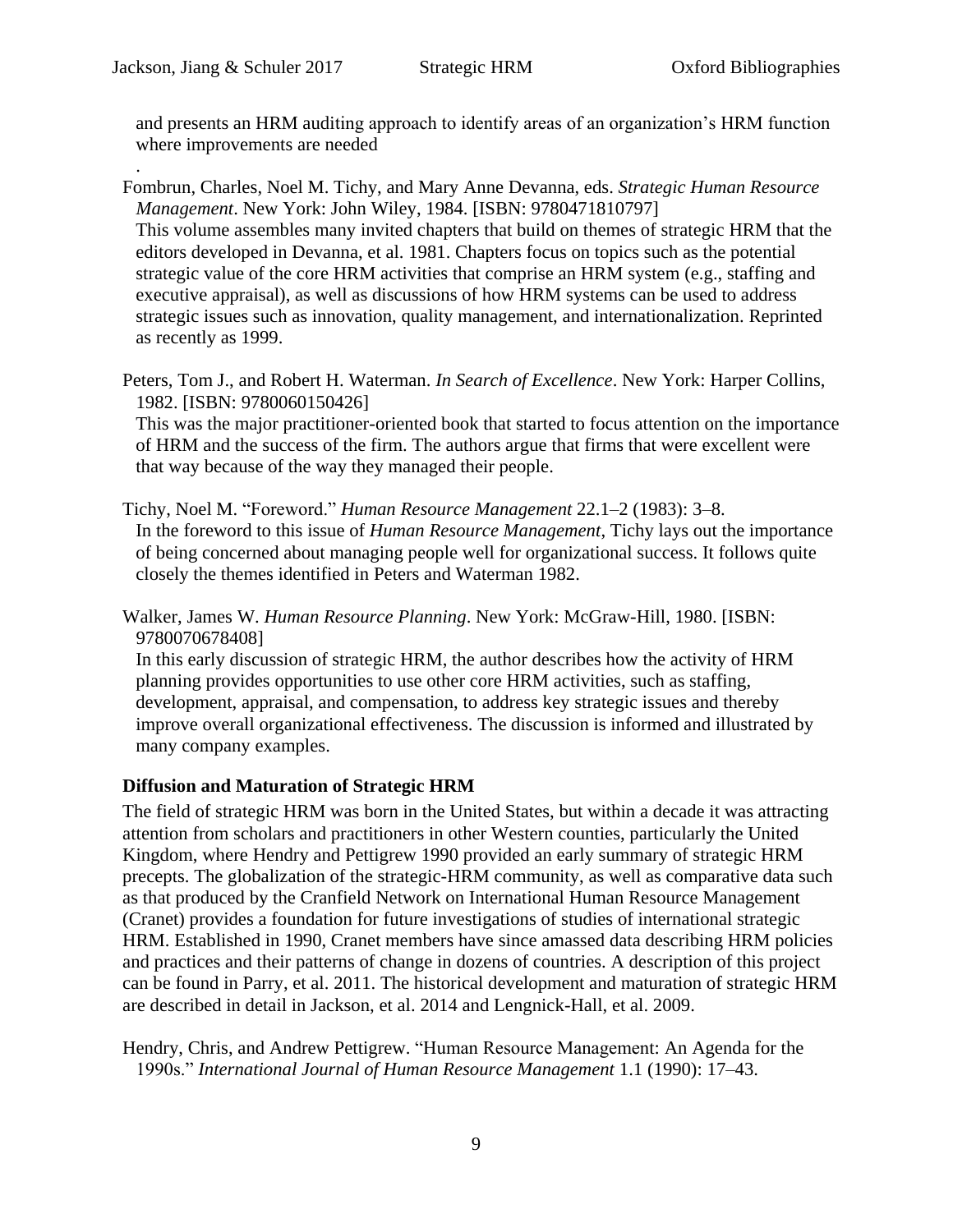Appearing in the inaugural issue of the *International Journal of Human Resource Management*, the article traces the origins of the broad concept of HRM and the gradual evolution of strategic HRM, provides an explication and critique of extant approaches to studying strategic HRM, outlines the perspective guiding the author's research program at Warwick University, identifies themes and issues that the field ought to address, and argues for an adequate treatment of strategy in future research.

- Jackson, Susan E., Randall S. Schuler, and Kaifeng Jiang. "An Aspirational Framework for Strategic Human Resource Management." *Academy of Management Annals* 8 (2014): 1–56. In addition to describing the historical development of strategic HRM, this article provides a detailed description of the empirical studies conducted to date, and also presents a comprehensive, integrative framework that organizes the many concepts covered by strategic HRM. It is grounded in a systems theory perspective.
- Lengnick-Hall, Mark L., Cynthia A. Lengnick-Hall, Leticia S. Andrade, and Brian Drake. "Strategic Human Resource Management: The Evolution of the Field." *Human Resource Management Review* 19.2 (2009): 64–85.

This article provides a chronological description of approximately thirty years of literature on strategic HRM, organized around seven themes: (1) contingency perspectives, (2) from managing people to creating strategic contributions, (3) HRM system components and structure, (4) scope of strategic HRM, (5) implementation issues, (6) measuring outcomes, and (7) methodologies. It concludes with suggestions for future research.

Parry, Emma, Eleni Stavrou-Costea, and Michael J. Morley. "The Cranet International Research Network on Human Resource Management in Retrospect and Prospect." *Human Resource Management Review* 21.1 (2011): 1–4.

This article illustrates the globalization of research on strategic HRM by describing results from a large international consortium of scholars who have collected HRM data since 1990 as a major project of the Cranet research group, based at Cranfield University in the United Kingdom, and have conducted research with colleagues from all around the world.

## **Strategic Management**

Scholarship on strategic HRM is closely related to and extends work in many other fields, including industrial-organizational psychology, personnel management, industrial relations, and HRM. In the early 21st century, scholarship on strategic HRM is most clearly differentiated from these related fields by its close ties to the field of strategic management—itself a response to rapid economic, social, technological, and political changes occurring after World War II. With organizations facing an environment characterized by hypercompetition, globalization, volatility, uncertainty, and unpredictability, influential management scholars such as the authors of Pfeffer and Salancik [1978](#page-10-0) realized that business decisions should reflect an understanding of the interdependencies that link organizations and their external environments. As scholarship on strategic management matured, three theoretical perspectives became dominant: industrial-organizational economics, as presented in Porter [1980](#page-10-1) and Porter [1985,](#page-10-2) the resource-based view, as presented in Wernerfelt [1984,](file:///C:/Users/fresea/AppData/Local/Microsoft/Windows/Temporary%20Internet%20Files/Content.Outlook/B5HZK4M5/A%23Ref39) and stakeholder theory, as presented in Freeman [1984.](#page-10-3) The field of strategic HRM has a unique identity in the early 21st century, but its heritage as a child of strategic management is evident. A detailed description of the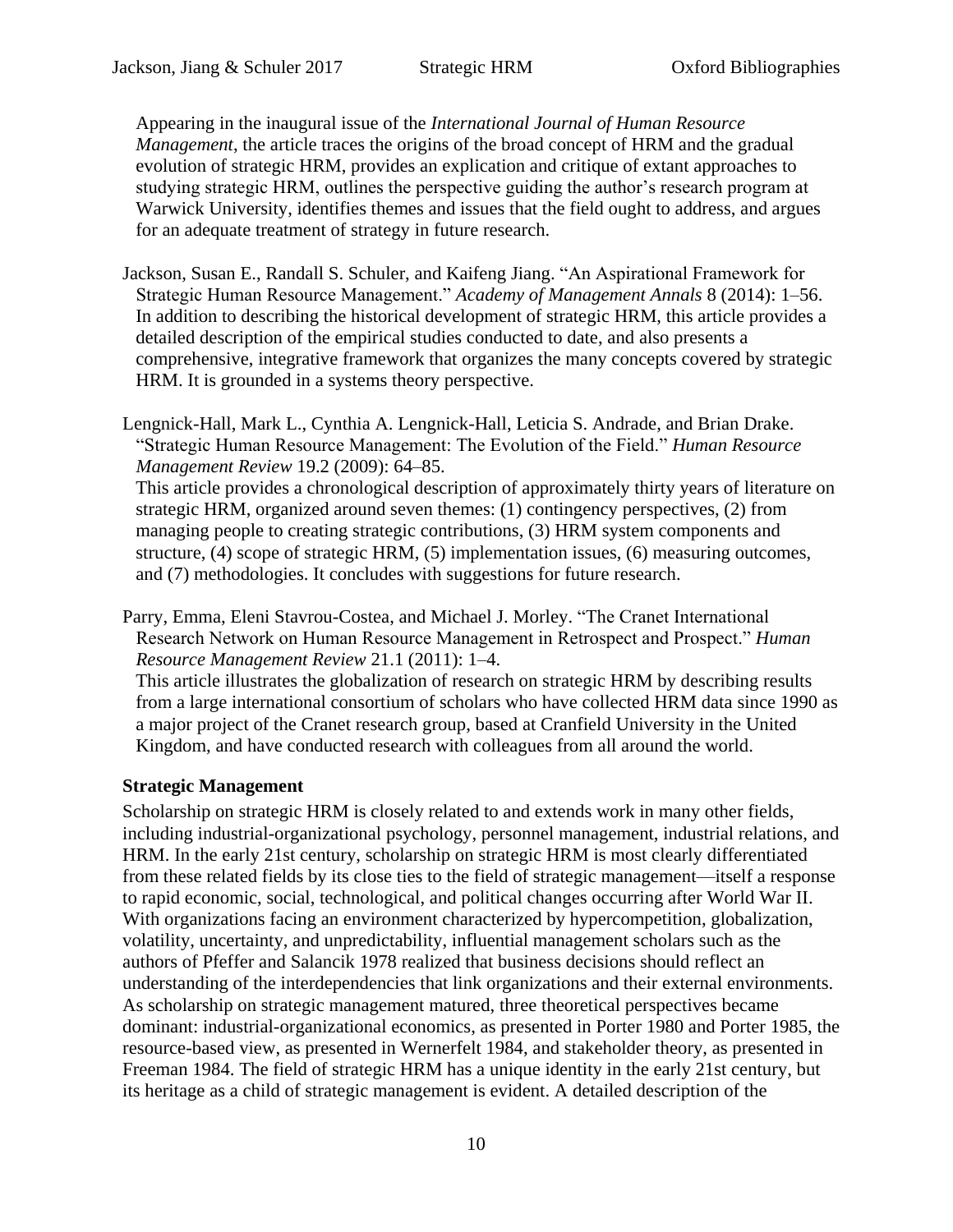evolution of strategic HRM from the 1980s through 2013 is provided in Jackson, et al. 2014 (cited both under \*HRM Systems\* and \*Diffusion and Maturation of Strategic HRM\*).

<span id="page-10-3"></span>Freeman, R. Edward. *Strategic Management: A Stakeholder Approach*. New York: Pitman, 1984. [ISBN: 9780273019138]

One of the first books to develop the multiple-stakeholder perspective for organizations, and one that has been very influential in the study of strategic management and strategic HRM.

<span id="page-10-0"></span>Pfeffer, Jeffrey, and Gerald Salancik. *The External Control of Organizations*. New York: Harper & Row, 1978. [ISBN: 9780060451936]

A classic in understanding the behavior of organizations through an understanding of the external environments in which the organizations operate, this book is very important for understanding the theoretical logic underlying strategic HRM.

<span id="page-10-1"></span>Porter, Michael E. *Competitive Strategy: Techniques for Analyzing Industries and Competitors*. New York: Free Press, 1980. [ISBN: 9780029253601]

One of the very first books to expound the field of competitive strategy on the basis of extensive analysis of industry data. It has been important in providing a way to understand the meaning of "strategic" management and the strategic challenges that firms face, some of which can potentially be addressed by how human resources are managed.

<span id="page-10-2"></span>Porter, Michael E. *Competitive Advantage*. New York: Free Press, 1985. [ISBN: 9780029250907]

This classic book in the field of strategic management further develops ideas presented by Porter in his earlier book (Porter [1980\)](#page-10-1). The book had a great impact on the field of strategic HRM because it describes specific strategies that firms use to compete against each other.

Wernerfelt, Birger. "A Resource-Based View of the Firm." *Strategic Management Journal* 5.2 (1984): 171–180.

This seminal article argues for the value of analyzing firms from the perspective of their dependence on various resources, as an alternative to the dominant perspective, which focuses on the product side of firm activity. The concepts of resource position barriers and resourceproduct matrices are introduced and used to discuss how an understanding of these concepts enables firms to identify new strategic options and opportunities.

#### Leadership Substitutes for Strategic HRM

Whereas strategic management is the foundation for scholarship on strategic HRM, some of the most innovative new research has been stimulated by the application of theories of organizational behavior. In particular, some scholars have begun to ask whether effective leadership behaviors can effectively substitute for the effects of well-designed HRM systems. The results of studies in Jiang, et al. [2015](#page-10-4) and Hong, et al. [2016](#page-11-0) indicate that leadership behaviors can be effective substitutes for strategic HRM systems under some organizational conditions.

<span id="page-10-4"></span>Jiang, Kaifeng, Chih-Hsun, and Yu-Ching Chiao. "Developing Collective Customer Knowledge and Service Climate: The Interaction between Service-Oriented High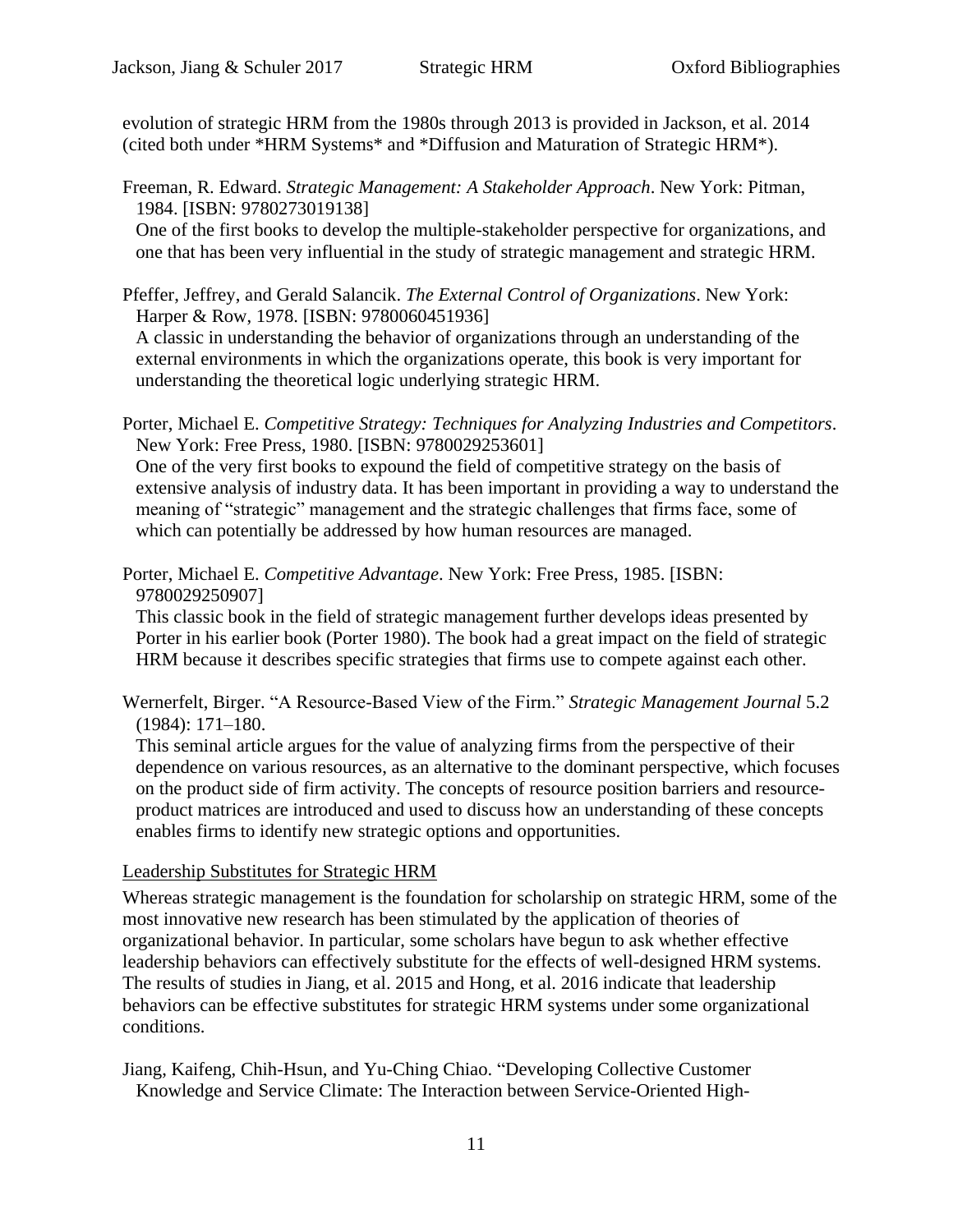Performance Work Systems and Service Leadership." *Journal of Applied Psychology* 100.4 (2015): 1089–1106.

The combined influences of service-oriented high-performance work systems and service leadership on collective customer knowledge were examined by using data collected in footwear retail stores. The two variables were found to serve as partial substitutes for each. Further, collective customer knowledge and service climate were positively related to financial outcomes through service performance.

<span id="page-11-0"></span>Hong, Ying, Hui Liao, Steffen Raub, and Joo Hun Han. "What It Takes to Get Proactive: An Integrative Multilevel Model of the Antecedents of Personal Initiative." *Journal of Applied Psychology* 101.5 (2016): 687–701.

This study uses a multilevel model to study the effects of context of employees' proactive motivation states and their personal-initiative behavior. Longitudinal data showed that hotels with initiative-enhancing HRM systems benefited from enhanced employee personal initiative. When initiative-enhancing HRM systems were absent, empowering leadership also helped increase department-level initiative climate.

## **International Strategic HRM**

Many aspects of an organization's external environment are worthy of attention, but rapid globalization creates a pressing need for improved understanding of the international dimension of an organization's external environment. As scholarship on strategic HRM continues to evolve, much more attention will be directed toward understanding how firms with geographically dispersed units can effectively transfer their HRM systems across national borders. The strategic importance of HRM activities for international firms has long been recognized, with early discussions presented in Tung [1984](file:///C:/Users/fresea/AppData/Local/Microsoft/Windows/Temporary%20Internet%20Files/Content.Outlook/B5HZK4M5/Strategic%23Ref47) and Milliman, et al. [1991.](file:///C:/Users/fresea/AppData/Local/Microsoft/Windows/Temporary%20Internet%20Files/Content.Outlook/B5HZK4M5/Organizational%23Ref44) By the 1990s, insights from strategic HRM and international HRM had been integrated into a framework for understanding strategic international HRM in Schuler, et al. [1993](file:///C:/Users/fresea/AppData/Local/Microsoft/Windows/Temporary%20Internet%20Files/Content.Outlook/B5HZK4M5/An%23Ref45) and Taylor, et al. [1996.](file:///C:/Users/fresea/AppData/Local/Microsoft/Windows/Temporary%20Internet%20Files/Content.Outlook/B5HZK4M5/Toward%23Ref46) Nevertheless, to date, most studies of HRM systems have focused on the domestic operations of organizations in Western cultures. Zhao and Du [2012](file:///C:/Users/fresea/AppData/Local/Microsoft/Windows/Temporary%20Internet%20Files/Content.Outlook/B5HZK4M5/Thirty-Two%23Ref48) was among the first studies to offer insights into the dynamics of strategic HRM in Eastern cultures such as China. Research in China and other emerging economies is now blossoming, as Jayasinghe [2016](#page-12-0) illustrates. Decisions about whether and how to replicate an HRM system across several subsidiaries is a major challenge that appears to be facilitated by specific capabilities that are not yet fully understood. Festing and Eidems [2011](file:///C:/Users/fresea/AppData/Local/Microsoft/Windows/Temporary%20Internet%20Files/Content.Outlook/B5HZK4M5/A%23Ref42) suggests that operating across national borders requires developing new dynamic capabilities that are distinctly different from the organizational competencies needed to be effective domestically.

Festing, Marion, and Judith Eidems. "A Process Perspective on Transnational HRM Systems a Dynamic Capability-Based Analysis." *Human Resource Management Review* 21.3 (2011): 162–173.

The authors introduce the concept of "balancing capabilities" to describe the processes that yield a balance between global standardization of HRM systems and adaptation to the local HRM norms, policies, and practices. Effective international HRM requires coordination of information, communication, social presence, organizational learning, and finding solutions that are specific to the strategic international context.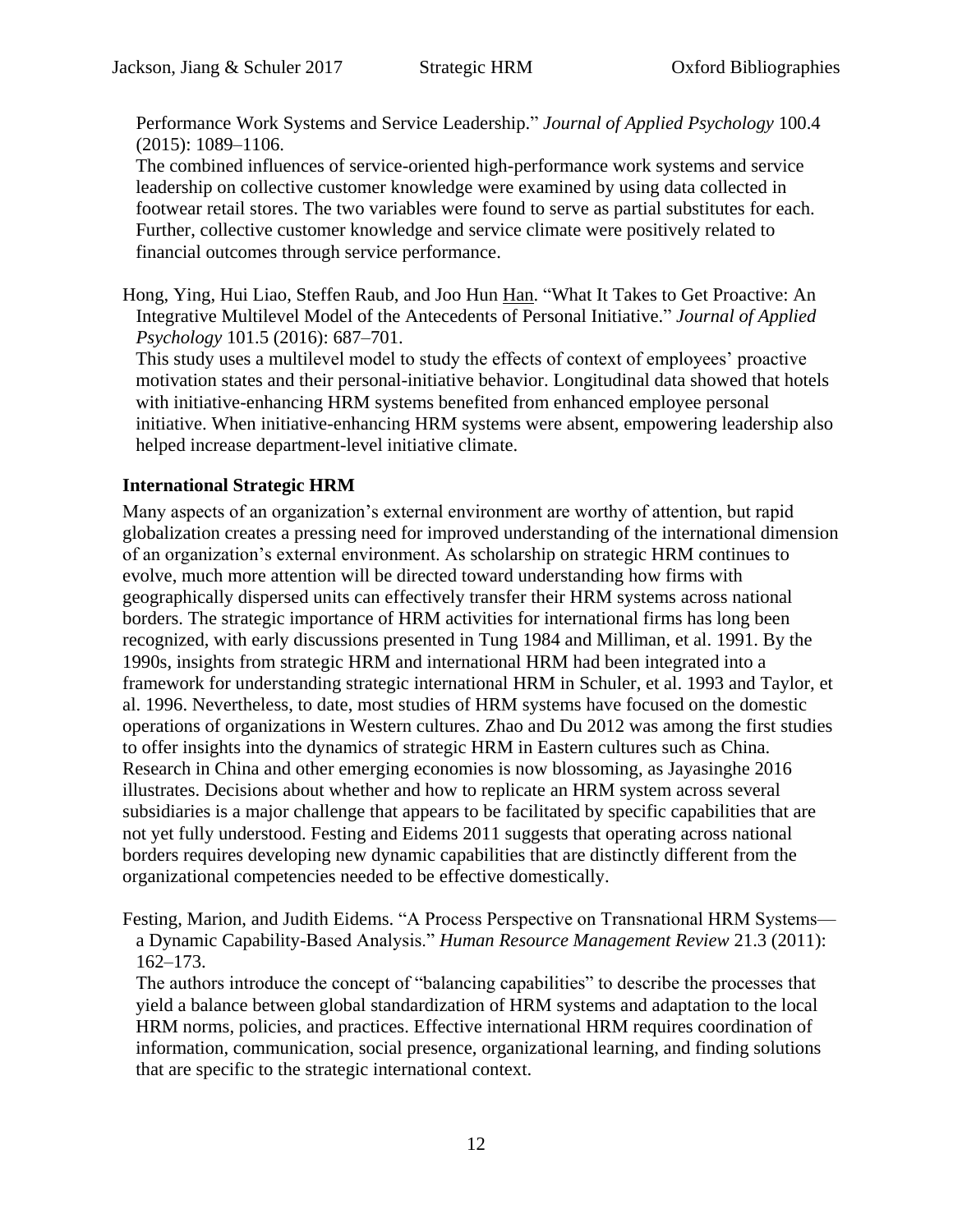<span id="page-12-0"></span>Jayasinghe, Mevan. "The Operational and Signaling Benefits of Voluntary Labor Code Adoption: Reconceptualizing the Scope of Human Resource Management in Emerging Economies." *Academy of Management Journal* 59.2 (2016): 658–677.

This article examines the potential economic benefits for manufacturers in emerging economies to voluntarily adopt protective labor codes. Longitudinal data from apparelmanufacturing plants in Sri Lanka indicate that voluntary labor code adopters benefited from lower absenteeism, higher on-time delivery, higher productivity, and higher sales volumes, suggesting that investing in HRM is an effective strategy in emerging economies.

Milliman, John, Mary Ann von Glinow, and Maria Nathan. "Organizational Life Cycles and Strategic International Human Resource Management in Multinational Companies: Implications for Congruence Theory." *Academy of Management Review* 16.2 (1991): 318– 339.

Presents propositions concerning the relationship of fit and flexibility to organizational effectiveness in multinational companies and suggests new research directions relating fit to flexibility over the organizational life cycle in different organizational and environmental contexts.

Schuler, Randall S., Peter J. Dowling, and Helen De Cieri. "An Integrative Framework of Strategic International Human Resource Management." *Journal of Management* 19.2 (1993): 419–459.

Extends strategic HRM into the international arena by offering a framework of strategic international HRM anchored in the strategic components of multinational enterprises (interunit linkages and internal operations); uses several theoretical lenses to develop research propositions concerning strategic international HRM.

Taylor, Sully, Schon Beechler, and Nancy Napier. "Toward an Integrative Model of Strategic International Human Resource Management." *Academy of Management Review* 21.4 (1996): 959–985.

Draws on the resource-based view and resource dependence theories to develop a model of the determinants of strategic international HRM systems in multinational corporations, and offers propositions about the relationships between key determinants and the multinational corporation's overall strategic international HRM approach, the design of a particular affiliate's HRM system, and the HRM system for critical groups of employees within the affiliate.

Tung, Rosalie L. "Strategic Management of Human Resources in the Multinational Enterprise." *Human Resource Management* 23.2 (1984): 129–143. Early work in the field of strategic international HRM focused on multinational enterprises. Offers many testable propositions. Widely cited and very influential in strategic international HRM.

Zhao, Shuming, and Juan Du. "Thirty-Two Years of Development of Human Resource Management in China: Review and Prospects." *Human Resource Management Review* 22.3 (2012): 179–188.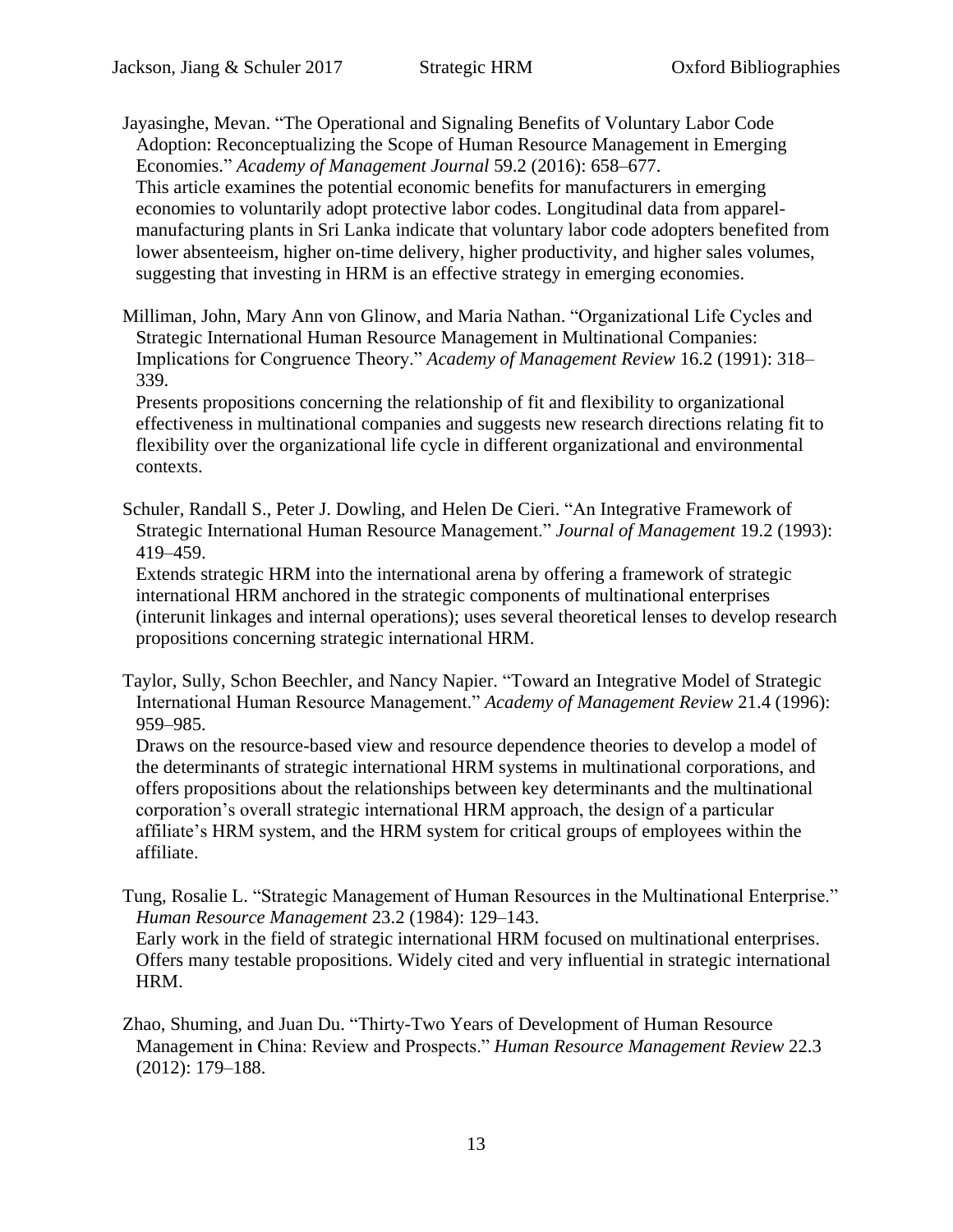Reviews the transition of HRM in China from planned labor and personnel management to modern HRM in three distinct time periods since China's reform and opening-up; discusses the challenges of HRM research and its practices from the perspectives of internationalization, corporate culture, and organizational innovation during China's economic transition, and presents the prospects and trends in the future development of HRM in China.

#### **International Mergers and Acquisitions and International Joint Ventures**

Two very important topics for strategic HRM that fall under the umbrella of international strategic HRM are international mergers and acquisitions (IM&As) and international joint ventures (IJVs). The HRM activities and strategic HRM implications associated with IM&As and IJVs are described in Schuler, et al. [2004,](#page-13-0) using a three-stage model that included the precombination stage, the combination stage, and a final stage of solidification and integration. For each stage, many specific activities have implications for HRM policies and practices. Likewise, the four stages in the IJVs—formation, development, implementation, and advancement and beyond—each require that specific HRM activities be performed in order to increase the chances of the IJV being successful, as explained in Schuler [2001.](file:///C:/Users/fresea/AppData/Local/Microsoft/Windows/Temporary%20Internet%20Files/Content.Outlook/B5HZK4M5/Human%23Ref50) Shenkar and Zeira [1987](file:///C:/Users/fresea/AppData/Local/Microsoft/Windows/Temporary%20Internet%20Files/Content.Outlook/B5HZK4M5/Human%23Ref52) describes the research questions that required further study, focusing on how different groups of employees were affected. Studies of IJVs that involve combining firms from China and Western countries, such as the one in Bjorkman and Lu [2001,](file:///C:/Users/fresea/AppData/Local/Microsoft/Windows/Temporary%20Internet%20Files/Content.Outlook/B5HZK4M5/Institutionalization%23Ref49) are helping improve our understanding of how to make such partnerships succeed.

- Bjorkman, Ingmar, and Yuan Lu. "Institutionalization and Bargaining Power Explanations of HRM Practices in International Joint Ventures—the Case of Chinese-Western Joint Ventures." *Organization Studies* 22.3 (2001): 491–512. A study of sixty-three Chinese-Western joint ventures that analyzed the HRM practices used. Authors found that, overall, HRM practices were more similar to those of the foreign parent company, compared to the local company.
- Schuler, Randall S. "Human Resource Issues and Activities in International Joint Ventures." *International Journal of Human Resource Management* 12.1 (2001): 1–52. This article presents a comprehensive review of the existing literature on strategic HRM related to IJVs. The four-stage model of IJVs is used as a basis for showing all the implications of IJVs for strategic HRM.
- <span id="page-13-0"></span>Schuler, Randall S., Susan E. Jackson, and Yadong Luo. *Managing Human Resources in Cross-Border Alliances*. London: Routledge, 2004. [ISBN: 9780415369473] This is one of the few books that details all the issues of strategic HRM associated with firms involved in cross-border alliances. The book is both academically relevant and filled with examples of firms engaged in cross-border mergers, acquisitions, and joint ventures.
- Shenkar, Oded, and Yoram Zeira. "Human Resources Management in International Joint Ventures: Directions for Research." *Academy of Management Review* 12.3 (1987): 546–557. This paper classifies the structural characteristics of IJVs and summarizes prevalent HR problems in IJVs, and potential problems that have been overlooked by the HR literature.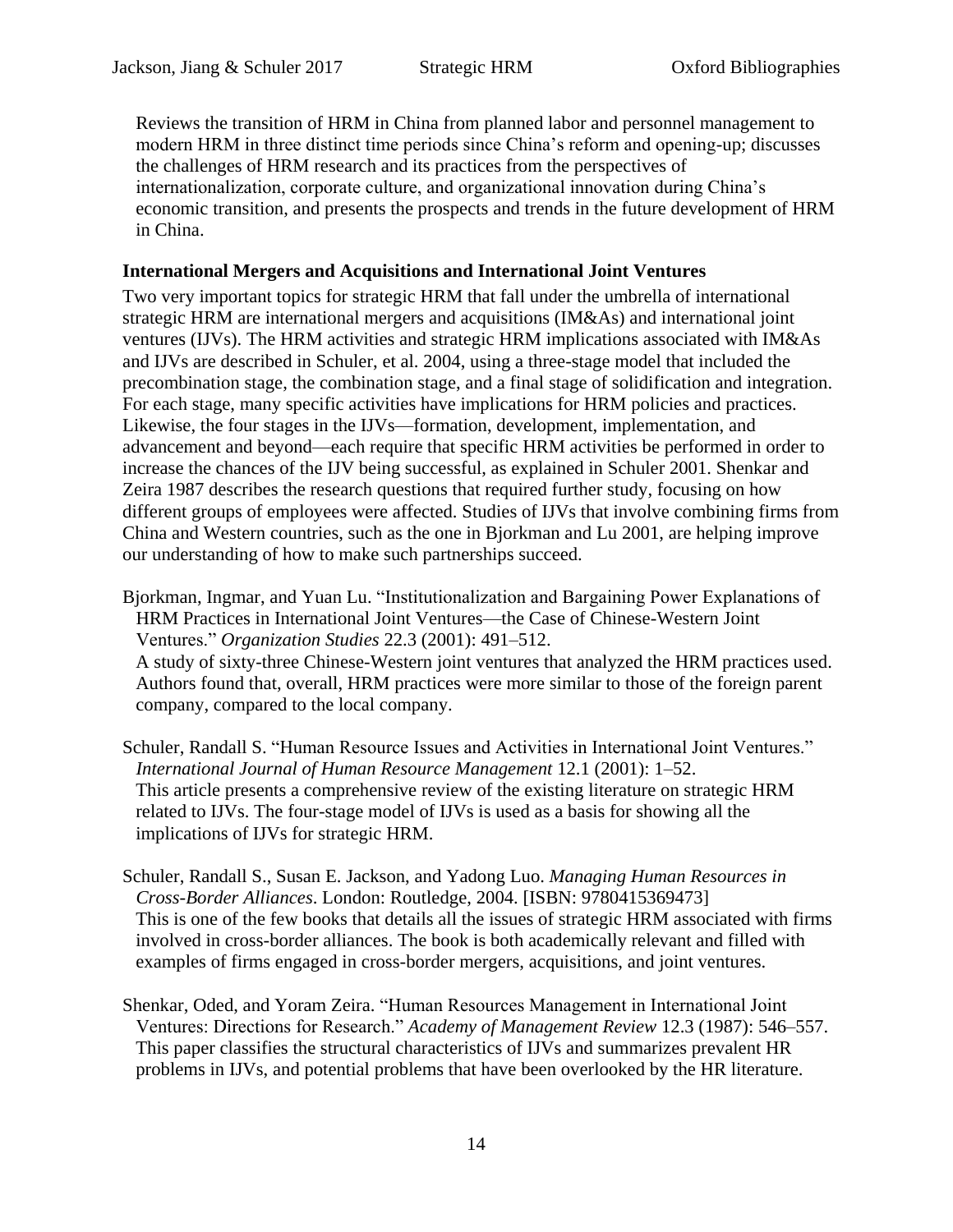## Global Talent Management

A significant early-21st-century development is the growing interest in global talent management, which refers to a subset of systematically linked HRM policies and policies used to attract, develop, retain, and mobilize individuals with high levels of current and potential human capital consistent with the strategic needs of a multinational enterprise as it strives to serve its multiple stakeholders, as described in Tarique and Schuler [2010](#page-14-0) as well as al Ariss, et al. [2014.](#page-14-1) The importance of global talent management is evidenced by academics and HR practitioners alike, according to analyses such as in Scullion, et al. [2017](#page-14-2) and Sparrow, et al. 2016, with the consensus view being that global talent shortages and their associated challenges are likely to persist through times of economic prosperity as well as in times of economic uncertainty and financial recession, creating significant challenges as well as opportunities for employers and employees, several of which are described in Schuler, et al. [2011.](#page-14-3)

- <span id="page-14-1"></span>al Ariss, Akram, Wayne F. Cascio, and Jaap Paauwe. "Talent Management: Current Theories and Future Research Directions." In *Special Issue: Talent Management*. Edited by Wayne F. Cascio, Akram al Arris, and Jaap Paauwe. *Journal of World Business* 49.2 (2014): 173–179. In this introduction to a special issue of the *Journal of World Business* that focuses exclusively on talent management, the coeditors of the issue summarize the state of research and theory concerning talent management and propose several ideas for future research that addressed the most-pressing current challenges.
- <span id="page-14-3"></span>Schuler, Randall S., Susan E. Jackson, and Ibraiz Tarique. "Global Talent Management and Global Talent Challenges: Strategic Opportunities for IHRM." *Journal of World Business* 46.4 (2011): 506–516.

This article presents a definition of global talent management and then explains the challenges that confront individuals and organizations as they deal with global talent management.

<span id="page-14-2"></span>Scullion, Hugh, David G. Collings, and Paula Caliguri, eds. *Global Talent Management*. 2d ed. London: Routledge, 2017.

This edited volume brings together original chapters from some of the most informed scholars working on the topic of global talent management. The chapters cover a wide range of interesting and current topics in early-21st-century research on and practice of global talent management and also provide guidance for future research directions.

- Sparrow, Paul R., Chris Brewster, and Chul Chung. *Globalizing Human Resource Management*. 2d ed. London and New York: Routledge, 2016. [ISBN: 9781138945302] This is the second edition of a very influential book, both in the field of international HRM as well as in global talent management. Chapters 6 and 7 explain the authors' views on global talent management in great detail and offer excellent examples from many multinational organizations.
- <span id="page-14-0"></span>Tarique, Ibraiz, and Randall S. Schuler. "Global Talent Management: Literature Review, Integrative Framework, and Suggestions for Further Research." *Journal of World Business* 45.2 (2010): 122–133.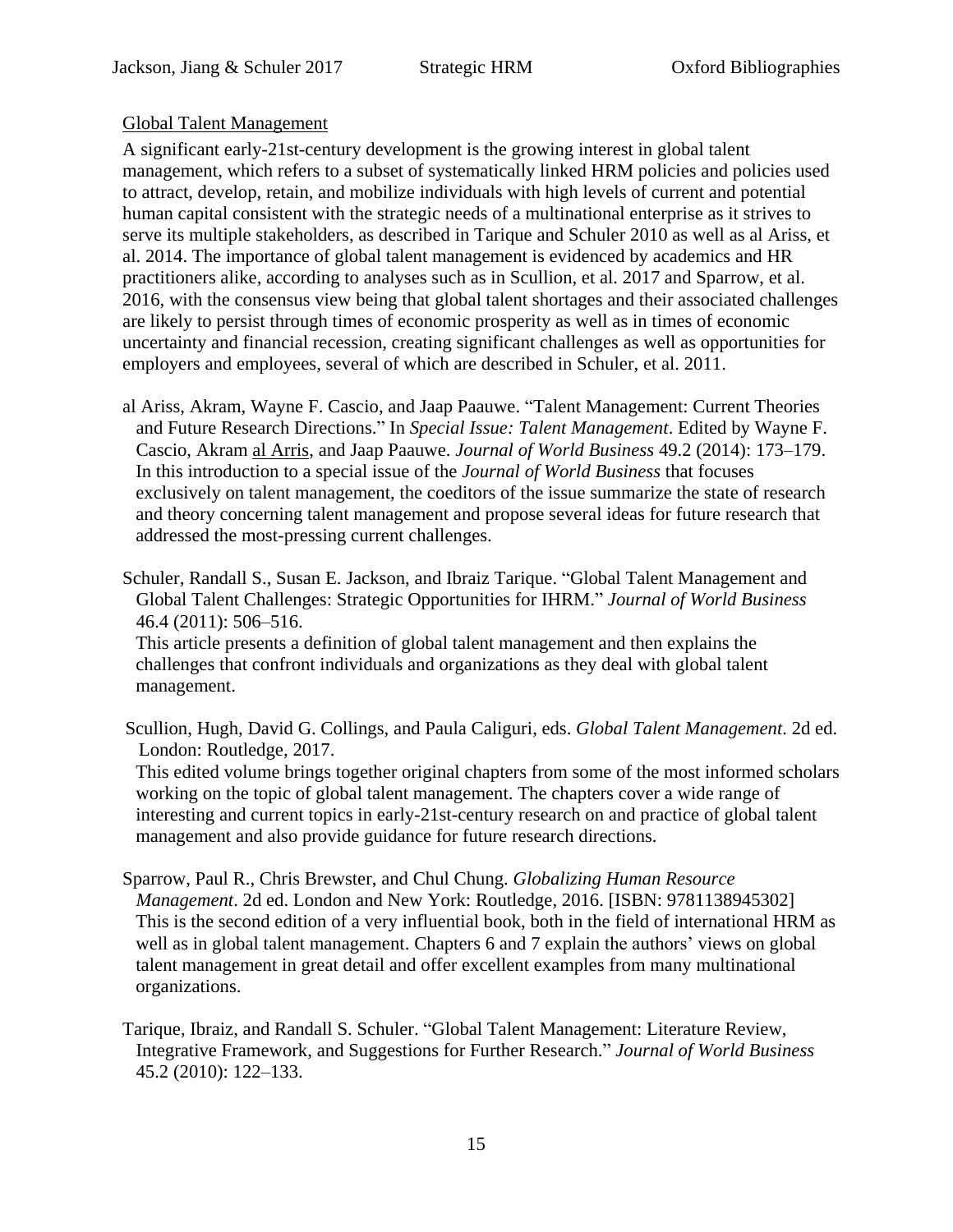This is one of the most highly cited and downloaded articles from the *Journal of World Business* since its publication. It helped define the field of global talent management and generate a great deal of interest in others for developing and expanding the field. This is a great article to use to begin reading about global talent management.

#### **Other International HRM Challenges**

International organizations face a multitude of major challenges that await future research by scholars of strategic HRM. The research agenda for the 2020s is likely to include research aimed at understanding the decision-making processes that result in the location and relocation of operations in order to leverage labor costs, talent levels, and growing populations of consumers in the developing countries; protecting employees in an era of global terrorism; and bolstering employee engagement worldwide in order to maximize motivation and productivity. Challenges such as these are described in detail in Scullion, et al. [2007;](file:///C:/Users/fresea/AppData/Local/Microsoft/Windows/Temporary%20Internet%20Files/Content.Outlook/B5HZK4M5/International%23Ref58) Sparrow [2008;](#page-15-0) and Sparrow [2014.](file:///C:/Users/fresea/AppData/Local/Microsoft/Windows/Temporary%20Internet%20Files/Content.Outlook/B5HZK4M5/Strategic%23Ref60)

Scullion, Hugh, David G. Collings, and Patrick Gunnigle. "International Human Resource Management in the 21st Century: Emerging Themes and Contemporary Debates." *Human Resource Management Journal* 17.4 (2007): 309–319.

This article describes the changing nature of international business and issues that it poses for international HRM. These issues include the changing nature of global economics, especially developments in India, China, and central and eastern Europe; global terrorism; the changing nature of careers; and global staffing.

- <span id="page-15-0"></span>Sparrow, Paul. *Handbook of International Human Resource Management: Integrating People, Process, and Context*. London: Wiley-Blackwell, 2008. [ISBN: 9781405167406] This handbook provides an organizing framework for research in international HRM and contains twenty-two chapters describing the major challenges that international firms must address, as well as results of much of the best research on these important international HRM topics.
- Sparrow, Paul. "Strategic HRM and Employee Engagement." In *Employee Engagement in Theory and Practice*. Edited by Catherine Truss, Kerstin Alfes, Rick Delbridge, Amanda Shantz, and Emma Sloane, 99–115. London: Routledge, 2014. [ISBN: 9780415657426] This chapter describes the reasons for implementing employee engagement strategies and how such strategies fit within the HRM system. The author illustrates the value of engagement strategies by showing how they contribute to the success of two key objectives for many modern firms; namely, innovation and lean management.

## **THEORETICAL FRAMEWORKS**

Typically, hypotheses in strategic HRM are developed by using the logic of multiple established theories. Reflecting the field's interest in applied problems, few studies of strategic HRM aim to rigorously test and refine one of these theories in particular, and there is recognition that additional theoretical development is needed in order to continue to advance the field. The most-influential theoretical frameworks include \*Systems Theory\*, the \*Behavioral Perspective\* for strategic HRM, the \*Resource-Based View\*, \*Human Capital Theory\*, \*Social Capital Theory\*, \*Institutional Theory\*, and, most recently, the \*Critical Management Perspective\*.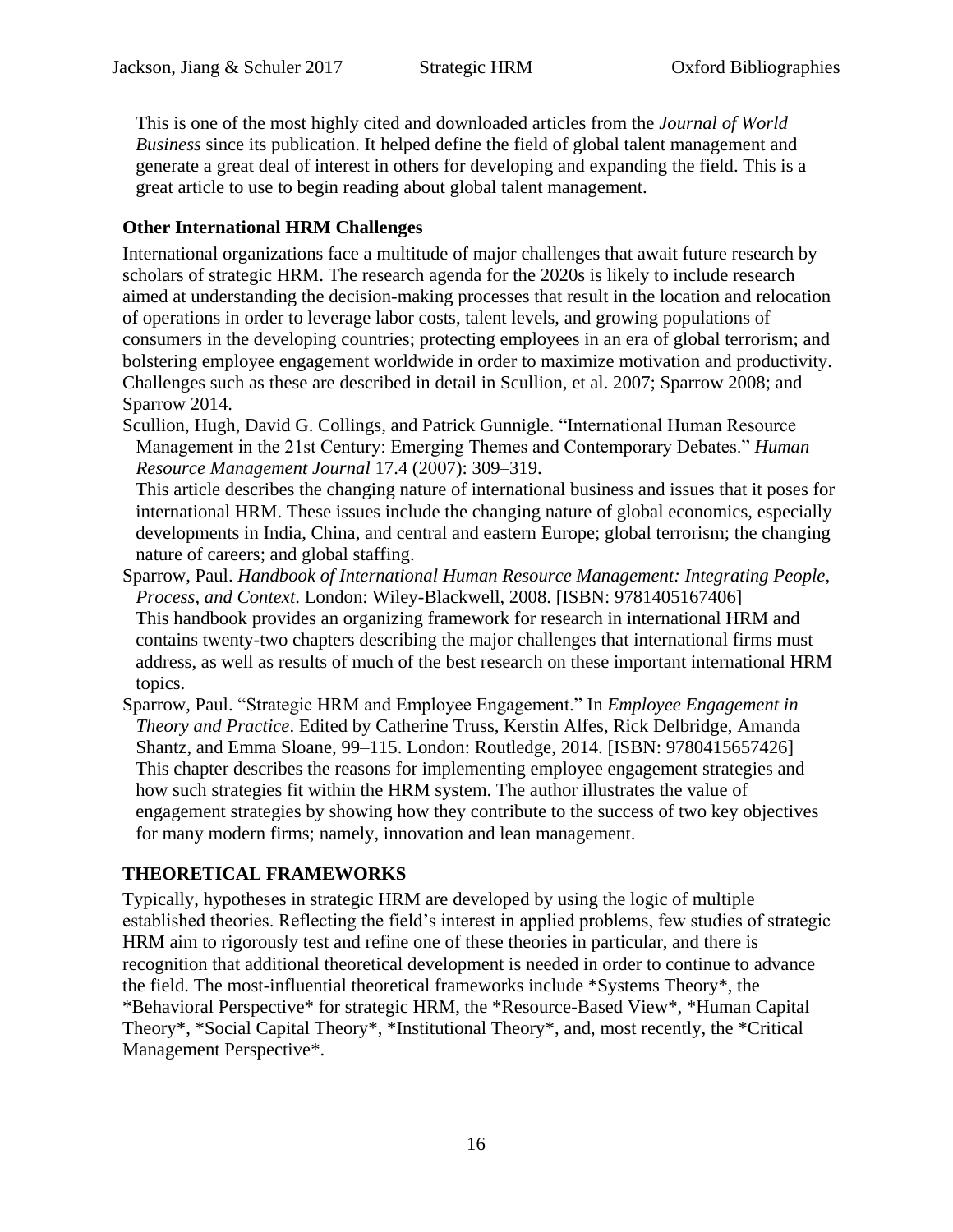Daniels, Shanna R., Gang Wang, Diane Lawong, and Gerald R. Ferris. "Collective Assessment of the Human Resources Management Field: Meta-analytic Needs and Theory Development Prospects for the Future." *Human Resource Management Review* 27.1 (2017): 8–25. The authors identify areas where additional meta-analytic reviews might be usefully conducted in order to promote theory development on topics of interest in the field of HRM.

#### **Systems Theory**

Early models of strategic HRM viewed organizations as open systems that rely on human talents and energy to function. This open-systems perspective reflected the influence of the Tavistock school of thought, described in Miller and Rice [1967,](#page-16-0) and sociotechnical systems theory, as presented in Trist [1981.](#page-16-1) These theories treated the operational and human elements of an organizational system as inextricably bound together. The implication was that HRM practices such as recruiting, pay, and training should be designed or studied in isolation; they should be studied in the context of other elements in the organization, especially the methods of production used.

- <span id="page-16-0"></span>Miller, Eric J., and A. Ken Rice. *Systems of Organization*. London: Tavistock Institute, 1967. This is a classic book that helped define and explain the relatively new field of sociotechnical systems theory. This theory is about the relationships between the human social system and the technical systems in organizations.
- Ostroff, Cheri, and David E. Bowen. "Reflections on the 2014 Decade Award: Is There Strength in the Construct of HR System Strength?" *Academy of Management Review* 41.2 (2016): 196–214.

A decade after the authors described the concept of HRM system strength, several consistencies and inconsistencies from the original notions have appeared in the literature. These are identified and their implications for the related topic of strategic HRM (among others) are noted. Opportunities for further developing the construct of HRM system strength are identified also.

<span id="page-16-1"></span>Trist, Eric. *The Evolution of Socio-technical Systems: A Conceptual Framework and an Action Research Program*. Toronto: Ontario Quality of Working Life Centre, 1981. [ISBN: 9780774362863]

This is also a classic book that further developed the logic and implications of sociotechnical systems theory. An important argument that was made by Trist was that the action-research approach should be used by scholars interested in improving both our understanding of organizations and the functioning of organizations.

## **Behavioral Perspective**

Grounded in Katz and Kahn [1978](#page-17-0) and its role theory view of organizations, the behavioral perspective of strategic HRM was first described in Schuler and Jackson [1987,](file:///C:/Users/fresea/AppData/Local/Microsoft/Windows/Temporary%20Internet%20Files/Content.Outlook/B5HZK4M5/Linking%23Ref68) which stated that an HRM system is one of the primary means through which employers communicate, elicit, and sustain desired role-related behaviors—that is, behaviors approved of by role partners such as managers, peers, and customers. Role behaviors include those explicitly prescribed by formal job descriptions, as well as discretionary behaviors that contribute to the organization's long-term success. The behavioral perspective has been used to understand how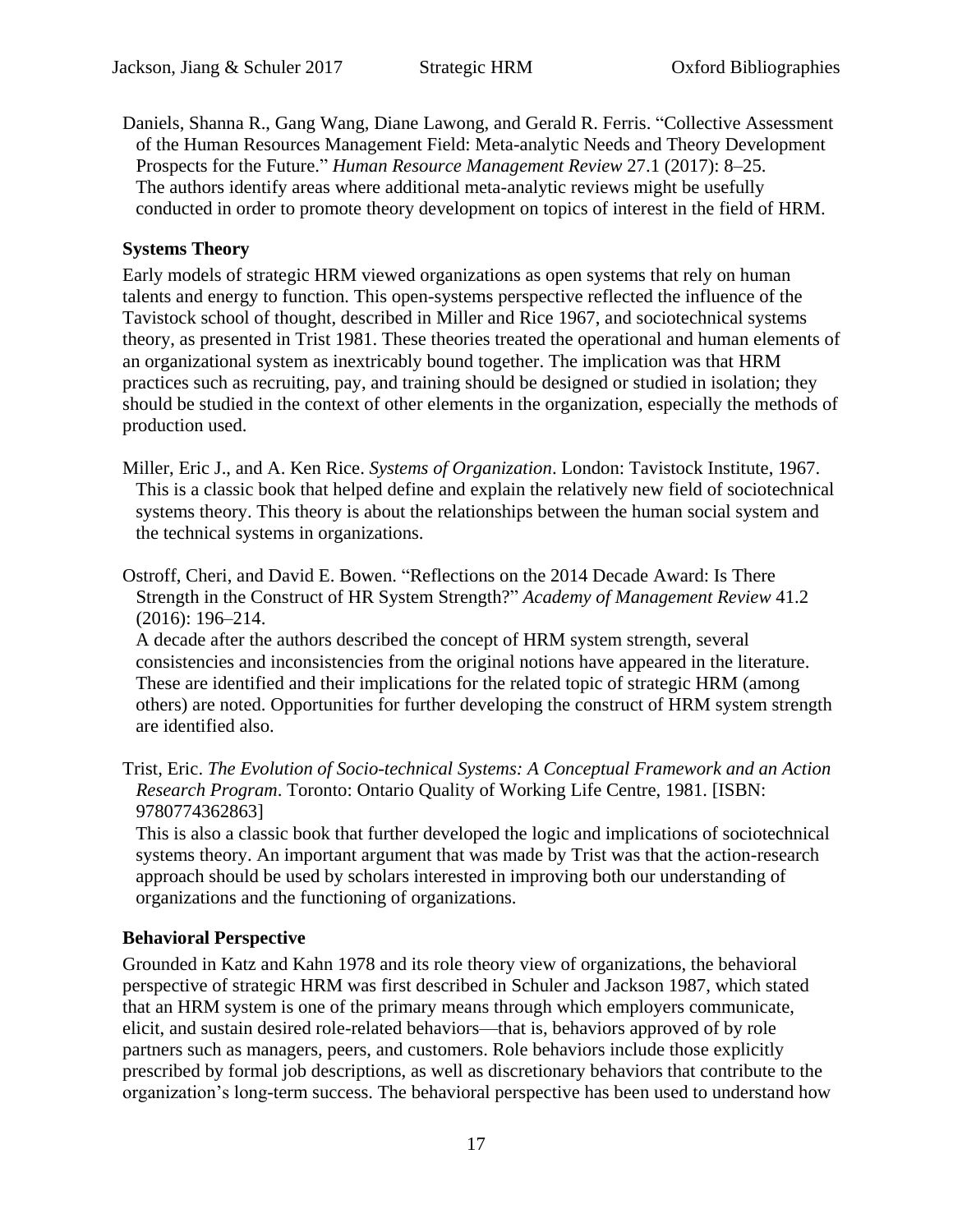HRM can be used to improve customer service (e.g., see Chuang and Liao [2010\)](file:///C:/Users/fresea/AppData/Local/Microsoft/Windows/Temporary%20Internet%20Files/Content.Outlook/B5HZK4M5/Strategic%23Ref65), organizational citizenship (e.g., see Snape and Redman [2010\)](file:///C:/Users/fresea/AppData/Local/Microsoft/Windows/Temporary%20Internet%20Files/Content.Outlook/B5HZK4M5/HRM%23Ref69), and employees' helping behaviors (e.g., see Mossholder, et al. [2011\)](file:///C:/Users/fresea/AppData/Local/Microsoft/Windows/Temporary%20Internet%20Files/Content.Outlook/B5HZK4M5/Human%23Ref67).

Chuang, Chih‐Hsun, and Hui Liao. "Strategic Human Resource Management in Service Context: Taking Care of Business by Taking Care of Employees and Customers." *Personnel Psychology* 63.1 (2010): 153–196.

Proposes high-performance work systems (HPWS) for customer service and examines the mediating process of the relationship between HPWS and service performance through two types of organizational climate—concern for employee climate and concern for customer climate.

<span id="page-17-0"></span>Katz, Daniel, and Robert L. Kahn. *The Social Psychology of Organizations*. New York: John Wiley, 1978. [ISBN: 9780471023555]

A classic book about the essential issues in organizations, such as work motivation, conflict resolution, leadership, and organizational change. It analyzes the influence of organizational demands and opportunities on individual outcomes and examines the relations between organizational and external environments.

Mossholder, Kevin W., Hettie A. Richardson, and Randall P. Settoon. "Human Resource Systems and Helping in Organizations: A Relational Perspective." *Academy of Management Review* 36.1 (2011): 33–52.

Presents a model of linkages among HRM systems, relational climates, and employee-helping behavior, arguing that HRM systems promote relational climates that vary in terms of the motivation and sustenance of helping behavior; proposes that different types of HRM systems (e.g., compliance-based, collaborative-based, commitment-based) indirectly influence the nature of relationships among organizational members and the character of helping within organizations.

Schuler, Randall S., and Susan E. Jackson. "Linking Competitive Strategies with Human Resource Management Practices." *Academy of Management Executive* 1.3 (1987): 207–219. The authors argue that employers need to elicit and support employee role behaviors that fit their competitive strategies, and they present a number of dimensions for describing role behaviors, such as repetitive versus innovative and low risk taking versus high risk taking. Then they present a model of how the role behaviors needed in organizations vary for three types of strategies: innovation, cost reduction, and quality improvement.

Snape, Ed, and Tom Redman. "HRM Practices, Organizational Citizenship Behaviour, and Performance: A Multi‐level Analysis." *Journal of Management Studies* 47.7 (2010): 1219– 1247.

Proposes and examines a cross-level mediation model that individual perceived organizational support and perceived job influence mediated the workplace-level HRM practices on individual-level task performance and organizational citizenship behavior.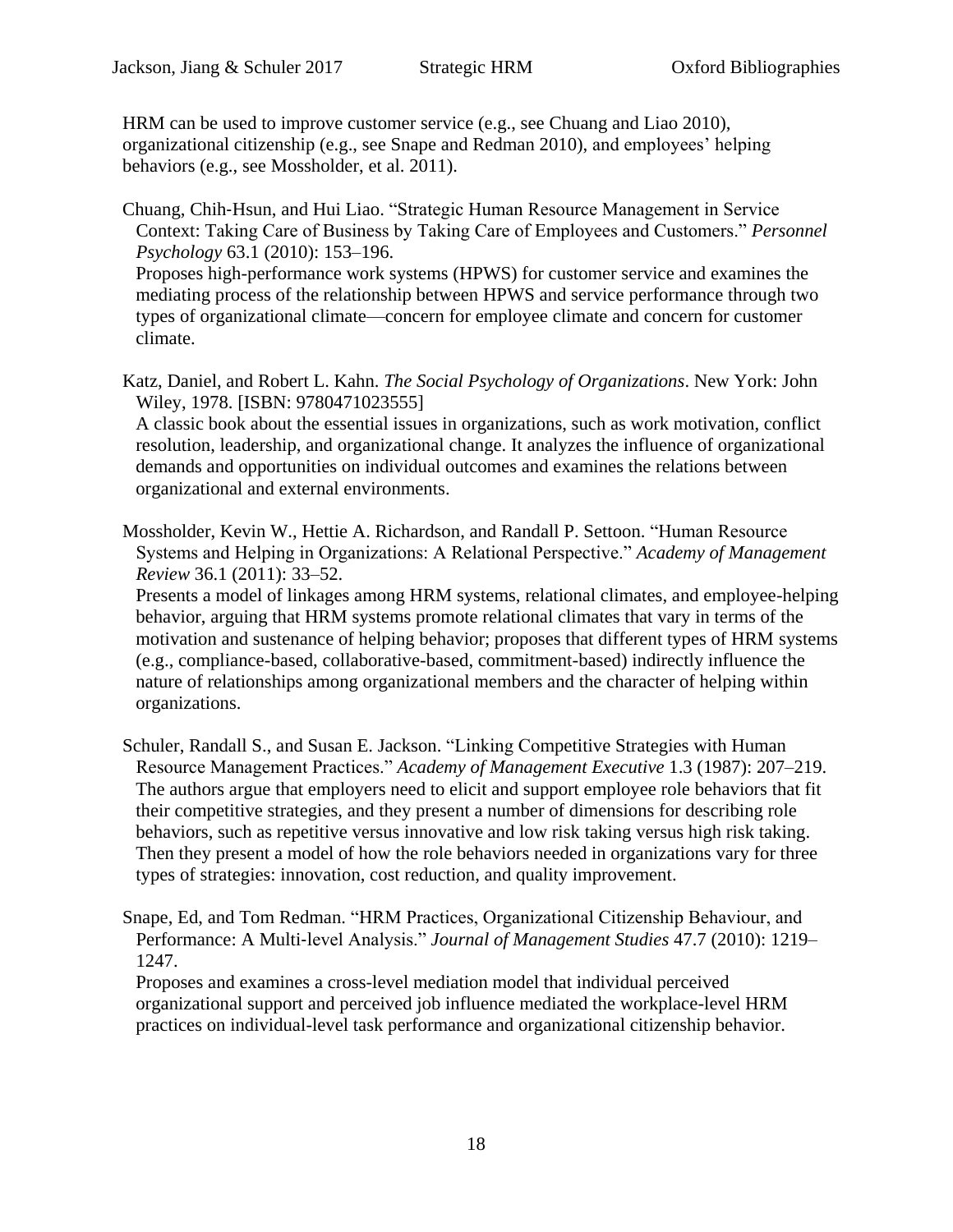#### **Resource-Based View**

Wernerfelt [1984](file:///C:/Users/fresea/AppData/Local/Microsoft/Windows/Temporary%20Internet%20Files/Content.Outlook/B5HZK4M5/A%23Ref73) described the resource-based view of firms, which states that the need for resources is a primary determinant of management policies and procedures. Later, Barney [1991](file:///C:/Users/fresea/AppData/Local/Microsoft/Windows/Temporary%20Internet%20Files/Content.Outlook/B5HZK4M5/Firm%23Ref70) expanded this idea to argue that organizations can succeed by gaining and retaining control over scarce, valuable, and inimitable resources. Subsequent elaboration of the resource-based view and descriptions of its implications for HRM in Wright, et al. [1994;](file:///C:/Users/fresea/AppData/Local/Microsoft/Windows/Temporary%20Internet%20Files/Content.Outlook/B5HZK4M5/Human%23Ref75) Boxall [1988;](file:///C:/Users/fresea/AppData/Local/Microsoft/Windows/Temporary%20Internet%20Files/Content.Outlook/B5HZK4M5/Achieving%23Ref71) and Wright, et al. [2001](file:///C:/Users/fresea/AppData/Local/Microsoft/Windows/Temporary%20Internet%20Files/Content.Outlook/B5HZK4M5/Human%23Ref74) ensured a central position for the resource-based view within scholarship on strategic HRM. However, a detailed critique of this perspective in Kaufman [2015](#page-18-0) has challenged its dominance.

Barney, Jay. "Firm Resources and Sustained Competitive Advantage." *Journal of Management* 17.1 (1991): 99–120.

A classic article that helped support the earlier claims of Michael Porter regarding the importance of being able to gain competitive advantage through HRM practices.

Boxall, Peter. "Achieving Competitive Advantage through Human Resource Strategy: Towards a Theory of Industry Dynamics." *Human Resource Management Review* 8.3 (1988): 265– 288.

Builds on the resource-based view and other perspectives to sketch a theory of human resource advantage that addresses how firms can use HRM strategy to build and defend competitive superiority throughout phases of an industry life cycle; identifies aspects of the theory that are especially in need of more research.

<span id="page-18-0"></span>Kaufman, Bruce E. "The RBV Theory Foundation of Strategic HRM: Critical Flaws, Problems for Research and Practice, and an Alternative Economics Paradigm." *Human Resource Management Journal* 25.4 (2015): 516–540.

Critiques the resource-based paradigm for strategic HRM and develops an alternative economics-based decision model for making HRM choices, which is offered as a new paradigm for future theory and research in strategic HRM.

Wernerfelt, Birger. "A Resource‐Based View of the Firm." *Strategic Management Journal* 5.2 (1984): 171–180.

This is one of the most important articles about the resource-based view of the firm. It won the 1994 prize for the "best paper" published in the *Strategic Management Journal* five or more years prior, and set the basis for future research on this topic.

- Wright, Patrick M., Benjamin B. Dunford, and Scott A. Snell. "Human Resources and the Resource Based View of the Firm." *Journal of Management* 27.6 (2001): 701–721. The authors review research on strategic HRM published during the previous decade and point out limitations and future directions for further integrating strategy and research on strategic HRM under the framework of the resource-based view of firms.
- Wright, Patrick M., Gary C. McMahan, and Abagail McWilliams. "Human Resources and Sustained Competitive Advantage: A Resource-Based Perspective." *International Journal of Human Resource Management* 5.2 (1994): 301–326.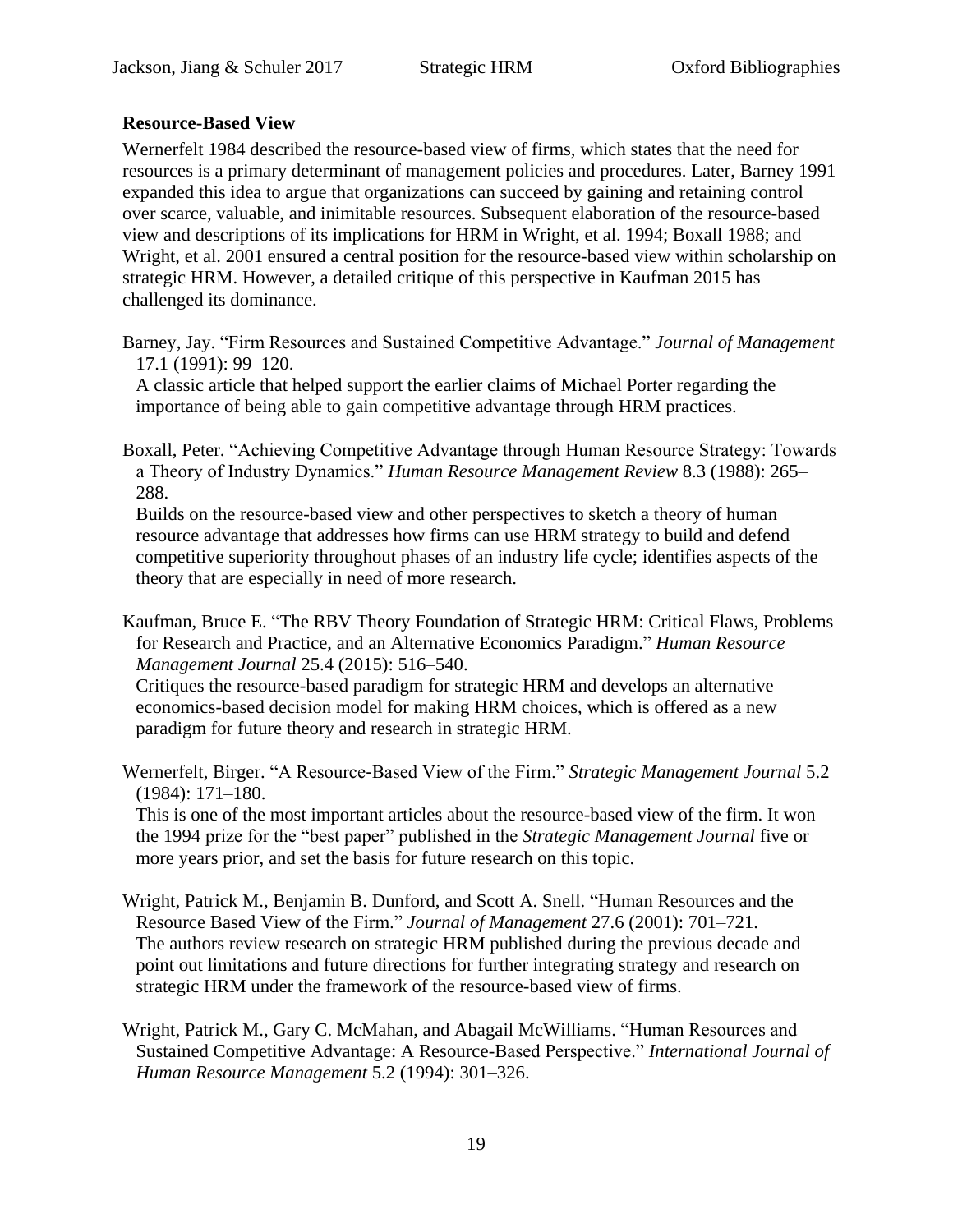Integrates theories and findings on organizational behavior / HRM with the resource-based view of the firm to show how human resources can be important sources of sustained competitive advantage; describes how human resources can be valuable, rare, inimitable, and nonsubstitutable, and discusses the role of HRM practices and managers in this process.

## **Human Capital Theory**

Human capital theory was presented in Becker [1964](#page-19-0) to explain decisions made by individuals and organizations about investing in activities intended to enhance existing levels of human capital, such as the skills, experience, and knowledge of people. For individuals, investing time and money to improve one's own human capital is justified to the extent that such investments are likely to improve outcomes such as career advancement, job mobility, and earning power. Tsang, et al. [1991](file:///C:/Users/fresea/AppData/Local/Microsoft/Windows/Temporary%20Internet%20Files/Content.Outlook/B5HZK4M5/The%23Ref82) applies these ideas to decisions about investing in activities to enhance the human capital of the workforce—for example, that investments in recruiting, training, compensation, and benefits should be based on the expected economic returns. In the early 21st century, scholars of strategic HRM emphasize firm-level human capital and examine the role of HRM systems in creating human capital of value to firms. A review of sixty-six empirical studies in Crook, et al. [2011](file:///C:/Users/fresea/AppData/Local/Microsoft/Windows/Temporary%20Internet%20Files/Content.Outlook/B5HZK4M5/Does%23Ref79) provides support for the claim that human capital is associated with better firm performance. The specific processes through which an HRM system creates human capital that can be leveraged to achieve organizational objectives are now being investigated in work such as Coff and Kryscynski [2011,](file:///C:/Users/fresea/AppData/Local/Microsoft/Windows/Temporary%20Internet%20Files/Content.Outlook/B5HZK4M5/Invited%23Ref78) while the need to better understand the boundary conditions of such effects has been pointed out in Campbell, et al. [2012.](file:///C:/Users/fresea/AppData/Local/Microsoft/Windows/Temporary%20Internet%20Files/Content.Outlook/B5HZK4M5/Rethinking%23Ref77) Understanding the cross-level emergent processes through which the human capital of individual employees becomes strategically valuable has been the focus of a new line of work, including Ployhart, et al. [2006](file:///C:/Users/fresea/AppData/Local/Microsoft/Windows/Temporary%20Internet%20Files/Content.Outlook/B5HZK4M5/The%23Ref81) and Ployhart and Moliterno [2011.](file:///C:/Users/fresea/AppData/Local/Microsoft/Windows/Temporary%20Internet%20Files/Content.Outlook/B5HZK4M5/Emergence%23Ref80) Most recently, work grounded in human capital theory has applied the new label of "strategic human capital" to set the work apart from other research in the field of strategic HRM.

<span id="page-19-0"></span>Becker, Gary S. *Human Capital*. New York: National Bureau of Economic Research, 1964. A classic book showing the similarity between the investment in an individual's education and training and business investments in equipment. The author of the book won the 1992 Nobel Prize in Economic Science.

Campbell, Benjamin A., Russell Coff, and David Kryscynski. "Rethinking Sustained Competitive Advantage from Human Capital." *Academy of Management Review* 37.3 (2012): 376–395.

This paper challenges the argument that firm-specific human capital is a source of competitive advantage because it constrains employee mobility. The authors propose three boundary conditions that limit the applicability of this logic. They further build on their discussion of the three boundary conditions to provide a more comprehensive framework for understanding the conditions under which human capital is likely to contribute to creating sustained advantages.

Coff, Russell, and David Kryscynski. "Invited Editorial: Drilling for Micro-foundations of Human Capital–Based Competitive Advantages." *Journal of Management* 37.5 (2011): 1429– 1443.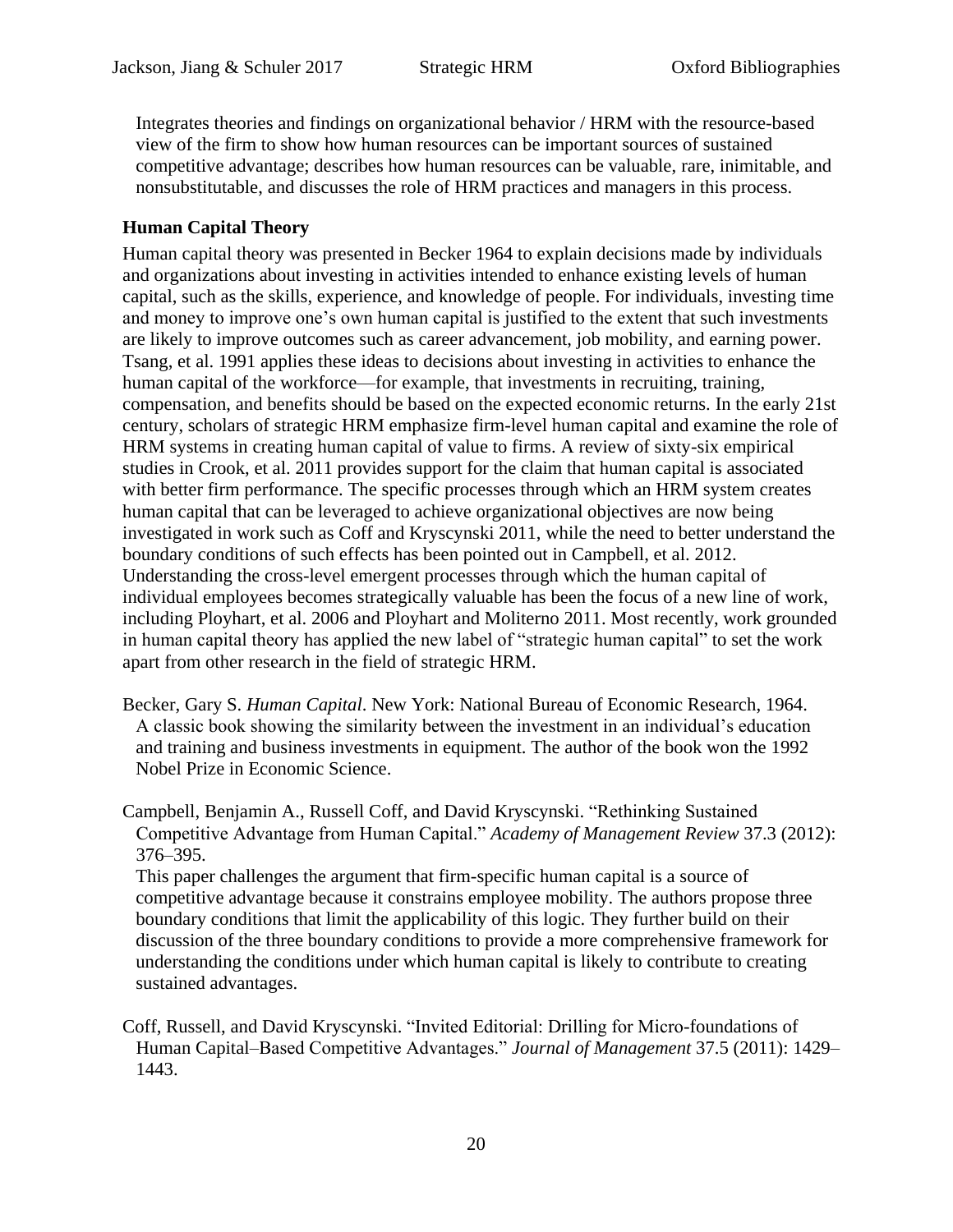Explores how individual-level phenomena underpin mechanisms that sustain human capital– based advantages while also creating management dilemmas that must be resolved to create value; argues that generic HRM best practices cannot provide solutions to the dilemmas because the dilemmas are idiosyncratic; offers a research agenda for exploring cross-level components of human capital–based advantages.

- Crook, T. Russell, Samuel Y. Todd, James G. Combs, David J. Woehr, and David J. Ketchen Jr. "Does Human Capital Matter? A Meta-analysis of the Relationship between Human Capital and Firm Performance." *Journal of Applied Psychology* 96.3 (2011): 443–456. This meta-analytic review examines studies of the relationship between human capital and firm performance and identifies moderators that might account for variation in that focal relationship. Consistent with the resource-based view of firms, the authors found that the focal relationship was stronger for studies using longitudinal data, studies examining firmspecific human capital, and those using operational indicators of firm performance.
- Ployhart, Robert E., and Thomas P. Moliterno. "Emergence of the Human Capital Resource: A Multilevel Model." *Academy of Management Review* 36.1 (2011): 127–150. This article offers a multilevel model to connect microlevel, intermediate-level, and macrolevel analysis when examining the concept of human capital. The authors define human capital as a unit-level resource and explain how individuals' knowledge, skills, abilities, or other characteristics become unit-level human capital through emergent processes.

Ployhart, Robert E., Jeff A. Weekley, and Kathryn Baughman. "The Structure and Function of Human Capital Emergence: A Multilevel Examination of the Attraction-Selection-Attrition Model." *Academy of Management Journal* 49.4 (2006): 661–677. This article proposes and tests a multilevel model of human capital measured as personality at the individual, job, and organization levels. The authors found that personality at the three levels was positively related to job satisfaction and performance, but the variances of higherlevel personalities weakened the positive relationships.

Tsang, Mun C., Russell W. Rumberger, and Henry M. Levin. "The Impact of Surplus Schooling on Worker Productivity." *Industrial Relations: A Journal of Economy and Society* 30.2 (1991): 209–228.

An empirical study that examined the relationships between human capital investment surplus and individual work attitudes and productivity. It reveals that surplus investment in human capital (e.g., surplus schooling) has a negative effect on job satisfaction and turnover.

## **Social Capital Theory**

The concept of social capital draws attention to the important role of the social relationships that connect organizational members together and establish interdependencies between organizations. The value of social capital to individual employees is well established: for example, Burt [1997](file:///C:/Users/fresea/AppData/Local/Microsoft/Windows/Temporary%20Internet%20Files/Content.Outlook/B5HZK4M5/The%23Ref83) shows that social capital is associated with one's promotability, and Podolny and Baron [1997](file:///C:/Users/fresea/AppData/Local/Microsoft/Windows/Temporary%20Internet%20Files/Content.Outlook/B5HZK4M5/Resources%23Ref87) demonstrates that people with more social capital experience greater career success. Nahapiet and Ghoshal [1998](file:///C:/Users/fresea/AppData/Local/Microsoft/Windows/Temporary%20Internet%20Files/Content.Outlook/B5HZK4M5/Social%23Ref86) argues that social capital contributes to the development of intellectual capital and thereby provides a source of competitive advantage for firms, and Leana and van Buren [1999](file:///C:/Users/fresea/AppData/Local/Microsoft/Windows/Temporary%20Internet%20Files/Content.Outlook/B5HZK4M5/Organizational%23Ref85) contends that employment practices are the primary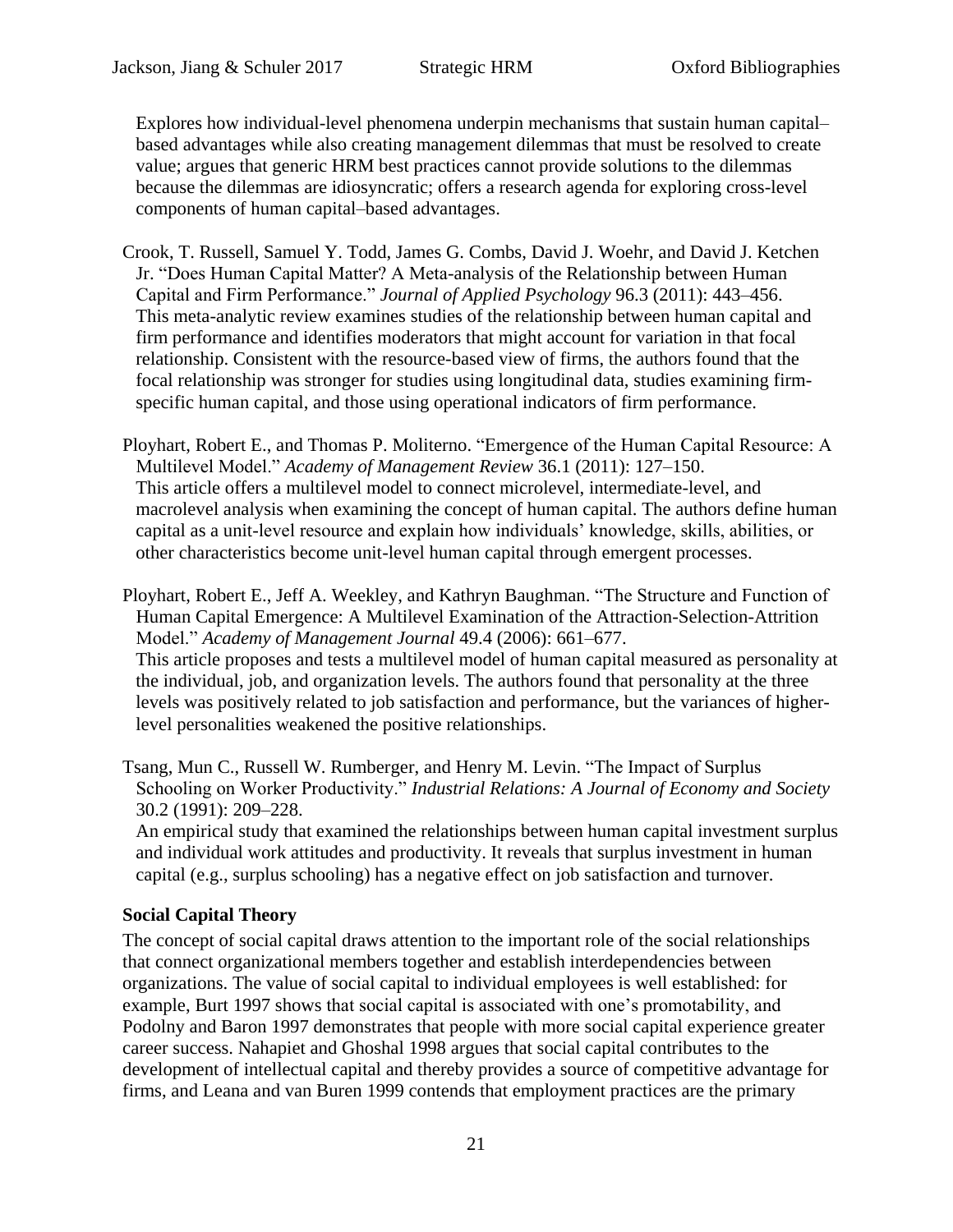means through which firms can create social capital. The role of strategic HRM for creating social capital has been demonstrated in several studies. For example, a study of top management teams in Collins and Clark [2003](file:///C:/Users/fresea/AppData/Local/Microsoft/Windows/Temporary%20Internet%20Files/Content.Outlook/B5HZK4M5/Strategic%23Ref84) found that HRM practices for top management were associated with their external and internal social networks, and that such social capital was associated with better financial performance.

Burt, Ronald S. "The Contingent Value of Social Capital." *Administrative Science Quarterly* 42.2 (1997): 339–365.

An empirical article that examines the relationship between social capital and career outcomes, including rewards, early promotion, and bonus. The author found that social capital was positively related to career outcomes, and that the relationships became stronger when the focal employee had fewer peers doing the same work.

Collins, Christopher J., and Kevin D. Clark. "Strategic Human Resource Practices, Top Management Team Social Networks, and Firm Performance: The Role of Human Resource Practices in Creating Organizational Competitive Advantage." *Academy of Management Journal* 46.6 (2003): 740–751.

This study of seventy-three high-technology firms examined the relationships among network-building HRM practices, the social networks of top management teams, and firm performance. It showed that the relationship between the HRM system and firm performance was partially explained by characteristics of top managers' social networks.

Leana, Carrie R., and Harry J. van Buren III. "Organizational Social Capital and Employment Practices." *Academy of Management Review* 24.3 (1999): 538–555. Reviews meanings of social capital found in literature to date, introduces the construct of organizational social capital, and defines it as a resource reflecting the character of social relations in an organization—specifically, realized collective goal orientation and shared trust; discusses employment practices as primary mechanisms that foster/discourage the development of organizational social capital.

- Nahapiet, Janine, and Sumantra Ghoshal. "Social Capital, Intellectual Capital, and the Organizational Advantage." *Academy of Management Review* 23.2 (1998): 242–266. This paper provides a theoretical model to explain why social capital can lead to competitive advantage for firms. The authors argue that social capital can facilitate the creation of new intellectual capital, which may serve as a source of competitive advantage.
- Podolny, Joel M., and James N. Baron. "Resources and Relationships: Social Networks and Mobility in the Workplace." *American Sociological Review* 62.5 (1997): 673–693. An empirical article that examines how the structure and content of individuals' networks affect their mobility within organizations. The authors found that having a large and sparse network of informal ties for acquiring information and resources could enhance an individual's mobility.

# **Institutional Theory**

In contrast to the psychological heritage of the behavioral perspective, and the strategic and economic heritage of the resource-based view, institutional theory adopts a sociological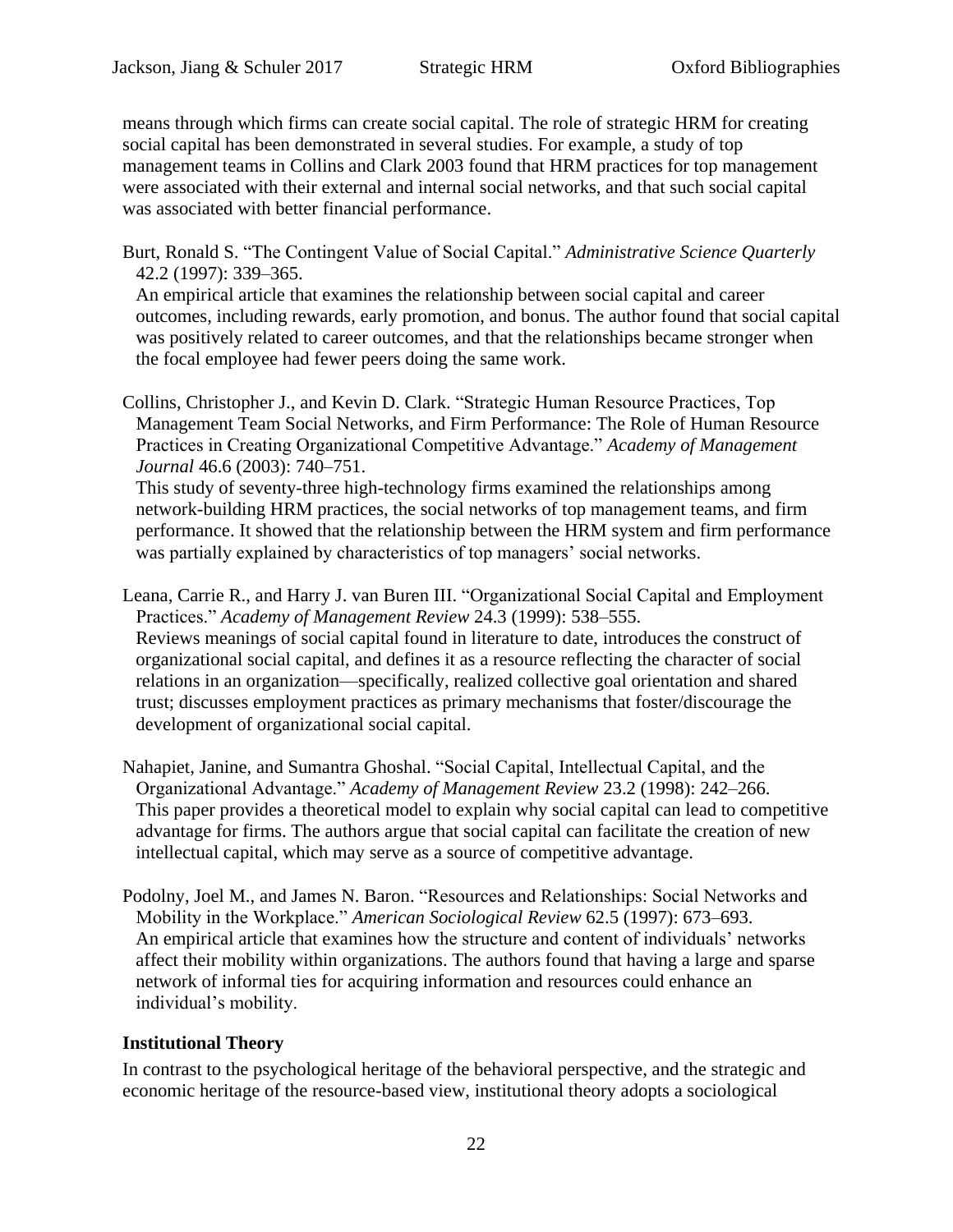perspective. Institutional theory views organizations as social entities that respond to environmental pressures in order to gain legitimacy and ensure their survival. Tolbert and Zucker [1983](file:///C:/Users/fresea/AppData/Local/Microsoft/Windows/Temporary%20Internet%20Files/Content.Outlook/B5HZK4M5/Institutional%23Ref90) uses institutional theory to describe the dynamic processes through which firms copy the HRM systems of other firms, resulting in the spreading of HRM policies and practices throughout a population of organizations. Institutional theory is especially helpful for understanding the diffusion and the convergence (or divergence) of HRM systems throughout the global population of firms, as demonstrated in Croucher, et al. [2012](file:///C:/Users/fresea/AppData/Local/Microsoft/Windows/Temporary%20Internet%20Files/Content.Outlook/B5HZK4M5/Employee%23Ref88) and Thory [2008.](file:///C:/Users/fresea/AppData/Local/Microsoft/Windows/Temporary%20Internet%20Files/Content.Outlook/B5HZK4M5/The%23Ref89)

Croucher, Richard, Geoff Wood, Chris Brewster, and Michael Brookes. "Employee Turnover, HRM and Institutional Contexts." *Economic and Industrial Democracy* 33.4 (2012): 605– 620.

This study examined employee turnover rates in market-based and other forms of economies found throughout Europe. The findings show that employee exits are more common in market-based economies, and also that institutionalized employee voice reduces turnover.

Thory, Kathryn. "The Internationalisation of HRM through Reverse Transfer: Two Case Studies of French Multinationals in Scotland." *Human Resource Management Journal* 18.1 (2008): 54–71.

This study presented two case studies of the reverse transfer of HRM practices within two French multinational companies operating in Scotland. It identified several factors that constrained the transfer of practices in multinational companies from foreign subsidiaries to parent headquarter operations.

Tolbert, Pamela S., and Lynne G. Zucker. "Institutional Sources of Change in the Formal Structure of Organizations: The Diffusion of Civil Service Reform, 1880–1935." *Administrative Science Quarterly* 28.1 (1983): 22–39.

This study examined the diffusion and institutionalization of change in formal organization structure. Its findings indicated that the adoption of a policy or program by an organization is determined by the extent to which the policy is institutionalized.

## **Critical Management Perspective**

As these descriptions of the dominant theoretical perspectives make clear, most scholarship on strategic HRM is uncritical of capitalist systems and economic motives. Even as it acknowledges the legitimate concerns of multiple stakeholders, such scholarship often allows the financial interests of investors to dominate. The firm-centric foundations of strategic HRM have been critiqued and bemoaned occasionally by proponents of critical management studies, as seen in Legge [1995,](#page-23-0) Delbridge and Keenoy [2010,](file:///C:/Users/fresea/AppData/Local/Microsoft/Windows/Temporary%20Internet%20Files/Content.Outlook/B5HZK4M5/Beyond%23Ref91) and Thompson [2011,](file:///C:/Users/fresea/AppData/Local/Microsoft/Windows/Temporary%20Internet%20Files/Content.Outlook/B5HZK4M5/The%23Ref94) as well as empirical evidence such as that presented in Jensen, et al. [2013,](file:///C:/Users/fresea/AppData/Local/Microsoft/Windows/Temporary%20Internet%20Files/Content.Outlook/B5HZK4M5/High-Performance%23Ref92) which shows there may be a "dark" side to strategic HRM.

Delbridge, Rick, and Tom Keenoy. "Beyond Managerialism?" In *Special Issue: Critical Reflections on HRM and Its Possible Futures*. *International Journal of Human Resource Management* 21.6 (2010): 799–817.

A theoretical paper that suggests using a variety of methodological and theoretical approaches of critical HRM to enrich the mainstream HRM research.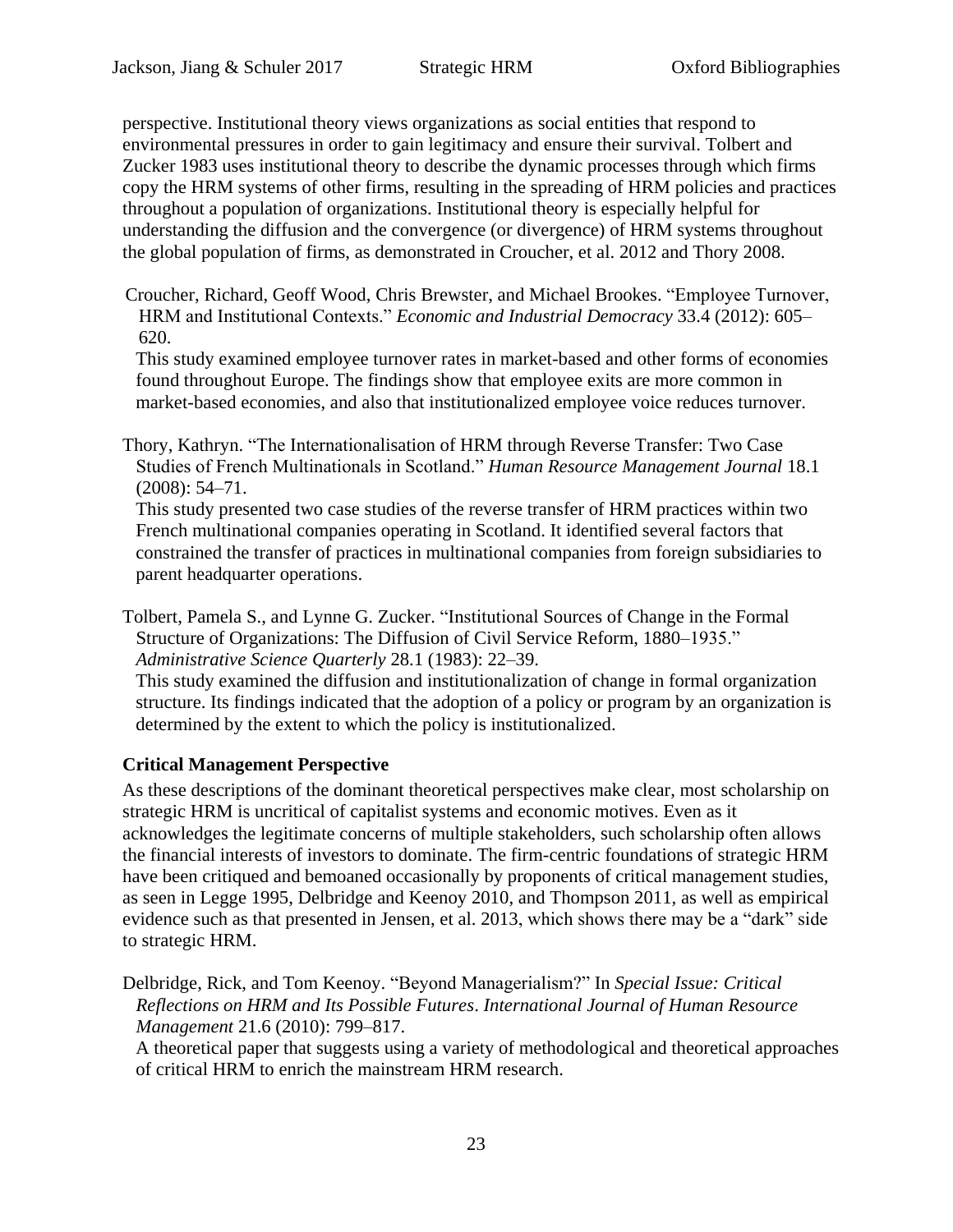Jensen, Jaclyn M., Pankaj C. Patel, and Jake G. Messersmith. "High-Performance Work Systems and Job Control: Consequences for Anxiety, Role Overload, and Turnover Intentions." *Journal of Management* 39.6 (2013): 1699–1724.

This multilevel investigation looks at how the HRM practices measured at the unit level could influence individuals' anxiety, role overload, and turnover intentions. The study cautions us to remember that "strategic" HRM systems—that is, those designed to maximize employee performance—may have unintended negative consequences for employees' satisfaction as well as their psychological health.

<span id="page-23-0"></span>Legge, Karen. *Human Resource Management: Rhetorics and Realities*. London: Macmillan Business, 1995. [ISBN: 9780333572474]

Reflecting a skeptical UK perspective prominent in the mid-1990s, the author asks whether HRM is different from personnel management. Adopting a critical perspective, this book raises probing questions concerning the appropriateness of the strategic-HRM approach to workforce management, paying particular attention to the broader socio-politico-economic context.

Thompson, Paul. "The Trouble with HRM." *Human Resource Management Journal* 21.4 (2011): 355–367.

Asserts that the legitimacy of (strategic) HRM is threatened, and considers the sources and perceived solutions of the threat, addresses the question of what a critical approach can contribute to a discussion of the field's troubles, presents the case for a political-economy approach that situates HR troubles within the constraints of the accumulation regimes of financialized capitalism, and seeks to identify common ground for dialogue between mainstream and critical approaches.

## **TYPES OF HRM SYSTEMS**

Strategic-HRM authors have used many different labels to describe the several types of HRM systems they study, but the most commonly used labels are \*High-Involvement and High-Commitment HRM Systems\* and \*High-Performance HRM Systems\*. In addition, several \*Targeted HRM Systems\* have been studied.

## **High-Involvement and High-Commitment HRM Systems**

When they reviewed the types of HRM systems that have been studied by scholars of strategic HRM, the authors of Lepak, et al. [2006](file:///C:/Users/fresea/AppData/Local/Microsoft/Windows/Temporary%20Internet%20Files/Content.Outlook/B5HZK4M5/A%23Ref96) identified high-involvement and high-commitment systems as among the most prominent. As Wood [1999](file:///C:/Users/fresea/AppData/Local/Microsoft/Windows/Temporary%20Internet%20Files/Content.Outlook/B5HZK4M5/Human%23Ref97) explains, high-involvement systems provide employees with opportunities to participate in shaping the nature of their work though input into important decisions, since they emphasize empowerment and devolution of decisionmaking power to employees. As Boxall and Macky [2009](file:///C:/Users/fresea/AppData/Local/Microsoft/Windows/Temporary%20Internet%20Files/Content.Outlook/B5HZK4M5/Research%23Ref95) explains, high-commitment HRM incorporates HRM philosophies, policies, practices, and processes designed to increase or enhance the employees' sense of identification and attachment to the organization and job. A high-commitment system is aimed at increasing the employees' sense of loyalty and dedication to the organization.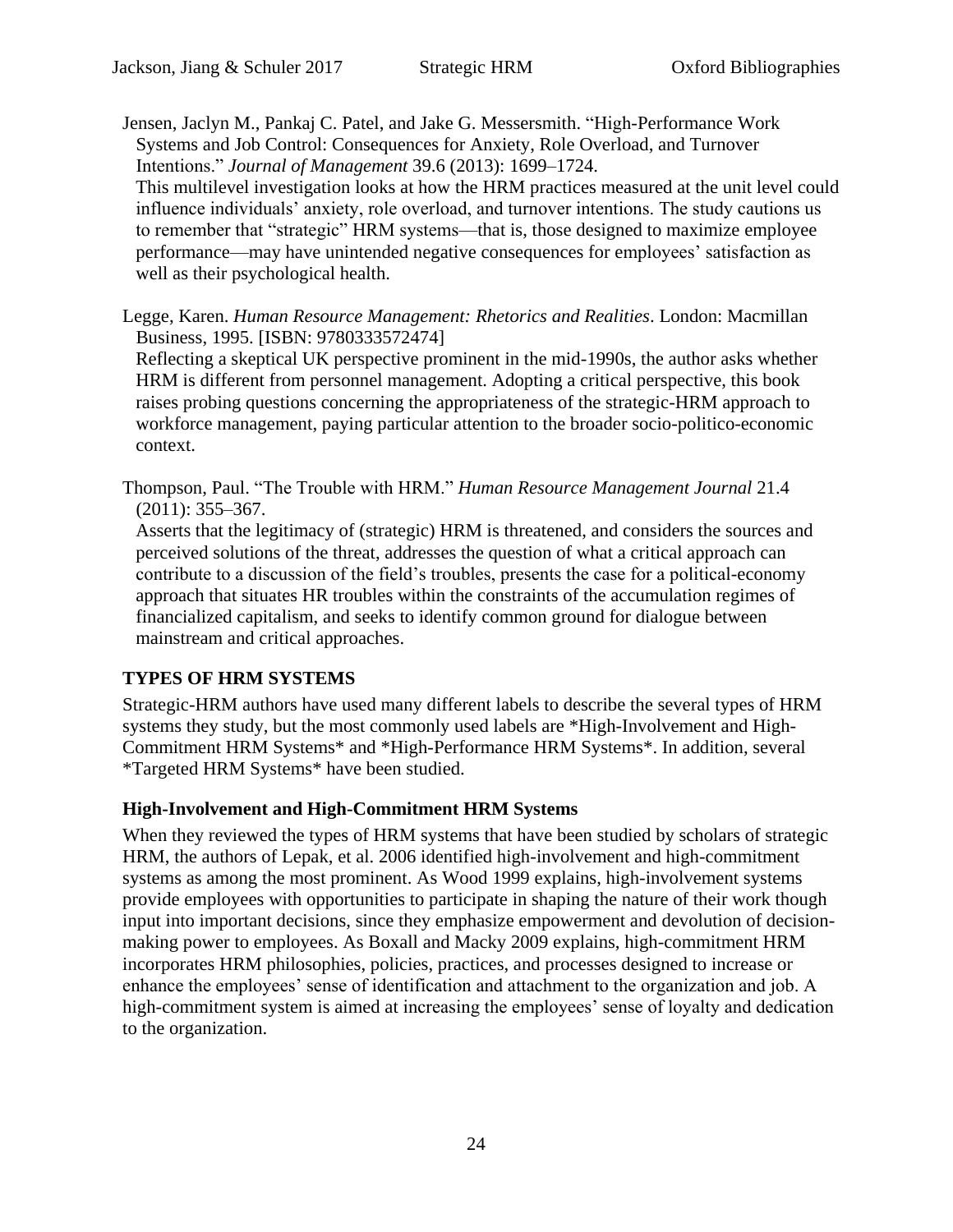Boxall, Peter, and Keith Macky. "Research and Theory on High‐Performance Work Systems: Progressing the High‐Involvement Stream." *Human Resource Management Journal* 19.1 (2009): 3–23.

The authors critique the terminology of high-performance work systems (HPWS) and contrast it with high-involvement work systems and high-commitment management, arguing that the latter usefully acknowledges the phenomenon of workplace change. They also present a model of the linkages among high-involvement HRM systems, related management actions and investments, employees' experiences, employees' affective outcomes, and operational outcomes.

- Lepak, David P., Hui Liao, Yunhyung Chung, and Erika E. Harden. "A Conceptual Review of Human Resource Management Systems in Strategic Human Resource Management Research." *Research in Personnel and Human Resources Management* 25 (2006): 217–271. This article reviews the conceptual content of HRM systems that have been studied, and contends that HRM systems should target a strategic objective and be designed to achieve it by influencing knowledge, skills, and abilities; motivation and effort; and opportunities. It also explores several methodological issues associated with studying HRM systems.
- Wood, Stephen. "Human Resource Management and Performance." *International Journal of Management Reviews* 1.4 (1999): 367–413.

This is a detailed critique of the early empirical studies on strategic HRM; first Wood describes the conceptual underpinnings of high-involvement management, and then he reviews and critiques fifteen studies of the relationship between HRM systems (including high-involvement and high-performance systems) and organizational performance in light of debates concerning universalistic and contingency perspectives.

## **High-Performance HRM Systems**

In contrast to the \*High-Involvement and High-Commitment HRM Systems\*, the highperformance HRM system is designed to enhance or increase levels of rather generic measures of organizational performance (also referred to as the organization's bottom line). Studies of the relationship between high-performance HRM systems and generic firm performance have dominated the field of strategic-HRM research since the mid-1990s, inspired by an early study, Huselid [1995.](file:///C:/Users/fresea/AppData/Local/Microsoft/Windows/Temporary%20Internet%20Files/Content.Outlook/B5HZK4M5/The%23Ref98) After nearly twenty years of subsequent research, Posthuma, et al. [2013](file:///C:/Users/fresea/AppData/Local/Microsoft/Windows/Temporary%20Internet%20Files/Content.Outlook/B5HZK4M5/A%23Ref99) proposes an integrative taxonomy of high-performance work practices that may be useful for future studies of such systems.

Huselid, Mark A. "The Impact of Human Resource Management Practices on Turnover, Productivity, and Corporate Financial Performance." *Academy of Management Journal* 38.3 (1995): 635–672.

For a large sample of firms in the United States, a positive relationship was found between the use of so-called high-performance HRM practices and both the intermediate or near-term outcomes of productivity and employee turnover, as well as longer-term indicators of the firms' financial performance.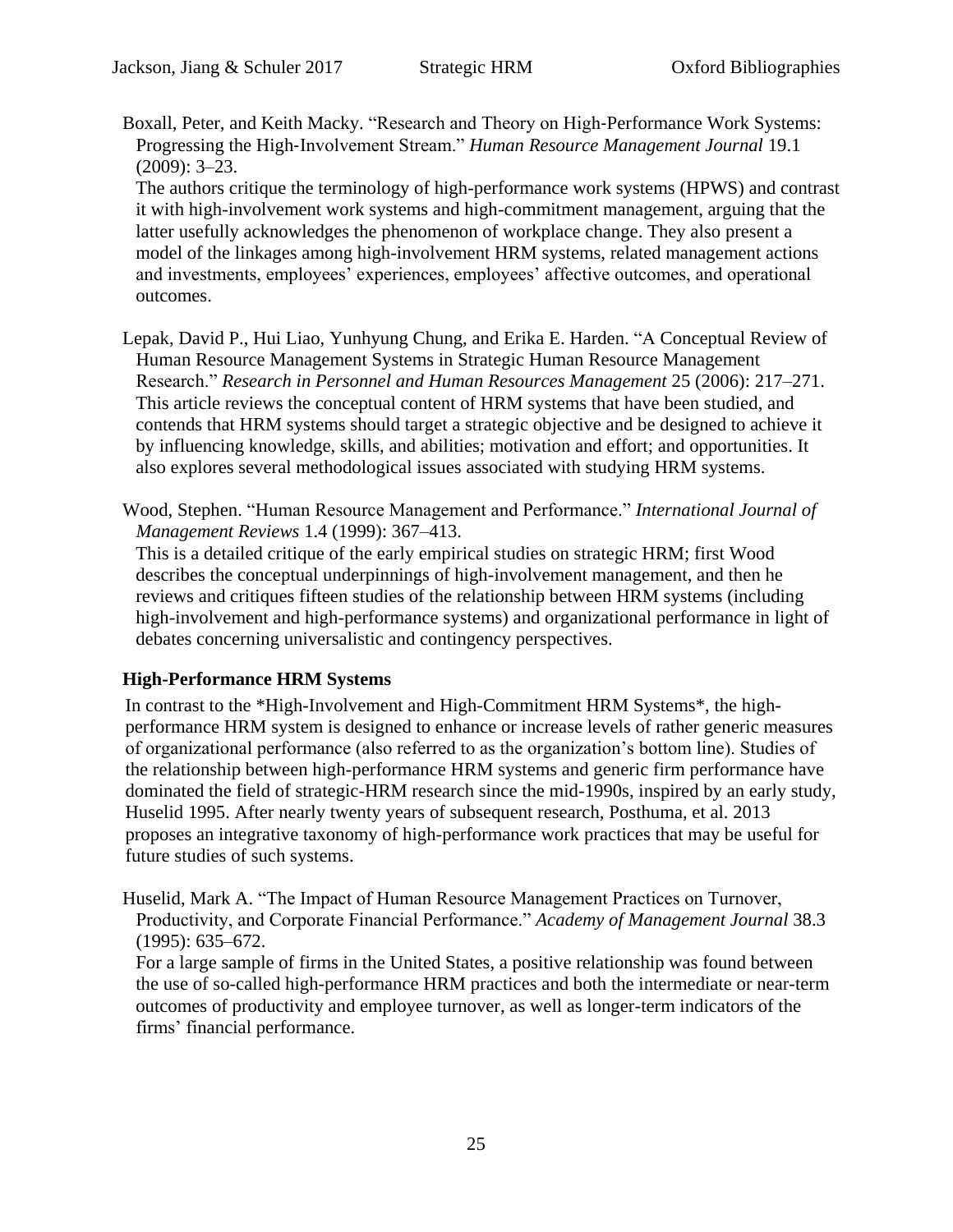Posthuma, Richard A., Michael C. Campion, Malika Masimova, and Michael A. Campion. "A High Performance Work Practices Taxonomy: Integrating the Literature and Directing Future Research." *Journal of Management* 39.5 (2013): 1184–1220. This paper reviews the components of HPWS by analyzing 193 published studies and

classifying sixty-one specific practices into nine categories. The authors analyzed the usefulness of this taxonomy by considering how often those practices have been used, when they were most frequently used, and in which countries those practices have been used.

#### **Targeted HRM Systems**

Targeted HRM systems comprise HRM activities that are expected to have positive consequences for more-specific measures of organizational performance. As described previously, \*Human Capital Theory\* and \*Social Capital Theory\* have stimulated research on those particular outcomes. In addition, other frequently investigated targeted HRM systems are those aimed at improving customer-oriented outcomes such as customer service, as illustrated in Chuang and Liao [2010.](file:///C:/Users/fresea/AppData/Local/Microsoft/Windows/Temporary%20Internet%20Files/Content.Outlook/B5HZK4M5/Strategic%23Ref101) Interest in HRM systems designed to influence knowledge-intensive teamwork and other outcomes of particular interest to firms that compete on the basis of knowledge and innovation are also attracting scholars' attention, as illustrated in Chuang, et al. [2013](file:///C:/Users/fresea/AppData/Local/Microsoft/Windows/Temporary%20Internet%20Files/Content.Outlook/B5HZK4M5/Can%23Ref102) and Chang, et al. [2016.](file:///C:/Users/fresea/AppData/Local/Microsoft/Windows/Temporary%20Internet%20Files/Content.Outlook/B5HZK4M5/Flexibility-Oriented%23Ref100)

Chang, Song, Yaping Gong, Sean A. Way, and Liangding Jia. "Flexibility-Oriented HRM Systems, Absorptive Capacity, and Market Responsiveness and Firm Innovativeness." *Journal of Management* 39.7 (2013): 1924–1951.

In this article the authors present measures of HRM practices that describe the flexibility that a firm needs in order to foster and facilitate innovation. It offers promise of guiding further research in HRM systems and firm-level innovation.

Chuang, Chih‐Hsun, and Hui Liao. "Strategic Human Resource Management in Service Context: Taking Care of Business by Taking Care of Employees and Customers." *Personnel Psychology* 63.1 (2010): 153–196.

This article proposes HPWS for customer service and examines the mediating process of the relationship between HPWS and service performance through two types of organizational climate: concern for employee climate, and concern for customer climate.

Chuang, Chih-Hsun, Susan E. Jackson, and Yuan Jiang. "Can Knowledge-Intensive Teamwork Be Managed? Examining the Roles of HRM Systems, Leadership, and Tacit Knowledge." *Journal of Management* 42.2 (2016): 524–554.

The authors propose a specific type of HRM systems for knowledge-intensive teamwork and find that the positive relationships between HRM systems and knowledge acquisition and knowledge sharing are moderated by empowering leadership and knowledge tacitness.

## **ANTECEDENTS OF HRM SYSTEMS**

Scholars studying strategic HRM systems have invested most energetically in studying the consequences of HRM systems rather than striving to understand the antecedents that influence the design and content of HRM systems. The few studies that have investigated antecedents can be divided into studies that look at factors external to the organization and aspects of the organization itself. The most commonly studied external antecedents include national culture,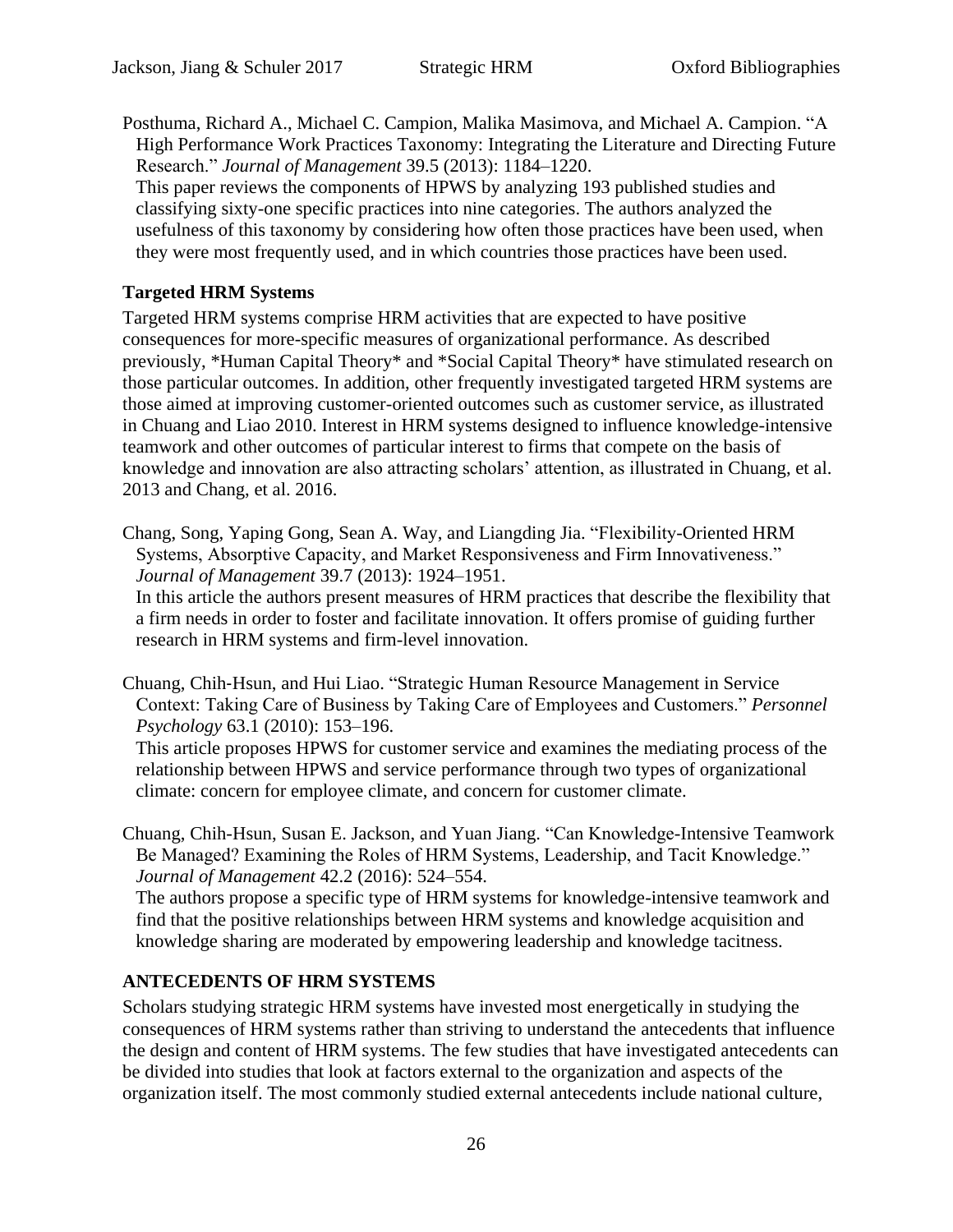as illustrated in Lertxundi and Landeta [2011,](file:///C:/Users/fresea/AppData/Local/Microsoft/Windows/Temporary%20Internet%20Files/Content.Outlook/B5HZK4M5/The%23Ref106) country industrial relations and union representation, as shown in Liu, et al. [2009,](file:///C:/Users/fresea/AppData/Local/Microsoft/Windows/Temporary%20Internet%20Files/Content.Outlook/B5HZK4M5/Unions%23Ref107) and market complexity and competition, as demonstrated in Patel and Cardon [2010.](file:///C:/Users/fresea/AppData/Local/Microsoft/Windows/Temporary%20Internet%20Files/Content.Outlook/B5HZK4M5/Adopting%23Ref108) The importance of industry effects is noted in Datta, et al. [2005](file:///C:/Users/fresea/AppData/Local/Microsoft/Windows/Temporary%20Internet%20Files/Content.Outlook/B5HZK4M5/Human%23Ref105) and Carmeli and Schaubroeck [2005.](file:///C:/Users/fresea/AppData/Local/Microsoft/Windows/Temporary%20Internet%20Files/Content.Outlook/B5HZK4M5/How%23Ref104) The more commonly studied internal antecedents—that is, conditions within the organization but external to the HRM system—are business strategy, as in Bae and Lawler [2000,](file:///C:/Users/fresea/AppData/Local/Microsoft/Windows/Temporary%20Internet%20Files/Content.Outlook/B5HZK4M5/Organizational%23Ref103) and organizational culture/climate, as in Teo, et al. [2011.](file:///C:/Users/fresea/AppData/Local/Microsoft/Windows/Temporary%20Internet%20Files/Content.Outlook/B5HZK4M5/Human%23Ref109)

Bae, Johngseok, and John J. Lawler. "Organizational and HRM Strategies in Korea: Impact on Firm Performance in an Emerging Economy." *Academy of Management Journal* 43.3 (2000): 502–517.

This empirical study examined differentiation strategy and the value of HRM as antecedents of high-involvement HRM systems.

Carmeli, Abraham, and John Schaubroeck. "How Leveraging Human Resource Capital with Its Competitive Distinctiveness Enhances the Performance of Commercial and Public Organizations." *Human Resource Management* 44.4 (2005): 391–412. This article examines the relationship between human capital and firm performance, finding that human capital was positively related to performance criteria only when human capital was considered distinctive in terms of being highly valuable, inimitable, rare, and nonsubstitutable. The authors found consistent results both from private- and public-sector organizations.

Datta, Deepak K., James P. Guthrie, and Patrick M. Wright. "Human Resource Management and Labor Productivity: Does Industry Matter?" *Academy of Management Journal* 48.1 (2005): 135–145.

This study examined the role of three industry characteristics in moderating the relationships between high-performance work systems (HPWS) and productivity. The authors found that the impact of high-performance work systems on productivity became more positive for industries with lower capital intensity, higher growth, and higher differentiation.

Lertxundi, Aitziber, and Jon Landeta. "The Moderating Effect of Cultural Context in the Relation between HPWS and Performance: An Exploratory Study in Spanish Multinational Companies." In *Special Issue: The State, Public Policy and the Renewal of HRM*. *International Journal of Human Resource Management* 22.18 (2011): 3949–3967. This study found that Western countries with high individualism, low power distance, low uncertainty avoidance, and high masculinity were more likely to adopt high-performance work systems.

Liu, Wenchuan, James P. Guthrie, Patrick C. Flood, and Sarah MacCurtain. "Unions and the Adoption of High Performance Work Systems: Does Employment Security Play a Role?" *Industrial and Labor Relations Review* 63.1 (2009): 109–127. This study examined the relationship between union membership rates and the use of HPWS. It found that firms were less likely to use HPWS as union membership rate increased, but employment security significantly ameliorated this negative impact.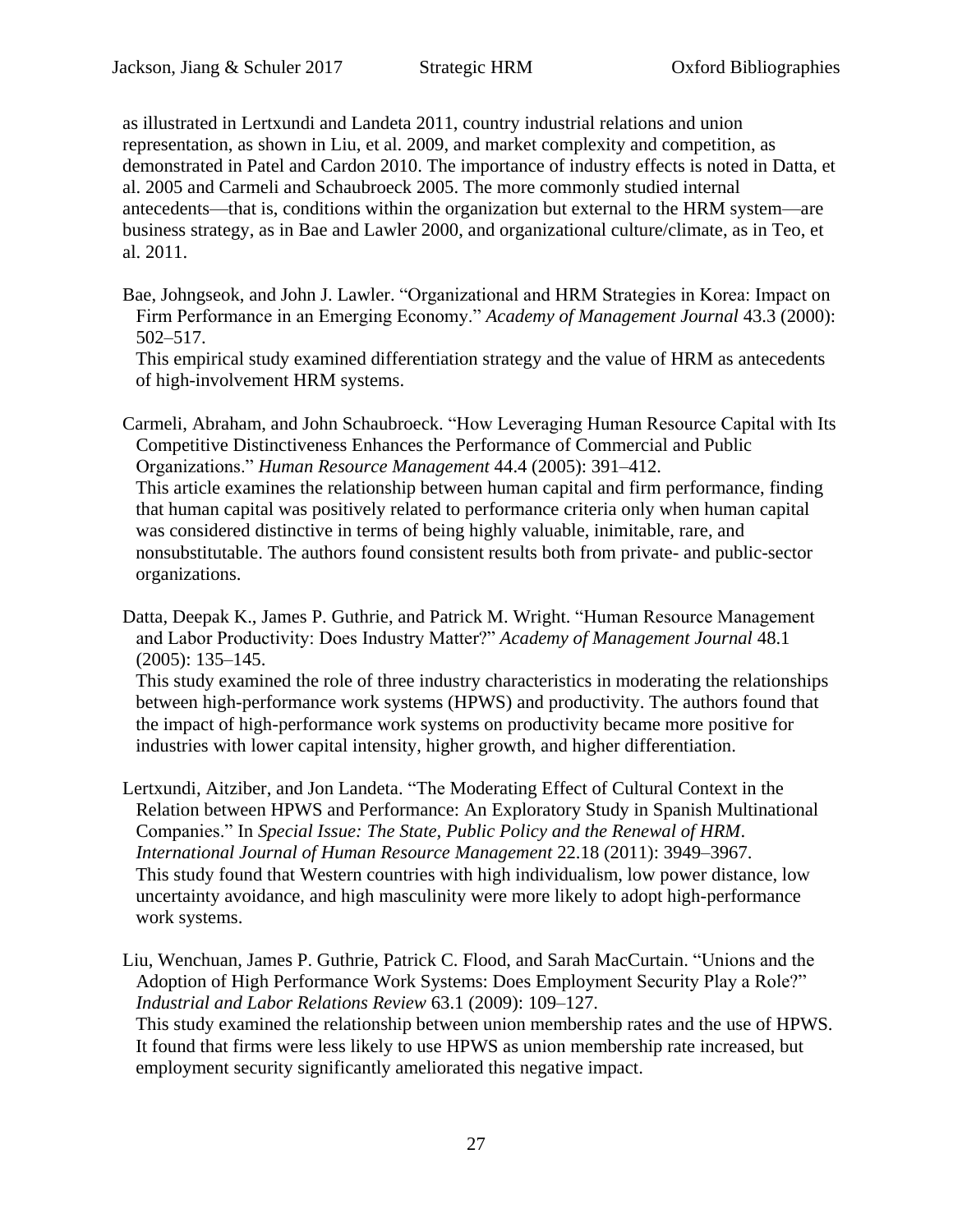Patel, Pankaj C., and Melissa S. Cardon. "Adopting HRM Practices and Their Effectiveness in Small Firms Facing Product‐Market Competition." In *Special Section: Entrepreneurship*. Edited by Domingo Ribeiro Soriano, Salvador Roig Dobón, and Judith Tansky. *Human Resource Management* 49.2 (2010): 265–290.

The authors examined the interaction between group culture and product-market competition on the use of HRM systems. They found that firms with group culture were more likely to adopt HRM systems as product-market competition increased.

Teo, Stephen T. T., Melanie Le Clerc, and Maria Carmen Galang. "Human Capital Enhancing HRM Systems and Frontline Employees in Australian Manufacturing SMEs." *International Journal of Human Resource Management* 22.12 (2011): 2522–2538. This study found that firms who valued the contribution of HRM departments were more likely to adopt human capital–enhancing HRM systems, and that this relationship was partially mediated by firms' strategic orientation.

# **OUTCOMES AND STRATEGIC HRM SYSTEMS**

To date, most research on strategic HRM has focused on documenting the relationship between HRM systems and either financial outcomes of interest to owners/investors or employee responses such as commitment, satisfaction, and various forms of stress and strain. The evidence generally supports the assumption that strategic HRM systems are beneficial for firms, and often for employees as well. Nevertheless, more research is needed to fully understand how HRM systems can help organizations simultaneously satisfy the concerns of these and other stakeholders.

## **Financial Performance**

Many researchers have investigated HRM systems and their impact on organization success, in particular success as measured by financial performance. Jiang, et al. [2012](file:///C:/Users/fresea/AppData/Local/Microsoft/Windows/Temporary%20Internet%20Files/Content.Outlook/B5HZK4M5/How%23Ref110) finds that the most commonly used financial measures are profitability, stock price performance, sales growth, and revenue growth (these various indicators may also be referred to as "bottom line" indicators of success). Studies that have been conducted since the mid-1990s in countries around the world have found a positive relationship between HRM systems and these financial outcomes. For many strategic HRM researchers, finding evidence to support the relationship between HRM systems and these indicators of positive financial outcomes, such as that found in Saridakis, et al. 2017, is the essence of the field. As found in Tzabbar, et al. [2017,](#page-28-0) however, such effects depend on several contextual conditions.

Jiang, Kaifeng, David P. Lepak, Jia Hu, and Judith C. Baer. "How Does Human Resource Management Influence Organizational Outcomes? A Meta-analytic Investigation of Mediating Mechanisms." *Academy of Management Journal* 55.6 (2012): 1264–1294. This article reports the results of a meta-analytic review of the effects of skills-enhancing, motivation-enhancing, and opportunity-enhancing dimensions of HRM systems on proximal organizational outcomes (human capital, motivation) and distal organizational outcomes (voluntary turnover, operational outcomes, financial outcomes). It concludes that HRM systems influence financial outcomes both through direct and indirect effects.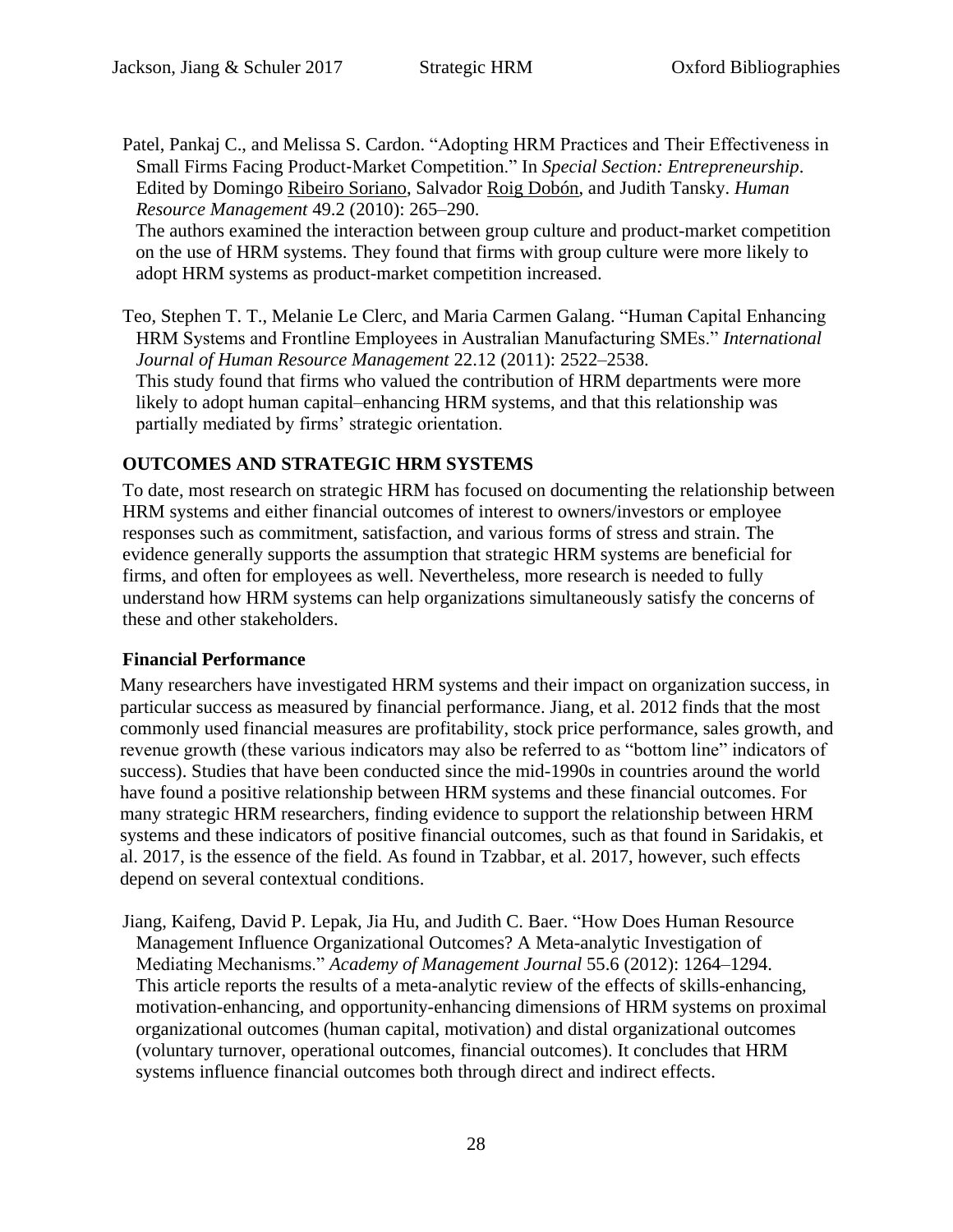Saridakis, George, Yanqing Lai, and Cary L. Cooper. "Exploring the Relationship between HRM and Firm Performance: A Meta-analysis of Longitudinal Studies." *Human Resource Management Review* 27.1 (2017): 87–96.

Uses meta-analysis to estimate the effect sizes of the relationship between high-performance work practices and firm performance measures based only on data from longitudinal studies. The results indicate that a system of practices has stronger relationships with operational and financial firm performance than do individual HRM practices.

<span id="page-28-0"></span>Tzabbar, Daniel, Shay Tzafrir, and Yehuda Baruch. "A Bridge over Troubled Water: Replication, Integration and Extension of the Relationship between HRM Practices and Organizational Performance Using Moderating Meta-analysis." *Human Resource Management Review* 27.1 (2017): 134–148.

Using moderating meta-analysis of eighty-nine studies, this study shows that context and research design have strong influences on the relationship found between HRM practices and firm performance. Societal context, industry sector, and firm size have large consequences for the effects of HRM practices, providing strong support for the contingency perspective of strategic HRM.

## **Operational Outcomes**

An alternative way of studying the outcomes of strategic HRM is through examining indicators of operational performance. It is thought that measures of organizational performance might provide an understanding of the relationship between financial outcome measures and HRM systems. Guest and Conway [2011,](file:///C:/Users/fresea/AppData/Local/Microsoft/Windows/Temporary%20Internet%20Files/Content.Outlook/B5HZK4M5/The%23Ref113) among others, argues that HRM systems can influence financial outcomes through their impact on productivity, innovation, customer service, and quality. Findings of studies thus far generally support this scenario.

Guest, David, and Neil Conway. "The Impact of HR Practices, HR Effectiveness and a 'Strong HR System' on Organisational Outcomes: A Stakeholder Perspective." In *Special Issue: Comparative Approaches on HR and Line Manager Relationships and Their Effects on Employees*. *International Journal of Human Resource Management* 22.8 (2011): 1686–1702. Adopting a stakeholder perspective and building on the idea that "strong" HRM systems create consensus and shared perceptions, this study of senior line managers and HR managers found that HRM effectiveness was viewed as better, and firm performance was higher in firms with more HRM practices in place and when there are also high levels of agreement between HRM and line managers.

## **Organizational Capabilities**

Taking another step back in the chain of relationships, it is also likely that strategic HRM systems influence operational and financial outcomes indirectly by improving the organization's organizational capabilities, such as adaptive capabilities, problem solving, learning capability, organizational ambidexterity, and flexibility. Following this logic, Chang, et al. [2013](file:///C:/Users/fresea/AppData/Local/Microsoft/Windows/Temporary%20Internet%20Files/Content.Outlook/B5HZK4M5/Flexibility-Oriented%23Ref114) finds that flexibility-oriented HRM systems contribute to improved absorptive capacity, which in turn facilitates innovation.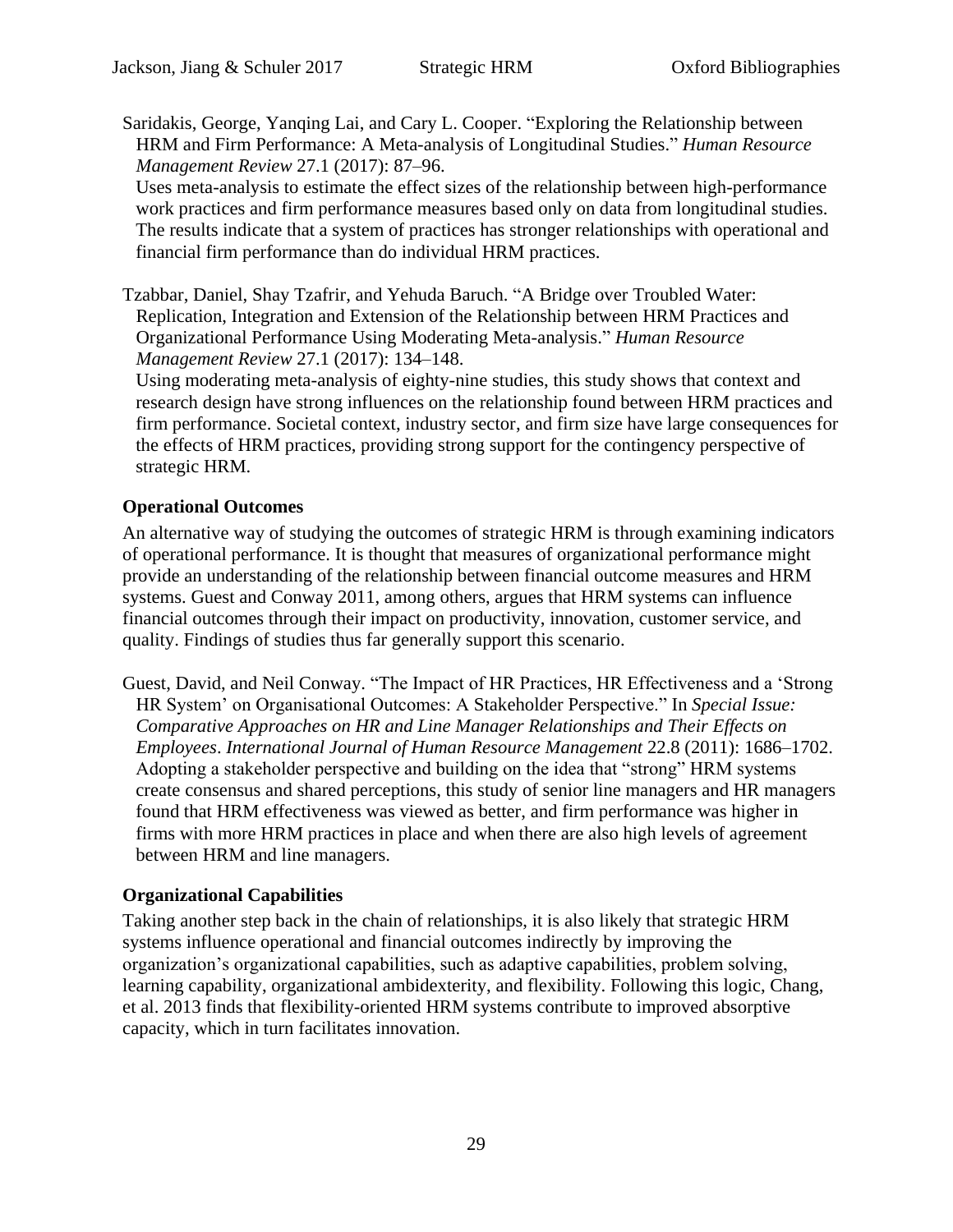Chang, Song, Yaping Gong, Sean A. Way, and Liangding Jia. "Flexibility-Oriented HRM Systems, Absorptive Capacity, and Market Responsiveness and Firm Innovativeness." *Journal of Management* 39.7 (2013): 1924–1951.

The authors propose flexibility-oriented HRM systems and find that the relationship between HRM systems and innovation is mediated through potential and realized absorptive capacity.

#### **Employee Reactions**

Another set of outcomes that have been studied by researchers of strategic HRM are employee responses, including positive reactions such as commitment, satisfaction, citizenship behavior, innovative behavior, and positive perceptions about the organization's concern for quality and safety. Many published studies have found that employees generally react positively to strategic HRM systems, but as Boxall and Macky [2009](file:///C:/Users/fresea/AppData/Local/Microsoft/Windows/Temporary%20Internet%20Files/Content.Outlook/B5HZK4M5/Research%23Ref115) and Ramsay, et al. [2000](file:///C:/Users/fresea/AppData/Local/Microsoft/Windows/Temporary%20Internet%20Files/Content.Outlook/B5HZK4M5/Employees%23Ref116) remind us, some HRM systems may also be associated with less positive outcomes, such as turnover rates, employee stress, tension, and absenteeism.

Boxall, Peter, and Keith Macky. "Research and Theory on High-Performance Work Systems: Progressing the High‐Involvement Stream." *Human Resource Management Journal* 19.1 (2009): 3–23.

The authors critique the terminology of high-performance work systems and contrast it with high-involvement work systems and high-commitment management. They present a model of the linkages among high-involvement HRM systems, related management actions and investments, employees' experiences, employees' affective outcomes, and operational outcomes.

Ramsay, Harvie, Dora Scholarios, and Bill Harley. "Employees and High-Performance Work Systems: Testing inside the Black Box." *British Journal of Industrial Relations* 38.4 (2000): 501–531.

This study explored the relationships between high-commitment HRM systems and distal firm performance through different mediating processes, including job satisfaction, management relations, discretion, work intensification, job security, and job strain.

## **CONTINGENCY PERSPECTIVES**

Delery and Doty [1996](file:///C:/Users/fresea/AppData/Local/Microsoft/Windows/Temporary%20Internet%20Files/Content.Outlook/B5HZK4M5/Modes%23Ref117) describes the contingency perspective of strategic HRM as an approach that assumes HRM systems are more likely to have their desired consequences when they fit with the needs or characteristics of the organization. So rather than use a universalistic approach and assume that one type of HRM system fits all situations, the contingency perspective says that there are certain types of HRM systems for certain types of organization situations. The potential value of this perspective is demonstrated in Youndt, et al. [1996,](file:///C:/Users/fresea/AppData/Local/Microsoft/Windows/Temporary%20Internet%20Files/Content.Outlook/B5HZK4M5/Human%23Ref118) but since then the contingency perspective has not been a focus of much additional research.

Delery, John E., and D. Harold Doty. "Modes of Theorizing in Strategic Human Resource Management: Tests of Universalistic, Contingency, and Configurational Performance Predictions." *Academy of Management Journal* 39.4 (1996): 802–835. Identifies three dominant theoretical perspectives in research on strategic HRM contingencies, universalistic, and configurational—and discusses how each can be used to explain why several strategic HRM practices are associated with firm performance.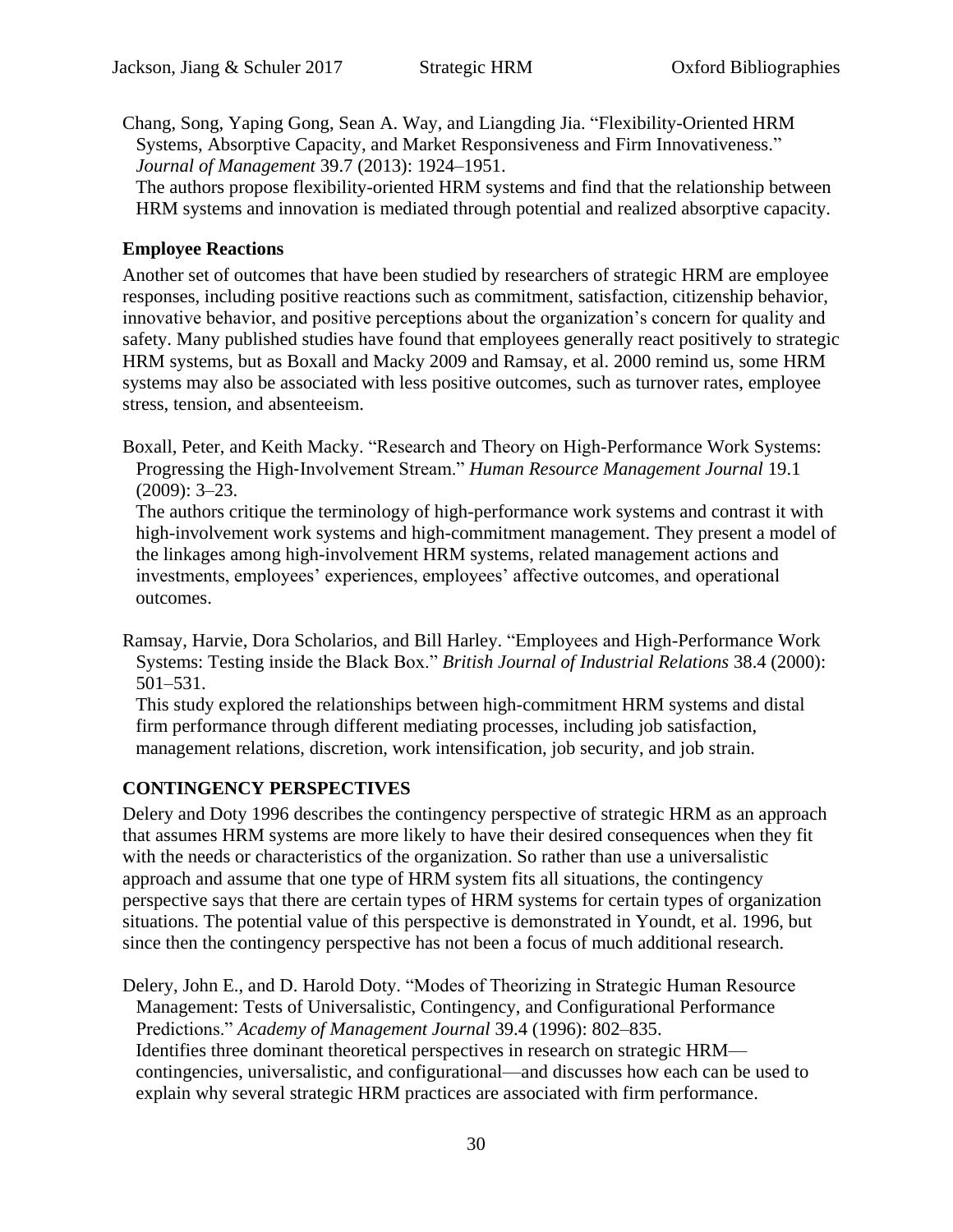Youndt, Mark A., Scott A. Snell, James W. Dean Jr., and David P. Lepak. "Human Resource Management, Manufacturing Strategy, and Firm Performance." *Academy of Management Journal* 39.4 (1996): 836–866.

This study examined the moderating role of business strategy on the relationship between HRM and firm performance and found that business strategy emphasizing high quality strengthened the positive relationship between human capital–enhancing practices and operational performance.

#### **Workforce Segmentation**

Another approach to understanding contingencies is to segment employees into distinct groups, from which the organization requires different skills and behaviors. Schuler and Jackson [1987](file:///C:/Users/fresea/AppData/Local/Microsoft/Windows/Temporary%20Internet%20Files/Content.Outlook/B5HZK4M5/Organizational%23Ref120) shows that the HRM practices used to manage lower-level employees and line managers are often quite different, for example. Lepak and Snell [1999](file:///C:/Users/fresea/AppData/Local/Microsoft/Windows/Temporary%20Internet%20Files/Content.Outlook/B5HZK4M5/The%23Ref119) uses the term "HRM architecture" to refer to the way that organizations structure their HRM system around distinct groups of employees.

Lepak, David P., and Scott A. Snell. "The Human Resource Architecture: Toward a Theory of Human Capital Allocation and Development." *Academy of Management Review* 24.1 (1999): 31–48.

Proposes an HRM architecture typology for four forms of employment: internal development, acquisition, contracting, and alliance. Builds on the resource-based view of the firm, human capital theory, and transaction cost economics to pose new research questions about employment modes and relationships, HRM configurations, and competitive advantage.

Schuler, Randall S., and Susan E. Jackson. "Organizational Strategy and Organization Level as Determinants of Human Resource Management Practices." *Human Resource Planning* 10.3 (1987): 125–141.

This article further describes the organizational determinants of HRM practices. On the basis of a large organizational survey, the authors found that HRM practices varied across hierarchical levels within organizations, and also by the strategy that a company was pursuing.

## **Differentiated Workforce**

One common HRM approach that uses different HRM practices for distinct groups of employees considers which groups of employees have the most strategic value to the organization. Thus, some companies manage their "A-players" (top performers) differently from the rest of the workforces, or they may use different HRM practices to manage employees in "A-positions" (those essential to the strategic mission) versus employees in less strategically central jobs. Becker, et al. [2009](#page-30-0) refers to this approach to designing HRM systems as creating a "differentiated workforce." As Tarique and Schuler [2010](file:///C:/Users/fresea/AppData/Local/Microsoft/Windows/Temporary%20Internet%20Files/Content.Outlook/B5HZK4M5/Global%23Ref123) describes, many organizations use this approach as a principle for effective global talent management strategy, but Marescaux, et al. [2013](file:///C:/Users/fresea/AppData/Local/Microsoft/Windows/Temporary%20Internet%20Files/Content.Outlook/B5HZK4M5/HR%23Ref122) cautions that such practices may be a double-edged sword that can have some negative consequences.

<span id="page-30-0"></span>Becker, Brian E., Mark A. Huselid, and Richard W. Beatty. *The Differentiated Workforce*. Boston: Harvard Business Press, 2009. [ISBN: 9781422104460]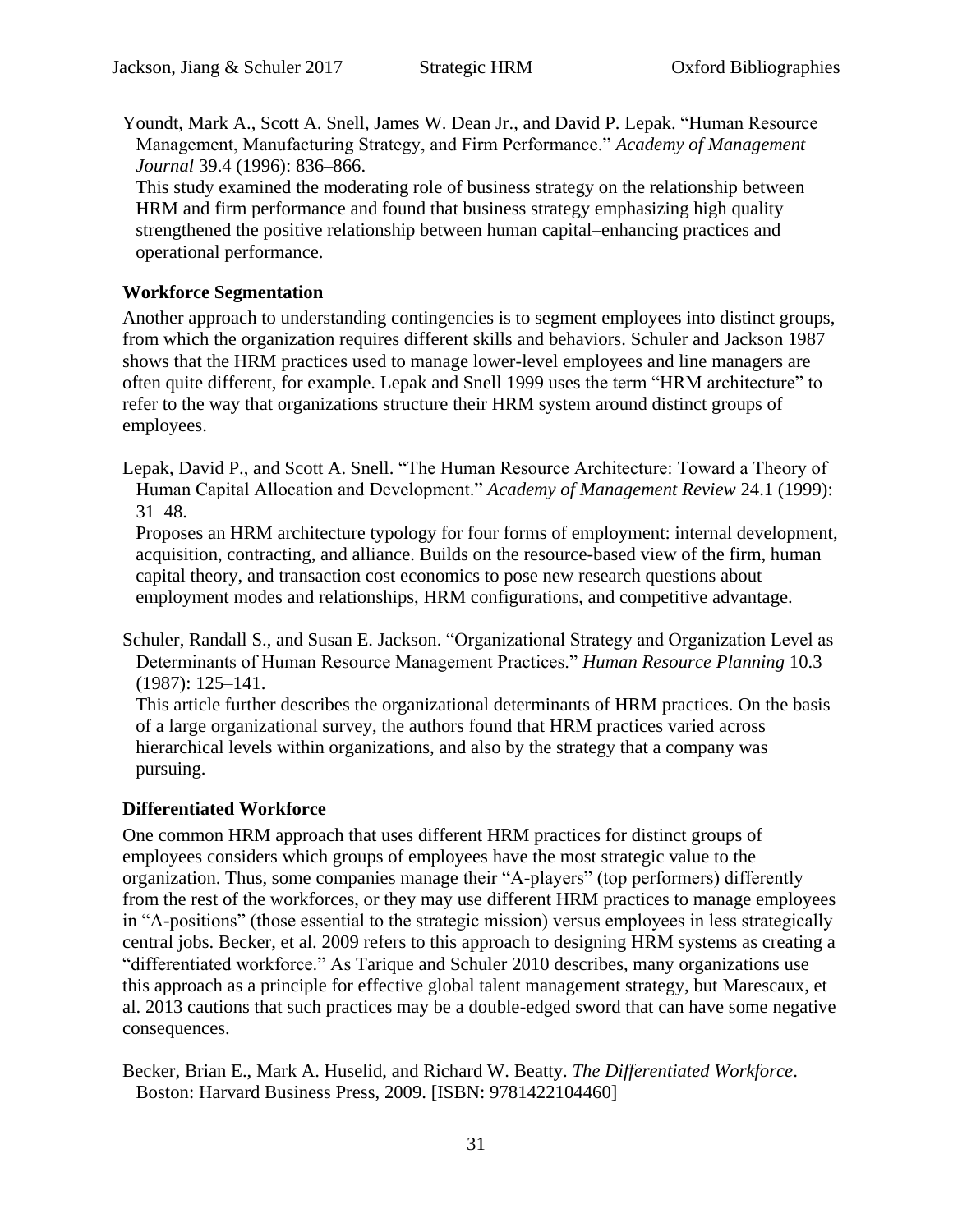The authors recommend managing a firm's workforce like a portfolio of investments, with larger investments being made in jobs that create greater company wealth. Instead of adopting "best practices" for all categories of employees, employers are urged to create a differentiated workforce and use HRM practices that leverage the talent of people employed in wealthcreating "A-positions."

Marescaux, Elise, Sophie De Winne, and Luc Sels. "HR Practices and Affective Organisational Commitment: (When) Does HR Differentiation Pay Off?" *Human Resource Management Journal* 23.4 (2013): 329–345.

This article examines the curvilinear relationship between perceived favorability of HR practices and affective organizational commitment, finding that the impact of perceived favorability was attenuated at positive levels. The finding suggests that differentiation of HR practices among employees may not always have a positive impact on employees.

Tarique, Ibraiz, and Randall S. Schuler. "Global Talent Management: Literature Review, Integrative Framework, and Suggestions for Further Research." *Journal of World Business* 45.2 (2010): 122–133.

This article is one of the most cited articles published in the *Journal of World Business*. It reviews the growing field of global talent management in detail and also offers an integrative framework that others can use to guide their research in the future.

## **METHODOLOGICAL ISSUES**

As empirical research on strategic HRM began to accumulate, it stimulated the field to consider more carefully a variety of issues that came into sharper focus as scholars sought to interpret the results of empirical research. Discussions about various methodological issues became inextricably entwined with important substantive questions, as Paauwe [2009](file:///C:/Users/fresea/AppData/Local/Microsoft/Windows/Temporary%20Internet%20Files/Content.Outlook/B5HZK4M5/HRM%23Ref124) describes. Some of these challenges have been discussed without resolution for more than a decade.

Paauwe, Jaap. "HRM and Performance: Achievements, Methodological Issues and Prospects." *Journal of Management Studies* 46.1 (2009): 129–142.

The author reviews progress in the field during the previous fifteen years and discusses ongoing challenges that need to be addressed in the future. These include the methodological issues of how best to measure HRM systems and performance outcomes, as well as establishing causal relationships between the two.

## **Informants and What to Ask Them**

Most studies of strategic HRM use methodologies that are suitable for empirical hypothesis testing, although some qualitative and exploratory studies have also been reported. For those conducting empirical research on strategic HRM, the two most important methodological questions discussed involve whom to ask (informants) and what to ask them. The most commonly used informants in research on strategic HRM are HR managers and senior line managers. Huselid and Becker [2000](file:///C:/Users/fresea/AppData/Local/Microsoft/Windows/Temporary%20Internet%20Files/Content.Outlook/B5HZK4M5/Comment%23Ref126) states that this approach is appropriate because these organizational members are likely to have the information required to describe the HRM practices and policies. On the other hand, as Gerhart, et al. [2000](file:///C:/Users/fresea/AppData/Local/Microsoft/Windows/Temporary%20Internet%20Files/Content.Outlook/B5HZK4M5/Measurement%23Ref125) points out, it is also possible that nonmanagerial employees can serve as valuable informants, since it may be that their perceptions of the HRM system also provide some of the information needed to understand the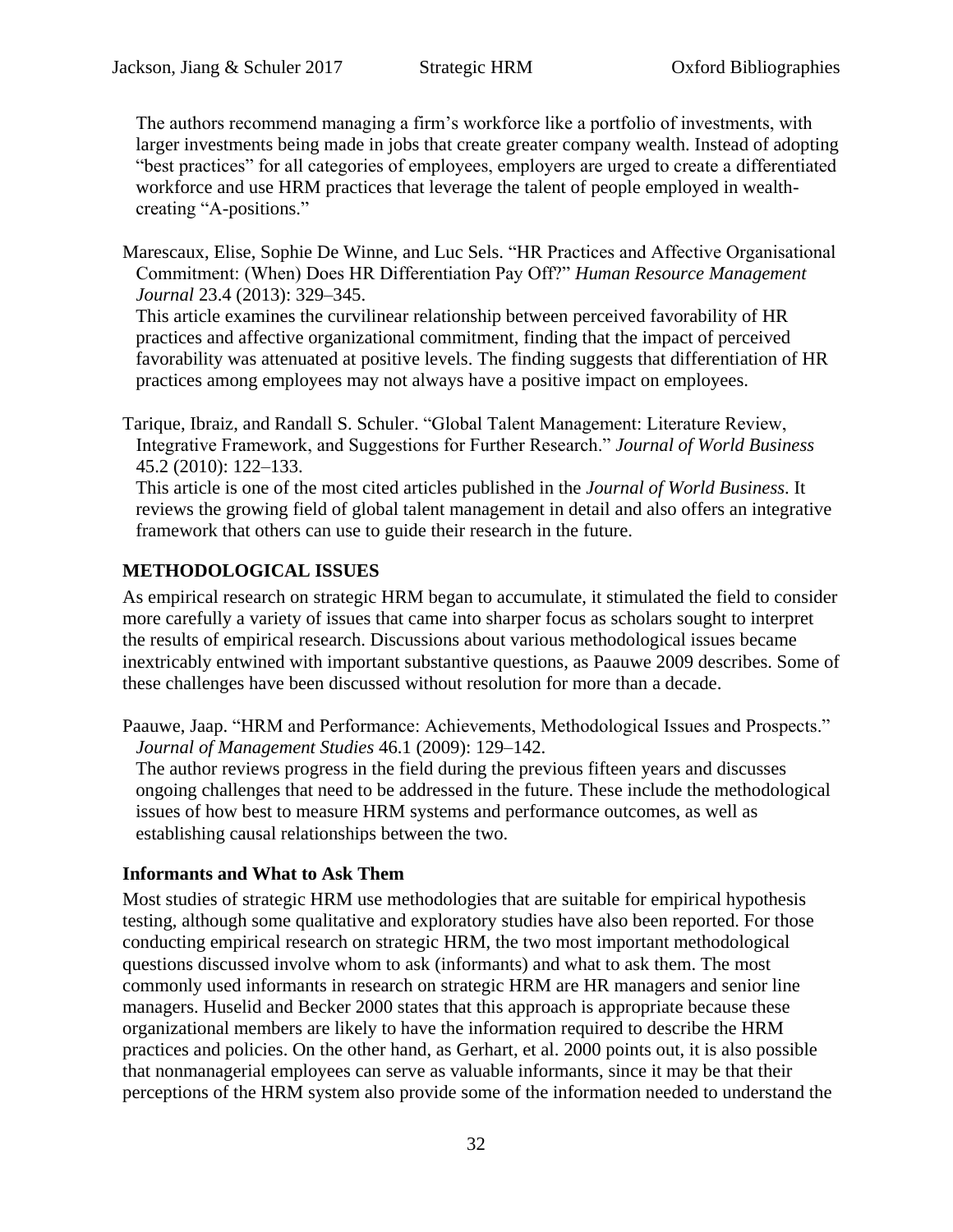impact of an HRM system. As the field has matured, it has begun to approach a consensus that there are strengths and weaknesses associated with each methodological approach, as recommended in Wright and Boswell [2002.](file:///C:/Users/fresea/AppData/Local/Microsoft/Windows/Temporary%20Internet%20Files/Content.Outlook/B5HZK4M5/Desegregating%23Ref127)

Gerhart, Barry, Patrick M. Wright, Gary C. McMahan, and Scott A. Snell. "Measurement Error in Research on Human Resources and Firm Performance: How Much Error Is There and How Does It Influence Effect Size Estimates?" *Personnel Psychology* 53.4 (2000): 803–834. The authors criticize the use of a single respondent to assess firm-level HRM practices or HRM effectives, and they suggest examining the collection data from multiple respondents in order to reduce measurement error and increase construct validity.

Huselid, Mark A., and Brain E. Becker. "Comment on 'Measurement Error in Research on Human Resources and Firm Performance: How Much Error Is There and How Does It Influence Effect Size Estimates?' by Gerhart, Wright, McMahan, and Snell." *Personnel Psychology* 53.4 (2000): 835–854.

The authors emphasize that information of HRM practices should be collected from people who have the best knowledge of such information, rather than from multiple respondents who may not have the accurate information.

Wright, Patrick M., and Wendy R. Boswell. "Desegregating HRM: A Review and Synthesis of Micro and Macro Human Resource Management Research." *Journal of Management* 28.3 (2002): 247–276.

The authors note that the field of HRM has bifurcated into independent subfields of strategic and functional HRM, which is dysfunctional. They propose a four-cell typology of HRM research based on level of analysis (individual/group or organization) and number of HRM practices (single or multiple), review then-recent research in each cell, and argue that future research should adopt a more integrative view.

## **Establishing Causality**

The establishment of causal relationships remains a big challenge for strategic HRM, as Wright and Haggerty [2005](file:///C:/Users/fresea/AppData/Local/Microsoft/Windows/Temporary%20Internet%20Files/Content.Outlook/B5HZK4M5/Missing%23Ref133) describes in some detail. Much evidence points to significant and meaningful associations between HRM systems and a variety of important outcomes, but when David Guest reviewed the evidence (in Guest [2011\)](file:///C:/Users/fresea/AppData/Local/Microsoft/Windows/Temporary%20Internet%20Files/Content.Outlook/B5HZK4M5/Human%23Ref129), he concluded that it is insufficient for drawing conclusions about causality. Longitudinal investigations such as those in Piening, et al. [2013;](#page-33-0) Kim and Ployhart [2014;](#page-33-1) DeGeest, et al. [2016;](#page-32-0) and Shin and Konrad [2017](#page-33-2) have begun to address this void, however, and provide good examples to follow when designing future studies. Understanding causality is also likely to be improved as research increasingly explores multilevel explanatory models, as illustrated in the article by Peccei and Van De Voorde 2016.

<span id="page-32-0"></span>DeGeest, David S., Elizabeth H. Follmer, and Stephen E. Lanivich. "Timing Matters: When High-Performance Work Practices Enable New Venture Growth and Productivity." *Journal of Management* (6 June 2016). [doi:10.1177/0149206316652481] For a sample of 1,100 firms tracked for seven years, the study found that the effects of HRM practices change over time. As time passes, the positive effects on survival become stronger.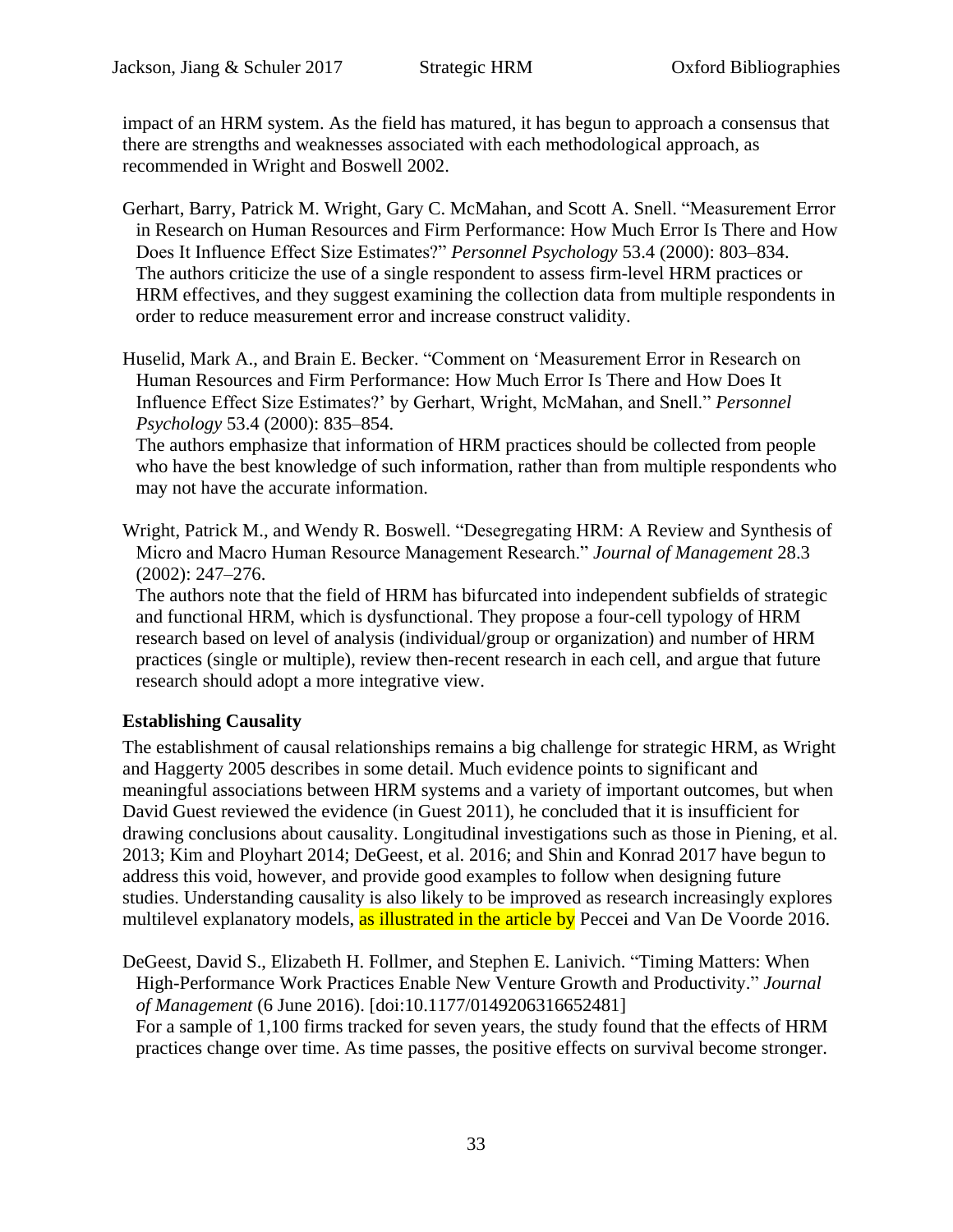Guest, David E. "Human Resource Management and Performance: Still Searching for Some Answers." *Human Resource Management Journal* 21.1 (2011): 3–13.

This article reviews twenty years of theory and research on strategic HRM, identifies phases in its development, and sets out a number of challenges regarding theory, management processes, and research methodology. Guest concludes that the field is still unable to answer core questions about the relationship between HRM and performance, largely due to the lack of longitudinal data.

<span id="page-33-1"></span>Kim, Youngsang, and Robert E. Ployhart. "The Effects of Staffing and Training on Firm Productivity and Profit Growth before, during, and after the Great Recession." *Journal of Applied Psychology* 99.3 (2014): 361–389.

Drawing on research from strategy, economics, and applied psychology, the authors propose and find support for viewing staffing and training as key HRM practices that firms can use to generate slack resources, which in turn buffers them during recessions and helps promote post-recession recovery.

Peccei, Riccardo, and Van De Voorde, Karina. "The application of the multilevel paradigm in human resource management--outcomes research: Taking stock and going forward". *Journal of Management,* DOI: 10.1177/0149206316673720

This article evaluates 46 empirical studies of relationships between HRM and for the purpose of considering how much progress has been made using the multilevel perspective. The authors conclude that effective multilevel research on HRM is still at an early stage and suggest areas for improvement in the application of the multilevel approach in studies of the HRM-outcome relationship. They conclude by arguing that greater application of the multilevel approach could improve understanding of the processes through which strategic HRM systems affect outcomes for individuals, teams and organizations.

<span id="page-33-0"></span>Piening, Erk P., Alina M. Baluch, and Torsten Oliver Salge. "The Relationship between Employees' Perceptions of Human Resource Systems and Organizational Performance: Examining Mediating Mechanisms and Temporal Dynamics." *Journal of Applied Psychology* 98.6 (2013): 926–947.

One of the first studies in strategic HRM that examined the dynamic nature of the relationships among HRM practices, employee outcomes, and organizational outcomes. It found that the trajectories in employees' experiences of HRM practices were positively related to the changes in job satisfaction and customer satisfaction. It also found that increased organizational performance could in turn enhance the use of HRM systems.

<span id="page-33-2"></span>Shin, Duckjung, and Alison M. Konrad. "Causality between High-Performance Work Systems and Organizational Performance." *Journal of Management* 43.4 (2017): 973–997. The causal associations between high-performance work systems and performance were examined by using a large longitudinal data set. Results revealed a reciprocal relationship, such that HRM systems contributed to productivity, and also that higher productivity supports the use of strategic HRM systems.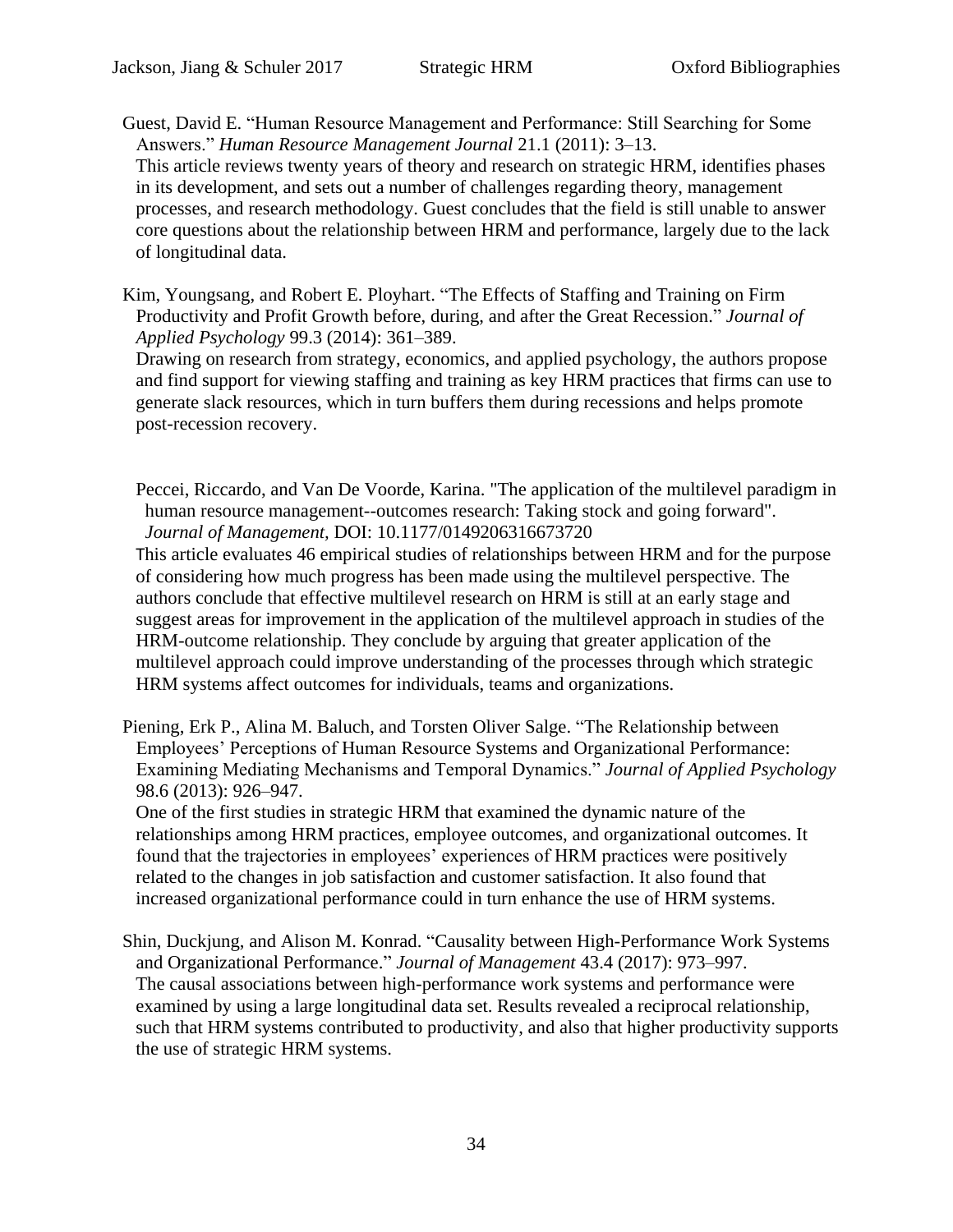Wright, Patrick M., and John J. Haggerty. "Missing Variables in Theories of Strategic Human Resource Management: Time, Cause, and Individuals." In *Special Issue: Human Resource Management and Economic Success*. *Management Revue* 16.2 (2005): 164–173. This paper discusses several limitations of the current research of strategic HRM and examines how future theorizing in HRM should explore time issues, causality issues, and multilevel phenomena.

#### **PRACTICAL USEFULNESS OF RESEARCH RESULTS**

When the field of strategic-HRM scholarship was born, HRM expertise was seldom present in corporate boardrooms. While this has changed for the better since the 1980s, the field continues to strive toward gaining the respect enjoyed by other functional areas. Wright, et al. [2012](#page-35-0) finds that chief HR officers are more likely to be members of the top management teams now compared to in the past, but those responsible for designing and delivering effective HRM systems do not yet know how to fulfill the expectations of many company executives or many employees. Rynes, et al. [2002](file:///C:/Users/fresea/AppData/Local/Microsoft/Windows/Temporary%20Internet%20Files/Content.Outlook/B5HZK4M5/HR%23Ref136) contends that part of the explanation for the low status of HR executives and the HRM function is that many HRM managers are not exposed to the available scientific evidence; consequently, they do not implement the best-possible HRM systems. Another explanation for the current status of HR is that the evidence being generated by scholars is not sufficiently useful. Sparrow, et al. [2013](file:///C:/Users/fresea/AppData/Local/Microsoft/Windows/Temporary%20Internet%20Files/Content.Outlook/B5HZK4M5/An%23Ref137) argues for research that draws lessons from the ongoing experimentation that firms are engaged in concerning how best to structure the HRM function. Others have attacked the problem of producing results that have practically useful implications by focusing on important problems. For example, in a study of 5,220 French firms, Delmas and Pekovic [2013](file:///C:/Users/fresea/AppData/Local/Microsoft/Windows/Temporary%20Internet%20Files/Content.Outlook/B5HZK4M5/Environmental%23Ref135) shows that adopting environmental-management standards led to increased training for employees and higher labor productivity. Using a strategic-HRM perspective to improve postmerger integration, as was done in Brueller, et al. [2016,](#page-34-0) is another example of the benefits that arise from research that focuses specifically on the practical problems that managers must address. Clearly, there is no shortage of important practical management problems to be solved by intelligent consideration and the appropriate use of strategic HRM systems.

<span id="page-34-0"></span>Brueller, Nir N., Abraham Carmeli, and Gideon D. Markman. "Linking Merger and Acquisition Strategies to Postmerger Integration: A Configurational Perspective of Human Resource Management." *Journal of Management* (10 February 2016). [doi:10.1177/0149206315626270]

Using a configurational perspective, the authors developed a conceptual framework that explains how HRM practices can be used to align three types of merger-and-acquisition strategies (annex and assimilate, harvest and protect, link and promote) with desired postmerger integration outcomes.

Delmas, Magali A., and Sanja Pekovic. "Environmental Standards and Labor Productivity: Understanding the Mechanisms That Sustain Sustainability." In *Special Issue: Greening Organizational Behavior*. Edited by Lynne Andersson, Susan E. Jackson, and Sally V. Russell. *Journal of Organizational Behavior* 34.2 (2013): 230–252. This study investigated the relationship between environmental standards and labor productivity by using survey data form 5,220 French firms. Firms that had adopted